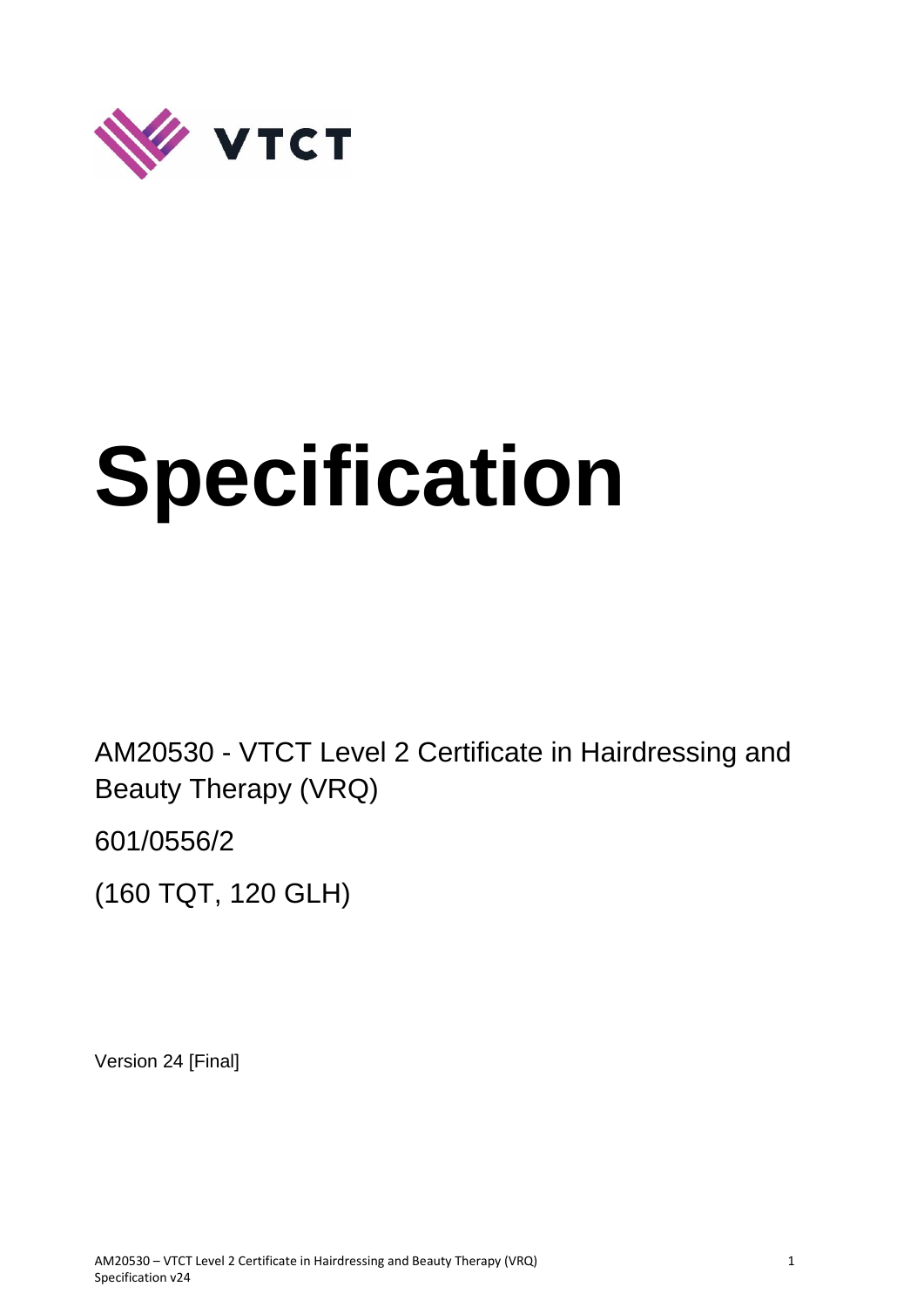VTCT (Vocational Training Charitable Trust) was established in 1962 and has maintained its position as the UK's leading specialist awarding organisation in the hair and beauty sector. VTCT also awards qualifications in hospitality and catering, business skills, learning and development, complementary therapies and sport and active leisure. VTCT is regulated by Ofqual and SQA to award Vocationally Related Qualifications (VRQs), National Vocational Qualifications (NVQs), Scottish Vocational Qualifications (SVQs), Principal Learning and Functional Skills qualifications. VTCT has in the region of 125,000 learner registrations for qualifications annually.

All material in this publication is copyright of VTCT © Vocational Training Charitable Trust, 2014.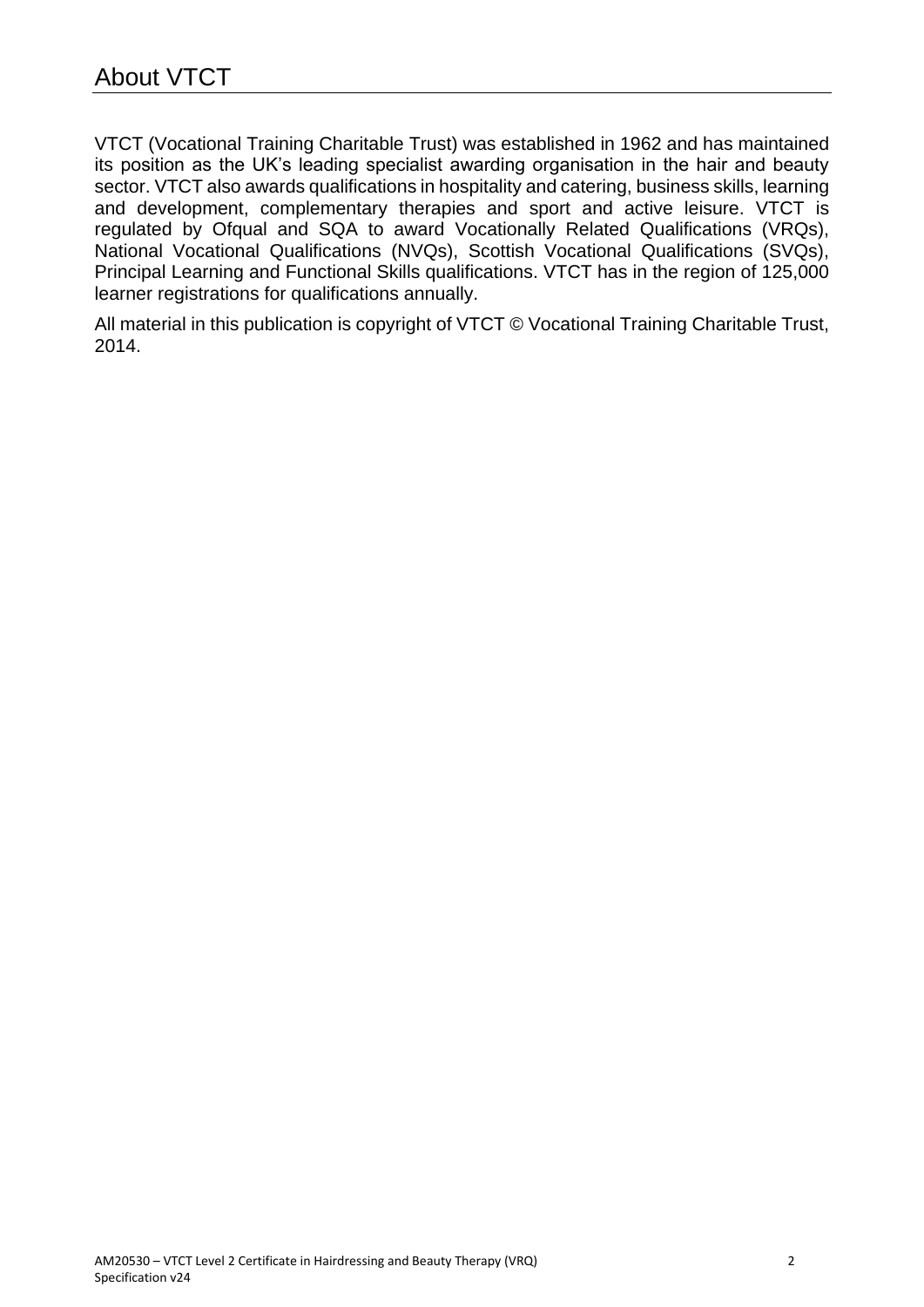# **Contents**

| 1. Introduction                                           | 4  |
|-----------------------------------------------------------|----|
| About this qualification                                  | 4  |
| <b>Qualification aims</b>                                 | 5  |
| <b>Entry requirements</b>                                 | 6  |
| Progression opportunities                                 | 6  |
| 2. Qualification structure                                | 8  |
| Mandatory units                                           | 8  |
| Optional units                                            | 9  |
| 3. Assessment and moderation                              | 10 |
| Internal assessment                                       | 10 |
| <b>Assessment controls</b>                                | 10 |
| Preparing and supporting learners                         | 11 |
| <b>Supervising learners</b>                               | 11 |
| Authentication                                            | 11 |
| Late submissions                                          | 12 |
| <b>Uploading unit grades</b>                              | 12 |
| <b>External moderation</b>                                | 12 |
| <b>External assessment</b>                                | 12 |
| <b>Resits</b>                                             | 13 |
| <b>Publication of results</b>                             | 13 |
| 4. Grading                                                | 14 |
| Grading internally assessed units                         | 14 |
| Grading externally assessed units                         | 14 |
| Calculating the qualification grade                       | 15 |
| 5. Synoptic assessment                                    | 16 |
| 6. Embedding English, mathematics and ICT                 | 18 |
| 7. Unit layout                                            | 19 |
|                                                           |    |
| 8. Units                                                  | 21 |
| UV21578 – Understanding the hair and beauty sector        | 22 |
| UV21579 - Hair and beauty research project                | 27 |
| UV21580 – Enterprise in the hair and beauty sector        | 35 |
| UV21581 – Marketing hair and beauty products and services | 43 |
| UV21582 - Hair and beauty science                         | 51 |
| UV21583 – Responding to a hair and beauty design brief    | 60 |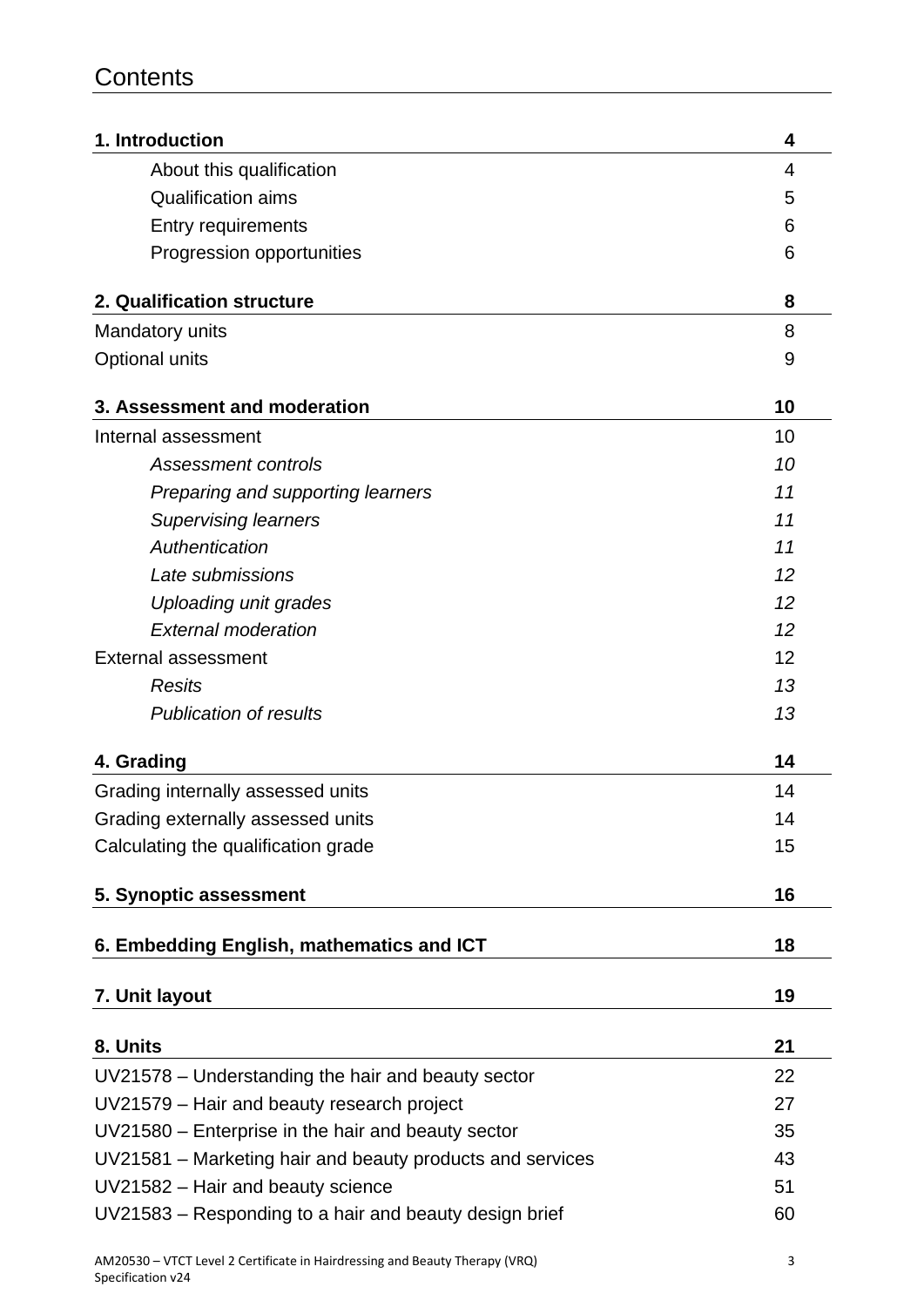# **About this qualification**

The VTCT Level 2 Certificate in Hairdressing and Beauty Therapy (VRQ) has been designed in line with recent policy developments, including the Review of Vocational Education – The Wolf Report (March 2011) and meets the Department for Education's (DFE's) characteristics for high-quality and rigorous qualifications.

The VTCT Level 2 Certificate in Hairdressing and Beauty Therapy (VRQ) has been accredited by the qualification regulators for England, Wales and Northern Ireland, and is part of the National Qualifications Framework (NQF)

This qualification uses a **grading** model of Not Yet Achieved, Pass, Merit, Distinction, Distinction<sup>\*</sup> (P/M/D/D<sup>\*</sup>) which will improve student motivation and provide challenge, distinguish between levels of student achievement and ensure sufficient rigour in assessments.

A minimum of 30 GLH of this qualification's content is subject to **external assessment**, which is supported by rigorous assessment arrangements. This will help to ensure the present vocational qualification offers a comparable level of challenge to academic qualifications.

**Synoptic assessment** is at the heart of this qualification. Learners are required on an ongoing basis to effectively apply and integrate appropriate knowledge, understanding and skills from across the breadth of the vocational area to key tasks that form the assessments of units. This will increase the level of challenge for students and ensure cohesiveness across the qualification.

This qualification has been designed to use the context of hairdressing and beauty therapy as a vehicle to support young people to develop broad and comprehensive understanding of the sector but more importantly of core academic knowledge and study skills that will support progression within hair and beauty therapy or more broadly. Examples include exploring sectors, carrying out research projects, science, business enterprise and marketing and promotions. This qualification has been developed collaboratively with schools, colleges, employers and other associations to ensure it has the **appropriate content** and is **fit for purpose** for learners pre- and post-16 in schools and colleges.

The use of hair and beauty as a subject to develop core knowledge and general study skills is an attractive concept for schools and colleges seeking to keep learners engaged and enthused. The structure of this qualification, along with its rigorous assessment approach, will enable learner **progression** to a broad range of study areas, to an apprenticeship or the workplace.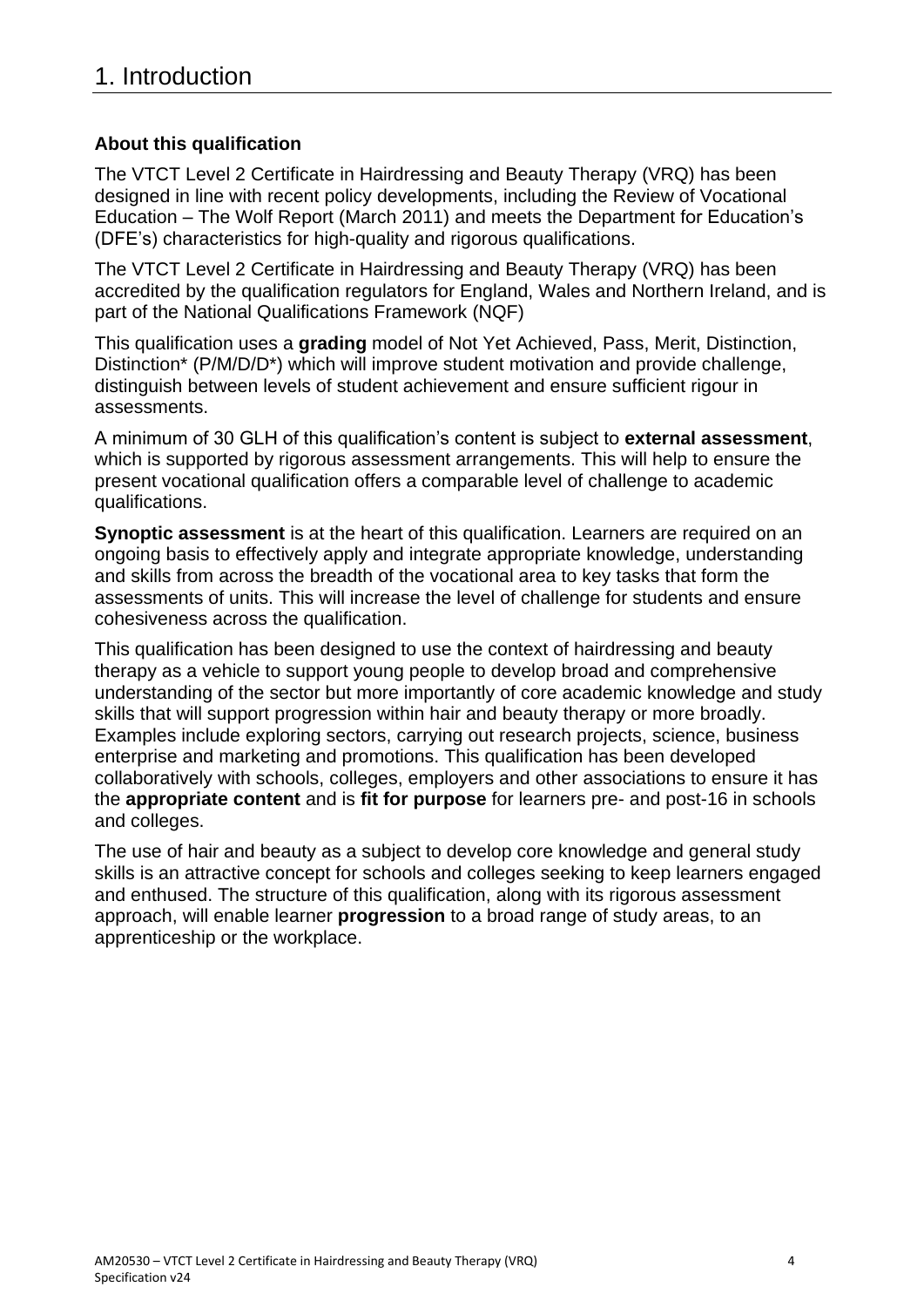# **Qualification aims**

The VTCT Level 2 Certificate in Hairdressing and Beauty Therapy (VRQ) aims to support young people to:

- develop a broad and comprehensive understanding of the hair and beauty sector
- develop a significant knowledge core which spans the entire vocational sector and related industries
- develop academic and study skills that will support progression within the hair and beauty sector and more broadly.

Hairdressing and beauty therapy has been and remains an extremely popular vocational area that many young people are enthused by and aspire too. The aim of this qualification is to use the hair and beauty sector as a vehicle to develop learners more broadly, so they are sufficiently prepared and equipped with the knowledge, understanding and skills to pursue a career in any context.

This qualification includes two core units that can be applied to any sector or vocational area. In this qualification, learners will use hairdressing and beauty therapy and related industries (i.e. retail, leisure, fashion, marketing, media, business) to develop themselves and, in particular, the skills and attributes prized by employers, further education colleges and higher education institutions. The units that make up this qualification include:

- Understanding the *hair and beauty* sector (mandatory)
- *Hair and beauty* research project (mandatory)
- Business enterprise in *hair and beauty*
- Marketing and promotions in *hair and beauty*
- *Hair and beauty* science
- Responding to a *hair and beauty* design brief

Throughout the delivery of these units, the following core areas and transferable skills should be evident<sup>1</sup>:

- Critical thinking and being reflective on self-performance and work produced
- Use of initiative, planning and researching skills, self-management, self-motivation and the ability to work independently
- Innovation and creativity
- Application of knowledge and understanding to real life examples and businesses
- Problem solving

 $\overline{a}$ 

• Communication skills – verbal, written and visual.

AM20530 – VTCT Level 2 Certificate in Hairdressing and Beauty Therapy (VRQ) 5 Specification v24  $1$  Opportunities to naturally develop and assess mathematics and English skills will be flagged in unit specifications.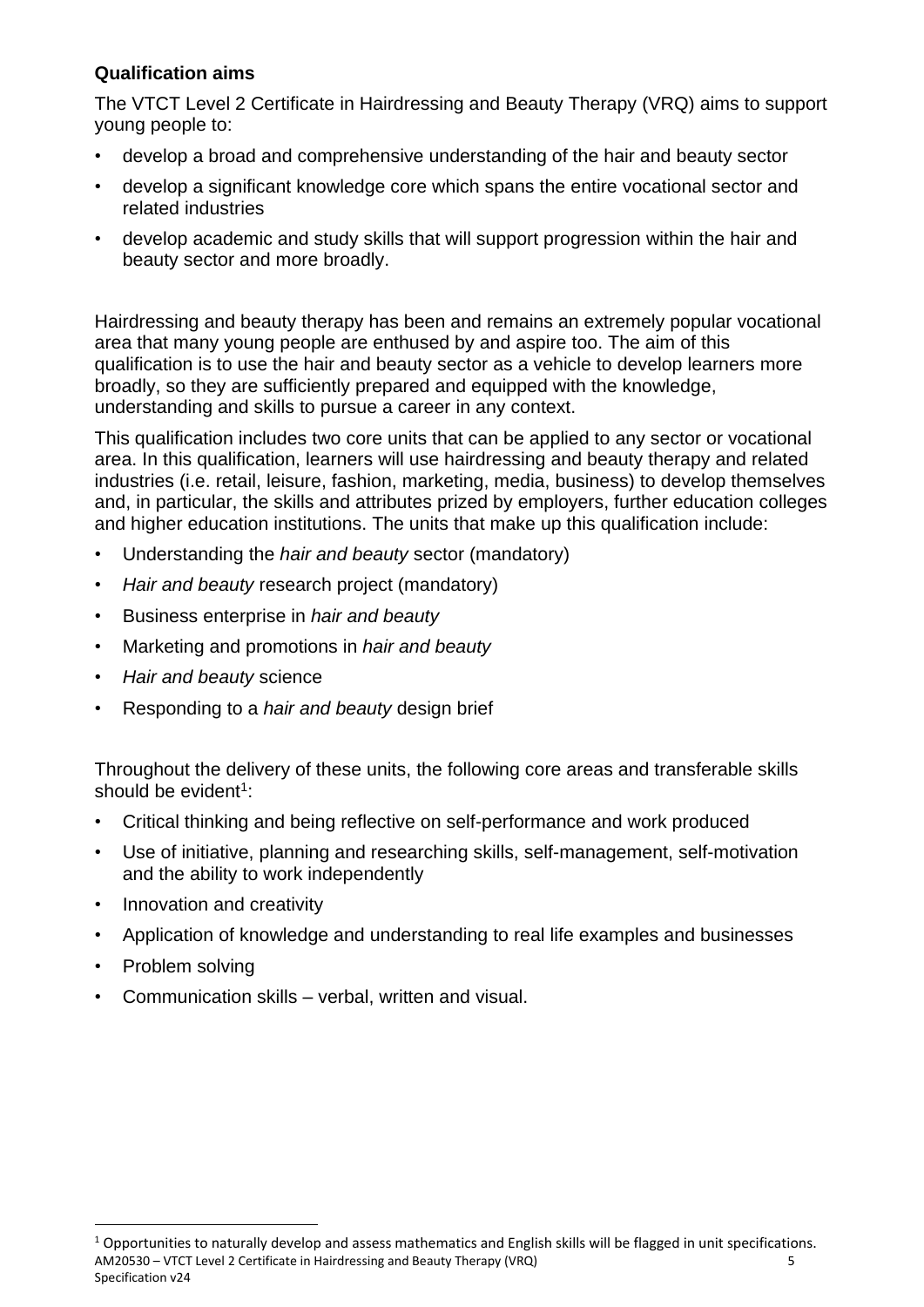# **Entry requirements**

This qualification has been developed for learners aged 14-16, although it may also be suitable for some post-16 learners.

Learners who successfully complete this qualification will be prepared to continue their studies at Level 3.

There is no formal entry requirement to access this qualification and no prior knowledge, skills or understanding are required, however, an interest in hairdressing and/or beauty therapy is desirable.

# **Progression opportunities**

Learners who successfully achieve this qualification could progress to vocationallyrelated qualifications, including (this list is not exhaustive):

- VTCT Level 2 Certificate/Diploma in Beauty Specialist Techniques
- VTCT Level 2 Certificate/Diploma in Hairdressing
- VTCT Level 2 Certificate/Diploma in Barbering
- VTCT Level 2 Diploma in Hair and Media Make-Up
- VTCT Level 3 Diploma in Aromatherapy
- VTCT Level 3 Diploma in Massage
- VTCT Level 3 Diploma in Reflexology

Learners could also progress to GCE A Levels, in:

- Applied business
- Business studies
- Drama and theatre studies
- General studies
- Media
- Physical education
- Travel and tourism

Learners could also progress to an apprenticeship in:

- Hairdressing
- Hairdressing (combined hair types)
- African-Type Hairdressing
- Beauty Therapy General
- Beauty Therapy Make-Up
- Nail Services

The qualification may also be useful to those seeking to progress to qualifications in the following sectors/industries:

- Complementary and alternative therapies
- Spa therapy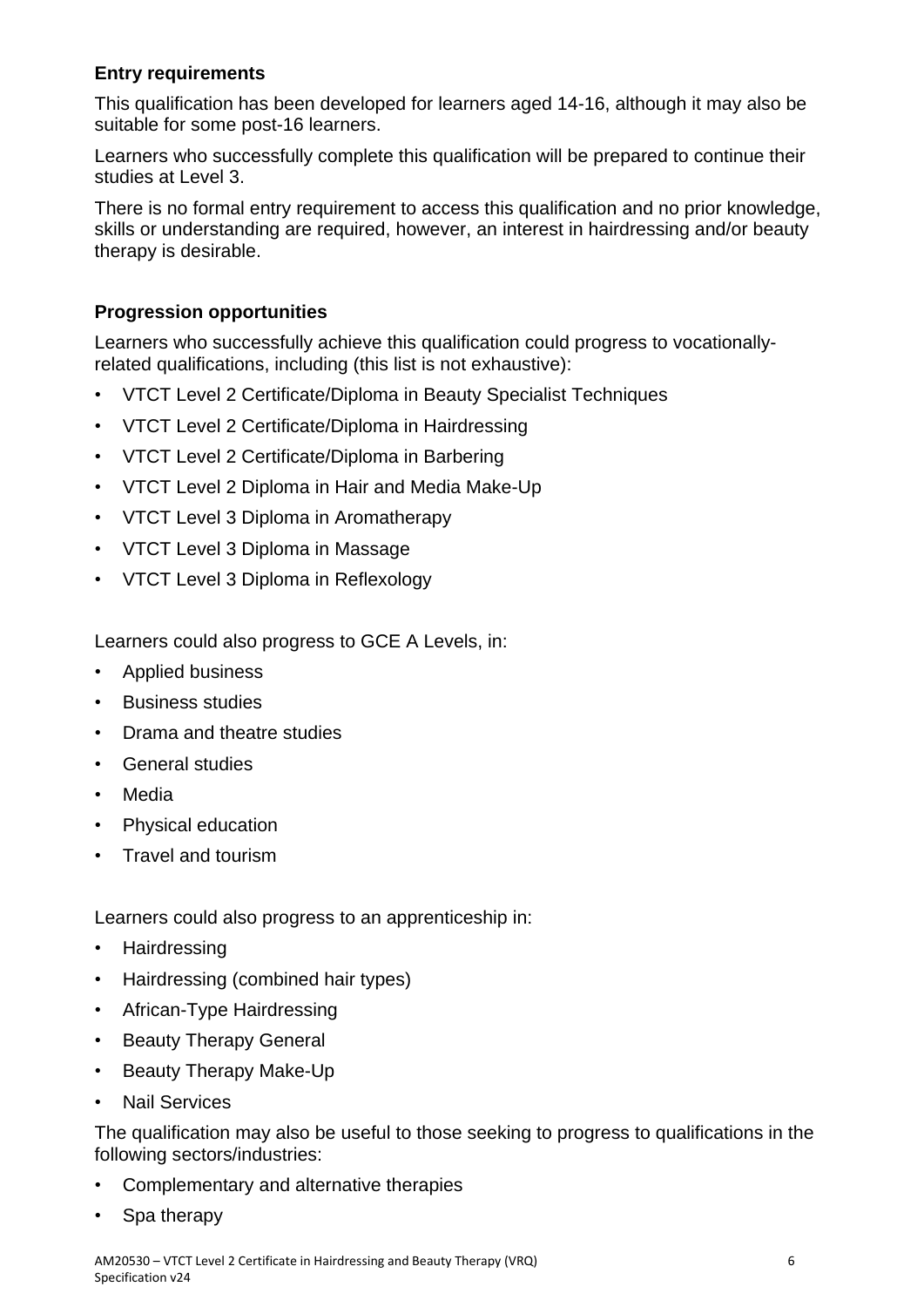- Fashion and photography
- Retail cosmetic and fashion
- Theatre and media
- Travel and tourism
- Sport and active leisure.

Learners may also seek employment within the hair and beauty sector or a related industry.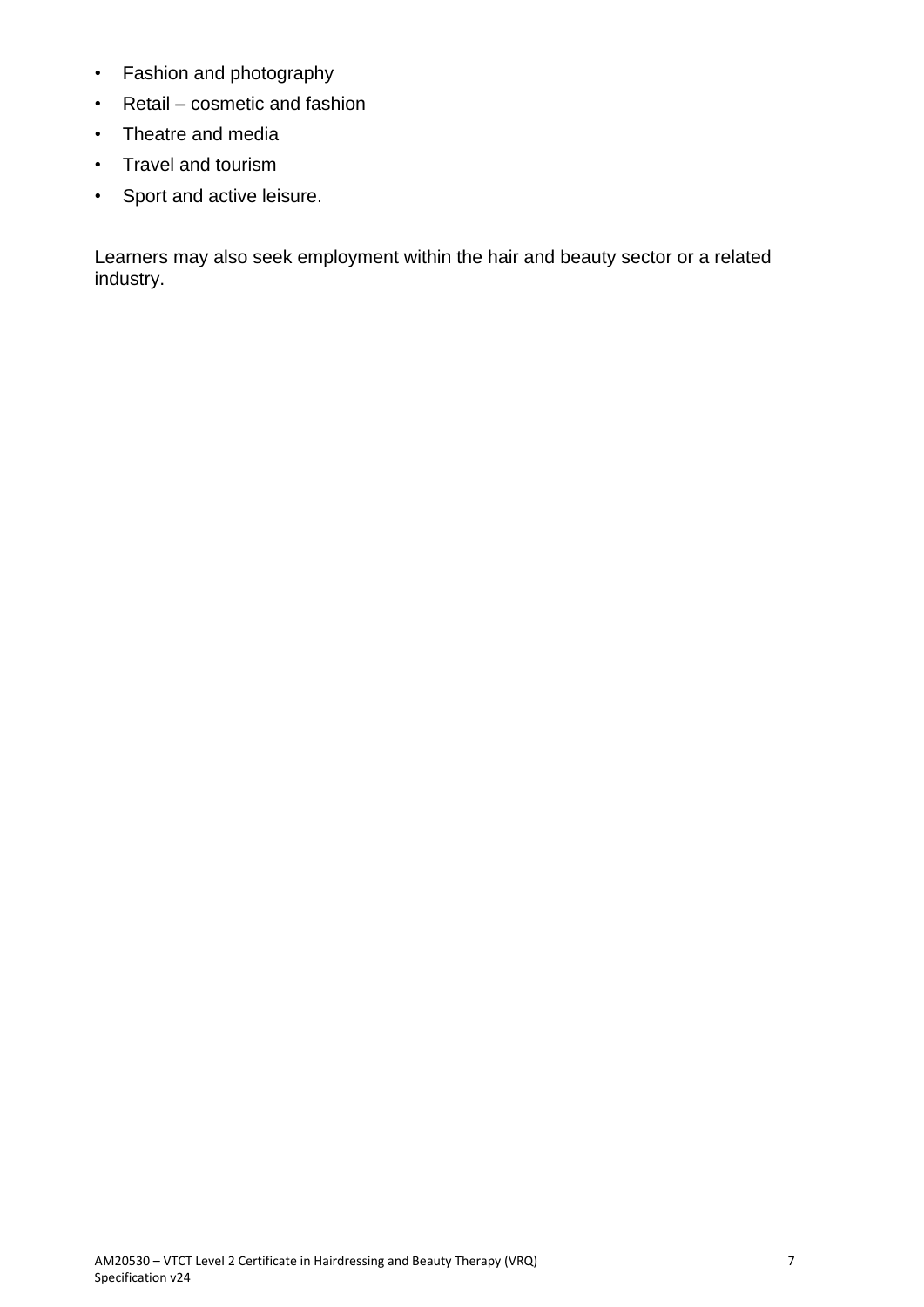# 2. Qualification structure

# Qualification number: 601/0556/2

# Total Qualification Time: 160 Guided learning hours: 120

To be awarded the VTCT Level 2 Certificate in Hairdressing and Beauty Therapy (VRQ) learners must achieve the two mandatory units and two optional units.

| Unit number and title                                                              | <b>GLH</b> | Internal/External Assessment                                               |  |  |
|------------------------------------------------------------------------------------|------------|----------------------------------------------------------------------------|--|--|
| <b>Mandatory units</b>                                                             |            |                                                                            |  |  |
| $UV21578 - Understanding$ the<br>hair and beauty sector<br>(URN - F/505/5079)      | 30         | Externally set and marked examination                                      |  |  |
| UV21579 - Hair and beauty<br>research project<br>(URN - T/505/5080)                | 30         | Externally set, internally assessed and<br>externally moderated assignment |  |  |
| <b>Optional units</b>                                                              |            |                                                                            |  |  |
| UV21580 - Enterprise in the hair<br>and beauty sector<br>(URN - A/505/5081)        | 30         | Externally set, internally assessed and<br>externally moderated assignment |  |  |
| UV21581 - Marketing hair and<br>beauty products and services<br>(URN - F/505/5082) | 30         | Externally set, internally assessed and<br>externally moderated assignment |  |  |
| $UV21582 - Hair$ and beauty<br>science<br>(URN - J/505/5083)                       | 30         | Externally set, internally assessed and<br>externally moderated assignment |  |  |
| UV21583 - Responding to a hair<br>and beauty design brief<br>(URN - L/505/5084)    | 30         | Externally set, internally assessed and<br>externally moderated assignment |  |  |

# **Mandatory units**

The mandatory units within this qualification ensure that all learners will develop:

- the knowledge and understanding of the hair and beauty sector that underpins all other units in this qualification *[UV21578– Understanding the hair and beauty sector]*
- the planning and research skills required to successfully complete all other units in this qualification *[UV21579 – Hair and beauty research project]*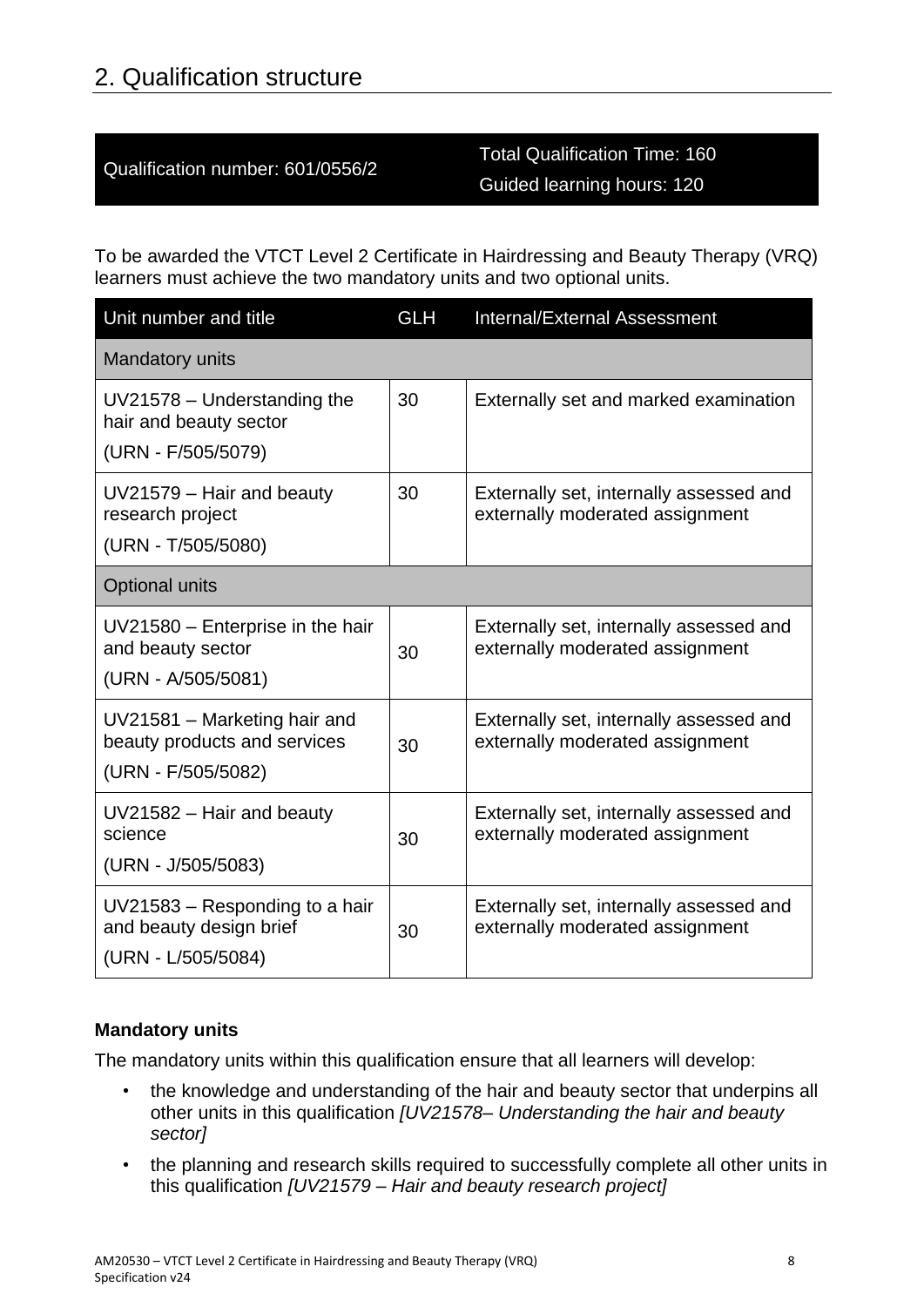# **Optional units**

The optional units provide an opportunity for centres to tailor a programme for learners to best suit their specialist interests, as well as the employment context of the local area, and the availability of, and access to resources. Optional units will:

- build on the knowledge and understanding developed in mandatory units *[UV21582 – Hair and beauty science]*
- develop and enhance the practical application of sector knowledge and planning and research skills *[UV21581 – Marketing hair and beauty products and services; UV21580 – Business enterprise in hair and beauty]*
- provide synopticity, *see Section 5 of this specification for further information. Each unit specification explains in detail opportunities for synoptic assessment.*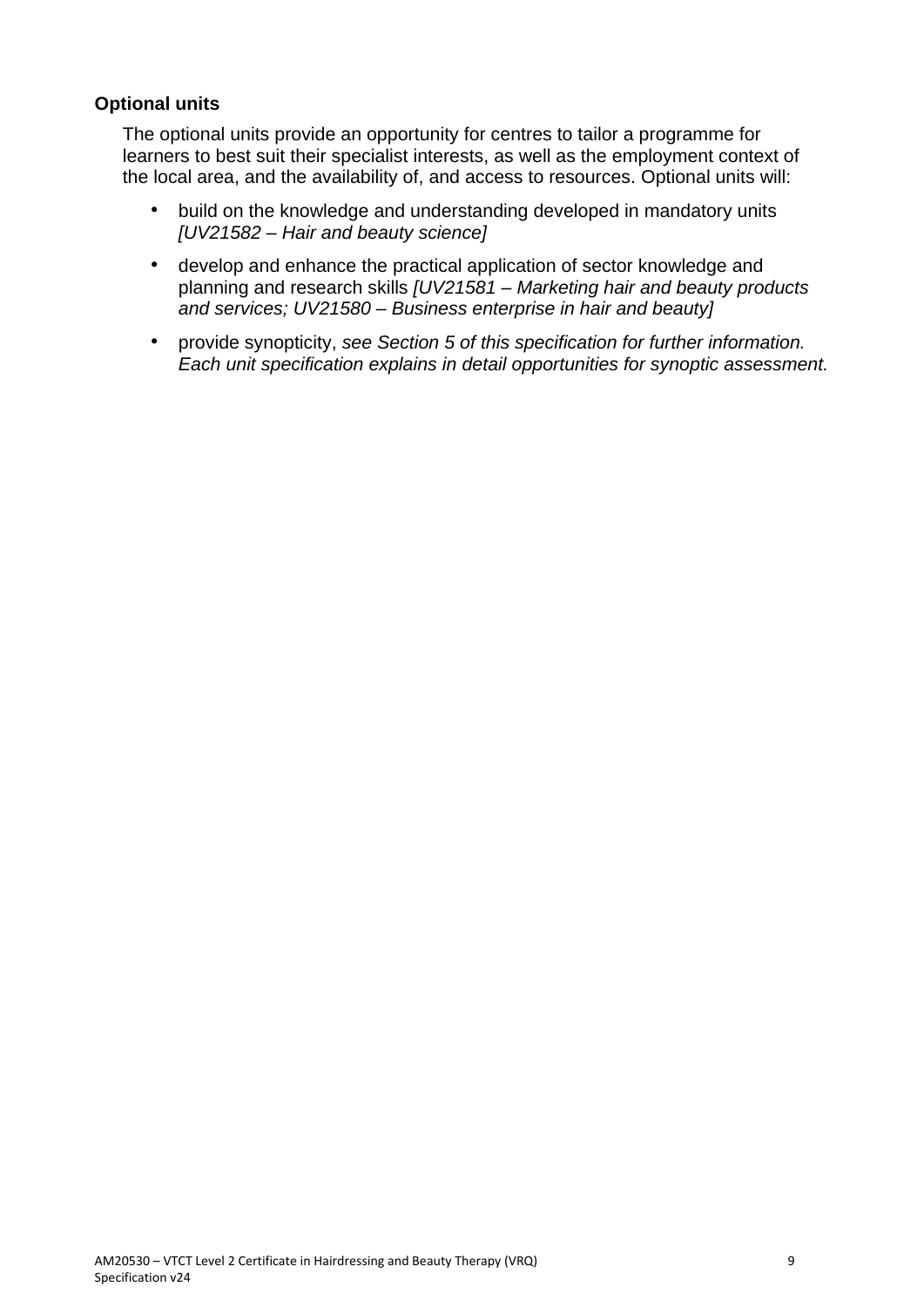The purpose of assessment is to measure the knowledge, understanding and skills attained by learners against a specific qualification standard.

Units in this qualification are either internally or externally assessed. The assessment approach for each unit is clearly indicated in Section 2 – Qualification structure.

# **Internal assessment**

All internally assessed units in this qualification are assessed by an assignment which covers all learning outcomes. Assignments are **externally set by VTCT**, **internally assessed and moderated by the centre** and **externally moderated by VTCT**.

# **Centres must use the assignment briefs set by VTCT.**

Assignment briefs are designed to cover all learning outcomes and unit content, and can be assessed using the grade descriptors. The tasks that make up a brief enable learners to produce valid, sufficient, authentic and appropriate evidence. Centres must ensure the generation of evidence is carefully monitored and controlled to ensure learners are working to the best of their ability and that the evidence produced is their own.

Assignment briefs provide opportunities for centres to tailor the assignment to best suit the employment context of the local area, and the availability of, and access to resources.

VTCT has produced a sample assignment brief for each unit, these are available to download from the VTCT website. Sample assignment briefs should be used by teachers and assessors to ensure familiarity with the structure and format of assessment. The actual assignment briefs will adopt the same structure and format as the sample assignment briefs.

Assignment briefs will be made available through the secure Linx2Achieve portal on the VTCT website. These will be published annually from September until May. Each and every unit's assignment brief will change annually.

# *Assessment controls*

All internally assessed units have the following assessment controls:

| <b>Task setting</b>          | Task taking             | Task marking                   |
|------------------------------|-------------------------|--------------------------------|
| <b>High level of control</b> | Medium level of control | <b>Medium level of control</b> |

Specific information on task setting, task taking and task marking is detailed in each unit specification and assignment brief. The assessment time is included in each unit's guided learning hours. VTCT recommends the minimum time to be spent generating evidence for assessment. It is the responsibility of the centre to ensure this time is attributed to completing the assignment briefs – centres may choose to allow more time for a particular unit's assignment, however, the time must be consistent with the assignment brief.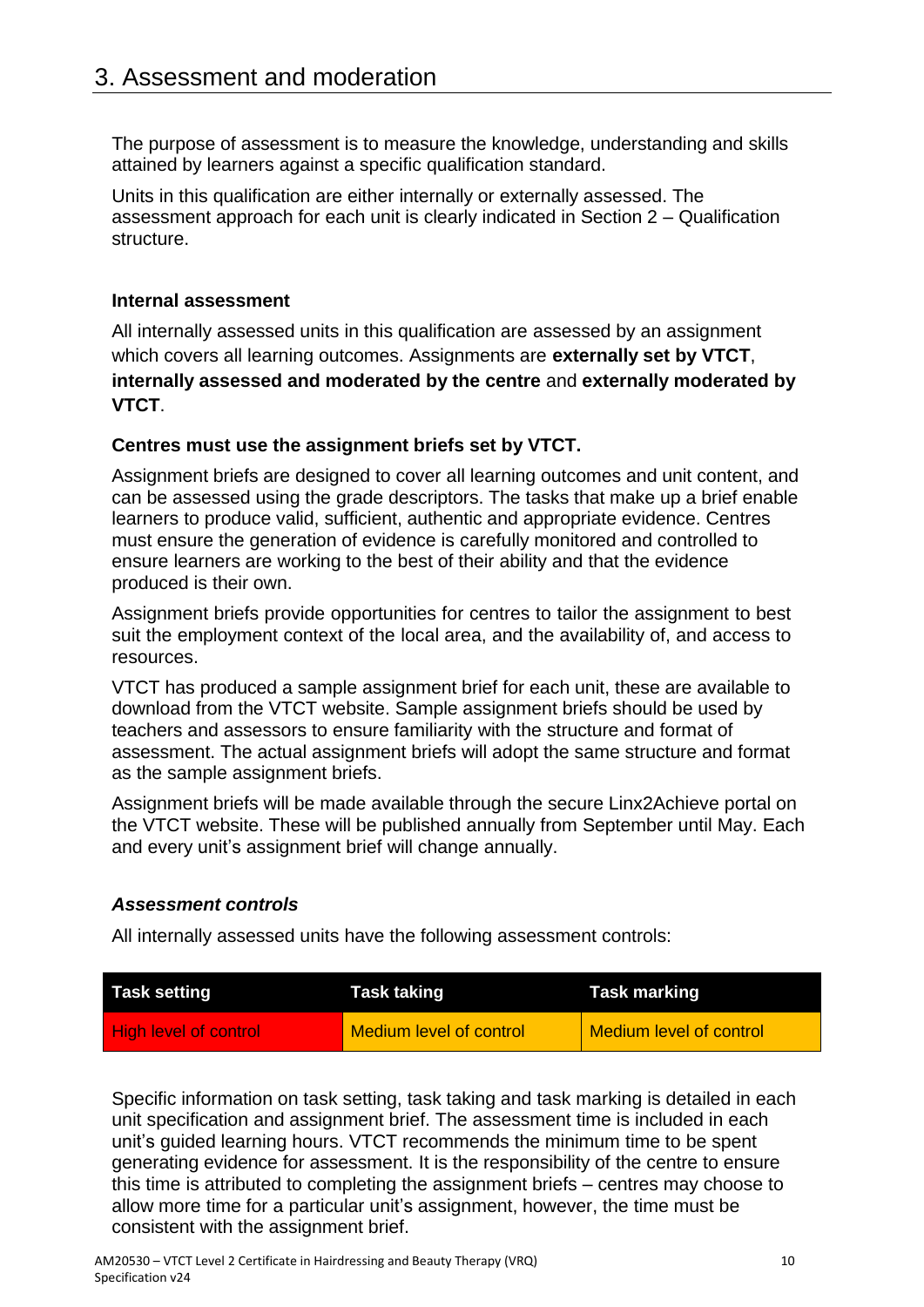# *Preparing and supporting learners*

Teachers and assessors are responsible for ensuring that learners are supported throughout their assignments so that they are able to work independently to satisfy all unit learning outcomes.

Teachers and assessors are encouraged to assist learners in understanding:

- that work handed in for assessment must be their own
- unit learning outcomes and content
- the requirements of assignments and the criteria that must be achieved in order to maximise their performance and improve their chances of accessing higher grades
- the ways in which evidence should be prepared and presented
- the timelines of assignments including deadlines
- how to assess their work against the requirements of the unit and make improvements.

# *Supervising learners*

Assignment briefs should be completed in normal class time and be supervised and assessed by the teacher. Teachers may wish to set homework, however, VTCT recommends this practice is limited to the researching of a topic rather than to the production of assessment evidence. Specific unit controls will be contained within the relevant assignment brief.

Teachers must take all reasonable measures to ensure the work learners produce is their own. Work submitted must be authenticated and attributed to the learner.

It is the responsibility of the teacher/assessor to ensure learners are sufficiently supervised when working on assignment briefs. The supervision of learners is required to:

- ensure the work produced by learners is their own
- monitor progression and ensure access to higher grades is encouraged and facilitated
- ensure work undertaken satisfies the requirements of the learning as specified in the qualification specification
- prevent plagiarism
- ensure practical assignments are carried out ethically and in accordance with health and safety requirements.

# *Authentication*

For all internally assessed units, learners must complete an Assignment Declaration Form to confirm that the work produced is their own. This will be countersigned by the assessor. The Assignment Declaration Form can be downloaded from the VTCT website.

Centres must ensure that all learner evidence can be validated through internal and external moderation. The authentication of learner evidence is the responsibility of the centre.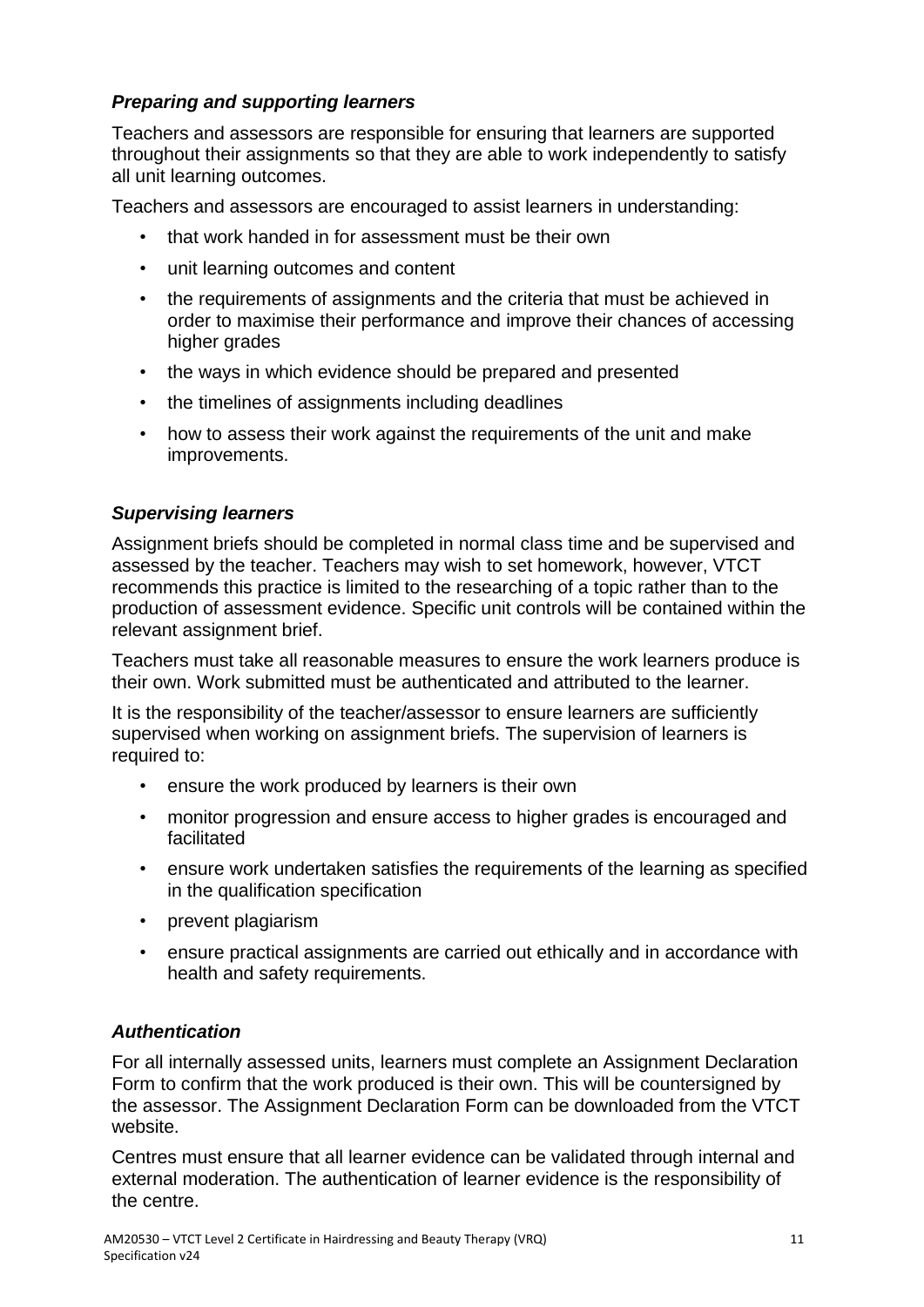# *Late submissions*

Learners should be advised at the earliest possible opportunity, and regularly reminded, of the deadlines for submitting internal assignments. Late assignments may be accepted/refused at the discretion of the assessor. Learners may be given extra time for legitimate reasons such as illness.

Late submissions must follow the usual assessment process and must not be downgraded as a result of late submission.

# *Uploading unit grades*

Learners may continue to revise their assignments until they have been submitted to the assessor for marking and grading.

Internally assessed units must be marked and graded by the centre's assessors using the relevant grade descriptors, as presented in the unit specification.

The centre's internal moderator will then, in line with the centre's sampling strategy, select a sample of portfolios to be internally moderated. The internal moderator will ensure that assessors' decisions are sampled to ensure accuracy, consistency and fairness.

Once assignments have been marked, graded and internally moderated, the grades should be submitted to VTCT.

Internally moderated assignments must be submitted to VTCT for external moderation. VTCT will advise centres of specific sampling requirements.

Where centre-moderated grades are deemed inaccurate, VTCT may require all (100%) assignments from the unit's cohort to be submitted – grades may be adjusted as a result.

Once grades for internally assessed units have been accepted by the external moderator and uploaded to Linx2Online, learners may be given one opportunity to retake the assessment. The original evidence may remain valid and can be revised/extended, or it may need to be replaced partially or in full. The learner must not have further teacher guidance or support in producing further evidence. These assignments will need to be marked, graded and internally moderated. The updated grade must be submitted to VTCT and will be subject to further external moderation. Second submissions will incur a resit fee.

VTCT will publish an annual timetable for entry and submission dates. It is the centre's responsibility to ensure that internal assignments are in VTCT's possession by the specified dates. Late work will not be accepted.

# *External moderation*

External moderation of internal assignments will be carried out at least twice a year. External moderators appointed and trained by VTCT will conduct the external moderation exercise and will monitor and sample learners' evidence to ensure assessment decisions are fair, valid and being correctly applied, and that learner achievement is consistent with national standards.

# **External assessment**

Twenty five percent of this qualification is subject to external assessment. UV21578 – Understanding the hair and beauty sector is assessed by an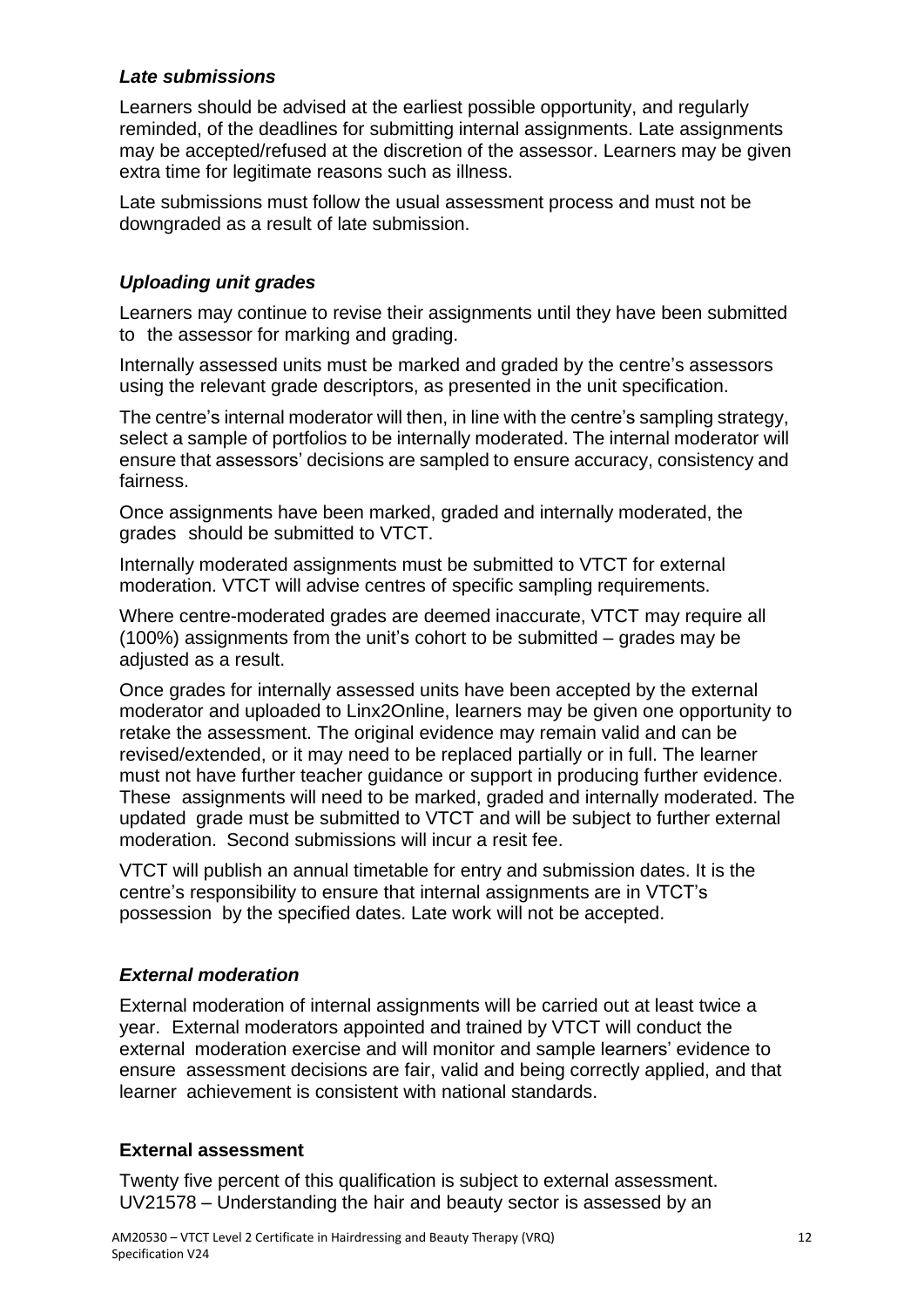**externally set and externally marked** written examination. The external assessment will be 1 hour 30 minutes. The examination assesses knowledge and understanding of all unit learning outcomes, and uses a blend of short- and medium-answer questions. The assessment must be taken by learners under examination conditions.

External examinations are assessed using mark-based schemes. Grade boundaries, based on learner performance, will be set by VTCT.

Centres must ensure that learners are fully prepared to sit the external assessment, and are entered for assessments at appropriate times, with due regard for resit opportunities.

There will be two external assessment windows per year, each lasting one week. These will be available in January and June. The first available assessment window will be January 2015.

Examinations will be undertaken online using VTCT's Linx2Achieve assessment portal. For learners where on-screen testing is not appropriate because of medical reasons, VTCT can arrange, following a reasonable adjustments submission, for alternative formats to be made available.

Sample assessment materials for this unit are available to download from the VTCT website.

#### *Resits*

Repeat submissions are not allowed.

Learners who fail to achieve the pass mark or deemed to have underperformed may be given the option of **one** resit opportunity. Resits must be undertaken in a subsequent assessment window with a different examination.

A resit fee will be charged. Fees are published on the VTCT website.

# *Publication of results*

June results will be published in line with GCSE results. VTCT will publish guidance on when January results will be published.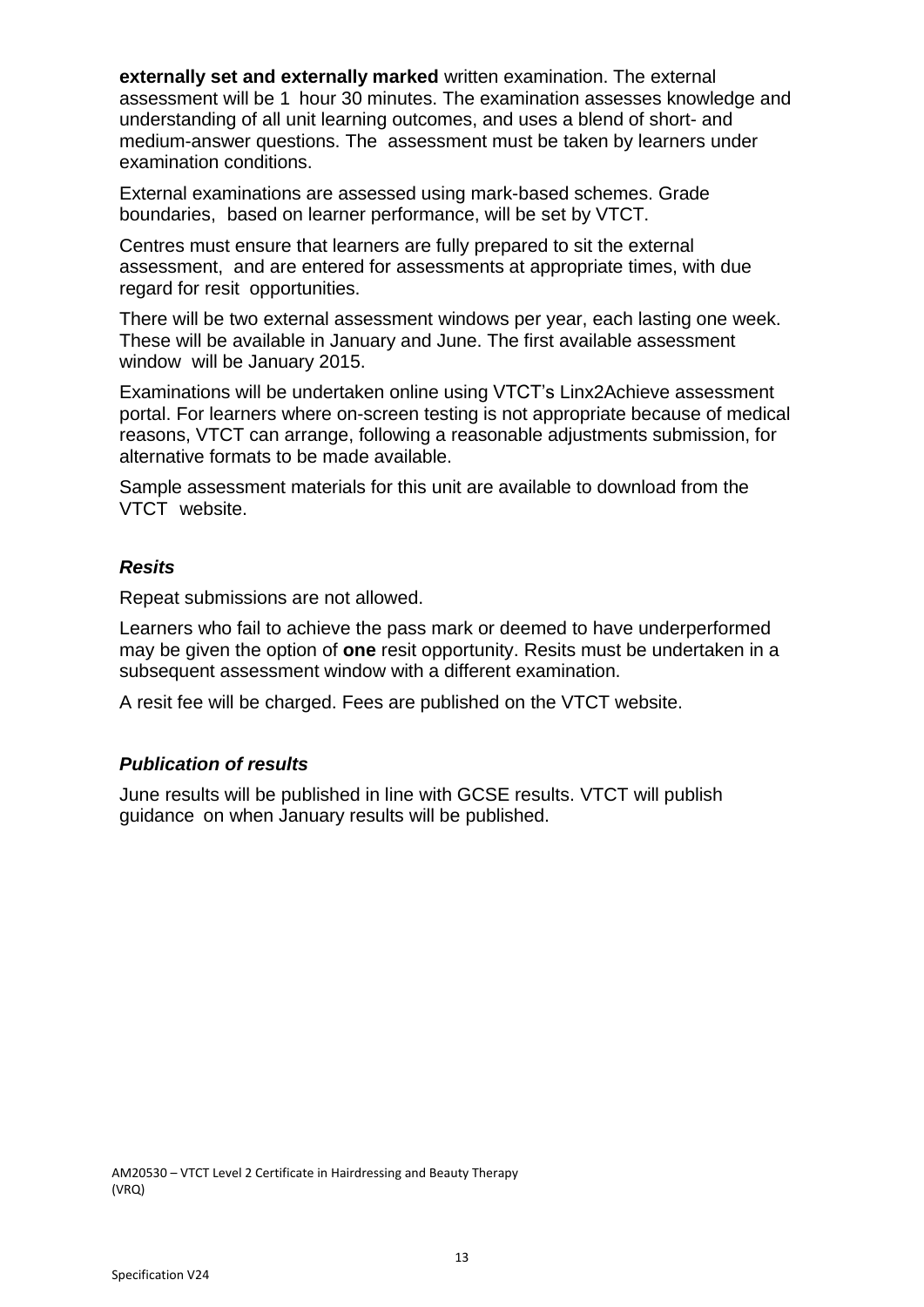This qualification is graded to provide challenge, distinguish between levels of student achievement and ensure sufficient rigour in assessments.

The qualification is graded – Not Yet Achieved, Pass, Merit, Distinction, Distinction\*,

Individual units are graded – Not Yet Achieved, Pass, Merit, Distinction. Due to the synoptic nature of this qualification, the knowledge, understanding and skills are as equally important throughout each unit, and therefore the weighting of units is qual.

# **Grading internally assessed units**

Each internally assessed unit has grade descriptors that centres must use to judge the quality of learner work in order to arrive at a grading decision for the unit as a whole. The grade descriptors are hierarchical – a learner can achieve a merit grade only if they provide sufficient evidence for all pass and merit descriptors.

Assessors must first make a judgement on whether the evidence produced by learners sufficiently meets all pass descriptors. If so, they can then move on to and assess whether all merit descriptors have been met. If the assessor is confident that all the merit descriptors have been met, they can then decide if the distinction descriptors have been met.

The grade descriptors have been produced to specifically build up from the previous grade's descriptor. Learners must achieve all descriptors at a given grade to be awarded that grade within the given unit.

Learners who fail to meet all pass descriptors will be awarded a Not Yet Achieved grade.

# **Grading externally assessed units**

VTCT will set, assess, mark and grade external examinations. Marks and grades will be determined by VTCT against predefined mark schemes. Marks and grades will be communicated directly to centres.

# **Grade boundary review**

Grade boundaries for units and the overall calculation for the qualification grade are open to annual review. Following this review, these boundaries and overall calculations can be adjusted by VTCT. This review and possible change within a qualification are to ensure the standard of the qualification grade is upheld throughout the qualification's lifecycle.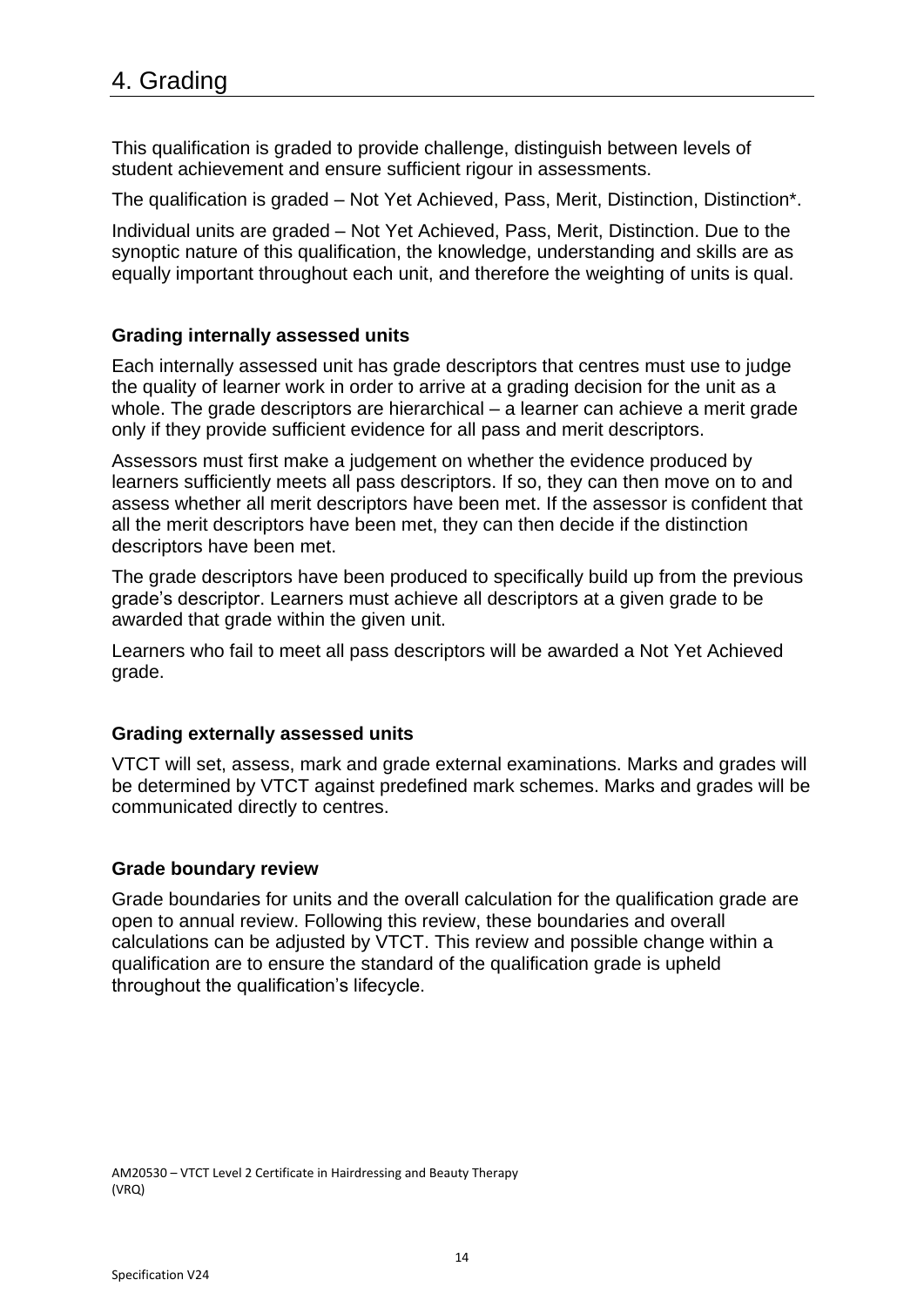# **Calculating the qualification grade**

The qualification grade will be determined by the grades achieved in units. Unit grades will be aggregated.

Learners who have achieved a Distinction grade for all units will be awarded a Distinction\* for the qualification.

The table below details the overall qualification grade based on the aggregation of unit grades.

| Unit grades                                                                           | Qualification<br>grade                                                                                     |             |                                                                                                            |                                                                                                            |
|---------------------------------------------------------------------------------------|------------------------------------------------------------------------------------------------------------|-------------|------------------------------------------------------------------------------------------------------------|------------------------------------------------------------------------------------------------------------|
| D                                                                                     | D                                                                                                          | D           | D                                                                                                          | $D^*$                                                                                                      |
| ${\sf P}$                                                                             | D                                                                                                          | $\mathsf D$ | D                                                                                                          | D                                                                                                          |
| ${\sf M}$                                                                             | D                                                                                                          | D           | D                                                                                                          | D                                                                                                          |
| ${\sf M}$                                                                             | M                                                                                                          | D           | D                                                                                                          | D                                                                                                          |
| ${\sf M}$                                                                             | M                                                                                                          | ${\sf M}$   | $\mathsf{M}% _{T}=\mathsf{M}_{T}\!\left( a,b\right) ,\ \mathsf{M}_{T}=\mathsf{M}_{T}\!\left( a,b\right) ,$ | $\mathsf{M}% _{T}=\mathsf{M}_{T}\!\left( a,b\right) ,\ \mathsf{M}_{T}=\mathsf{M}_{T}\!\left( a,b\right) ,$ |
| $\mathsf P$                                                                           | $\mathsf{M}% _{T}=\mathsf{M}_{T}\!\left( a,b\right) ,\ \mathsf{M}_{T}=\mathsf{M}_{T}\!\left( a,b\right) ,$ | ${\sf M}$   | ${\sf M}$                                                                                                  | ${\sf M}$                                                                                                  |
| $\mathsf{M}% _{T}=\mathsf{M}_{T}\!\left( a,b\right) ,\ \mathsf{M}_{T}=\mathsf{M}_{T}$ | M                                                                                                          | ${\sf M}$   | D                                                                                                          | $\mathsf{M}% _{T}=\mathsf{M}_{T}\!\left( a,b\right) ,\ \mathsf{M}_{T}=\mathsf{M}_{T}\!\left( a,b\right) ,$ |
| $\sf P$                                                                               | $\mathsf{P}$                                                                                               | D           | D                                                                                                          | $\mathsf{M}% _{T}=\mathsf{M}_{T}\!\left( a,b\right) ,\ \mathsf{M}_{T}=\mathsf{M}_{T}\!\left( a,b\right) ,$ |
| $\sf P$                                                                               | $\sf P$                                                                                                    | ${\sf M}$   | D                                                                                                          | $\mathsf{M}% _{T}=\mathsf{M}_{T}\!\left( a,b\right) ,\ \mathsf{M}_{T}=\mathsf{M}_{T}\!\left( a,b\right) ,$ |
| $\mathsf{P}$                                                                          | M                                                                                                          | ${\sf M}$   | D                                                                                                          | $\mathsf{M}% _{T}=\mathsf{M}_{T}\!\left( a,b\right) ,\ \mathsf{M}_{T}=\mathsf{M}_{T}\!\left( a,b\right) ,$ |
| $\mathsf{P}$                                                                          | M                                                                                                          | D           | D                                                                                                          | $\mathsf{M}% _{T}=\mathsf{M}_{T}\!\left( a,b\right) ,\ \mathsf{M}_{T}=\mathsf{M}_{T}\!\left( a,b\right) ,$ |
| $\sf P$                                                                               | ${\sf P}$                                                                                                  | M           | M                                                                                                          | ${\sf P}$                                                                                                  |
| $\mathsf{P}$                                                                          | $\sf P$                                                                                                    | P           | $\sf P$                                                                                                    | ${\sf P}$                                                                                                  |
| $\mathsf{P}$                                                                          | $\mathsf{P}$                                                                                               | P           | ${\sf M}$                                                                                                  | $\mathsf{P}$                                                                                               |
| $\mathsf{P}$                                                                          | $\mathsf{P}$                                                                                               | P           | D                                                                                                          | $\mathsf{P}$                                                                                               |

**Learners must at a minimum, achieve a pass grade for all units to be awarded this qualification.**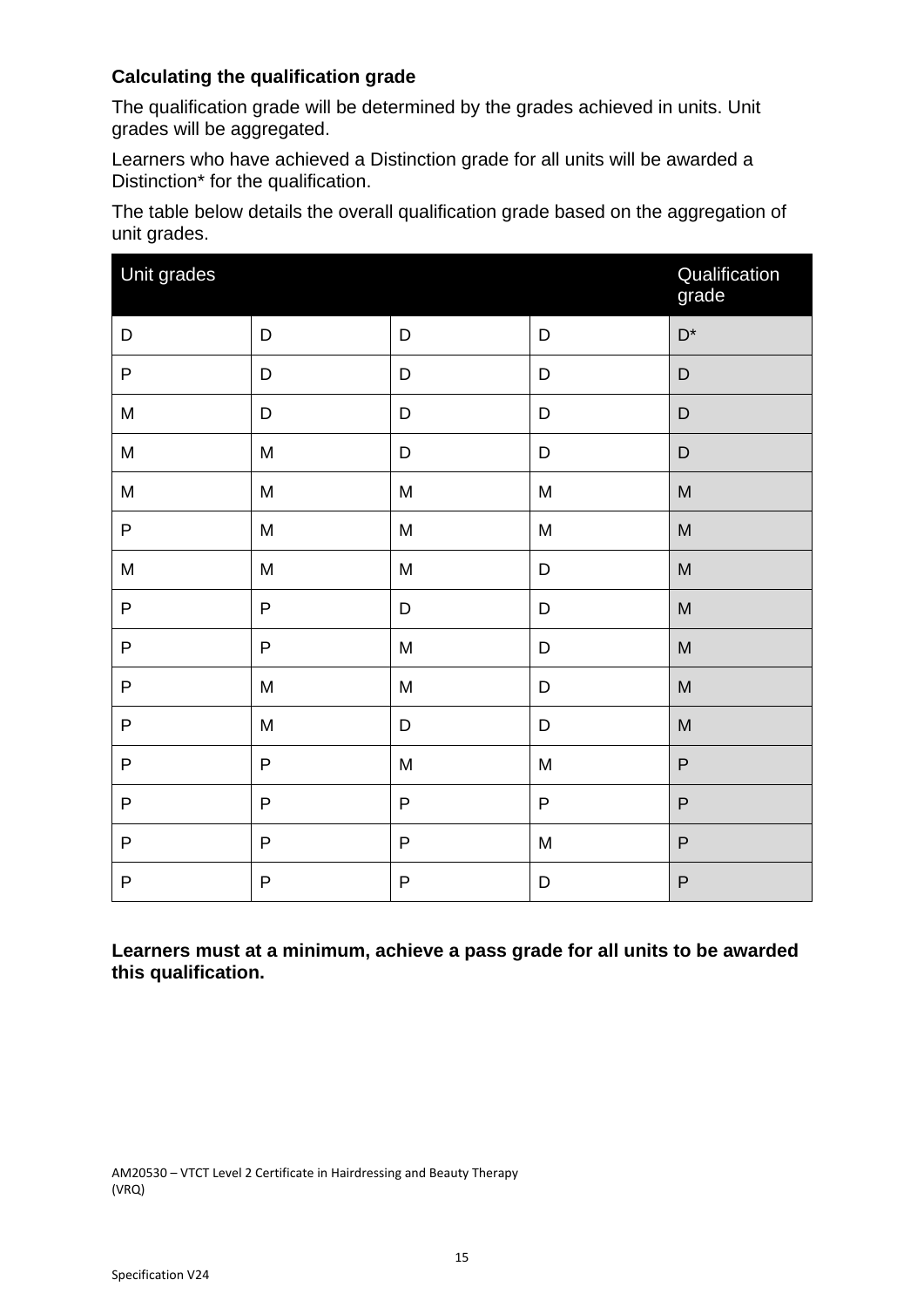# 5. Synoptic assessment

The DfE recently announced that only those qualifications that include synoptic assessment will be eligible for inclusion in the 14-16 Performance Tables.

"Synoptic assessment is *a form of assessment which requires a candidate to demonstrate that s/he can identify and use effectively in an integrated way an appropriate selection of skills, techniques, concepts, theories, and knowledge from across the whole vocational area, which are relevant to a key task."* (DfE, 2013)

The VTCT Level 2 Certificate in Hairdressing and Beauty Therapy (VRQ) has been developed with this requirement in mind. This qualification has been designed to ensure that synopticity is embedded in the assessment criteria. The knowledge, understanding and skills developed in the mandatory units directly informs key tasks that make up the assignments in optional units. In addition, there is significant linkage between optional units whereby the application of concepts, theories, knowledge, understanding and skills is necessary to complete assignments and achieve grade descriptors.

This specification supports synoptic assessment by:

- flagging opportunities to integrate other units/learning outcomes against unit grade descriptors
- explaining how learning from other units could be applied to present unit assessments

This qualification further supports synoptic learning and assessment by:

- providing content across units which can be delivered holistically, which means learners can see linkages and understand how learning in one vocational area relates to another (i.e. industry structure, research, business enterprise, marketing and promotions)
- promoting the practice of teachers using the synoptic flagging system to encourage learners to draw on learning from other units in the qualifications to improve the quality of their assignments
- providing innovative and realistic 'real life' assignment briefs which contain numerous tasks that relate to one another (i.e. carrying out market research on rival businesses, using findings to inform own marketing activities and materials)
- allowing centres and learners to research topic areas and produce assignments using a range of techniques and methods that can be applied across the breadth of unit
- ensuring teachers integrate the development and application of transferable skills
- designing grade descriptors that provide challenge and stretch, such as requiring learners to evaluate and justify their decisions, choices and recommendations.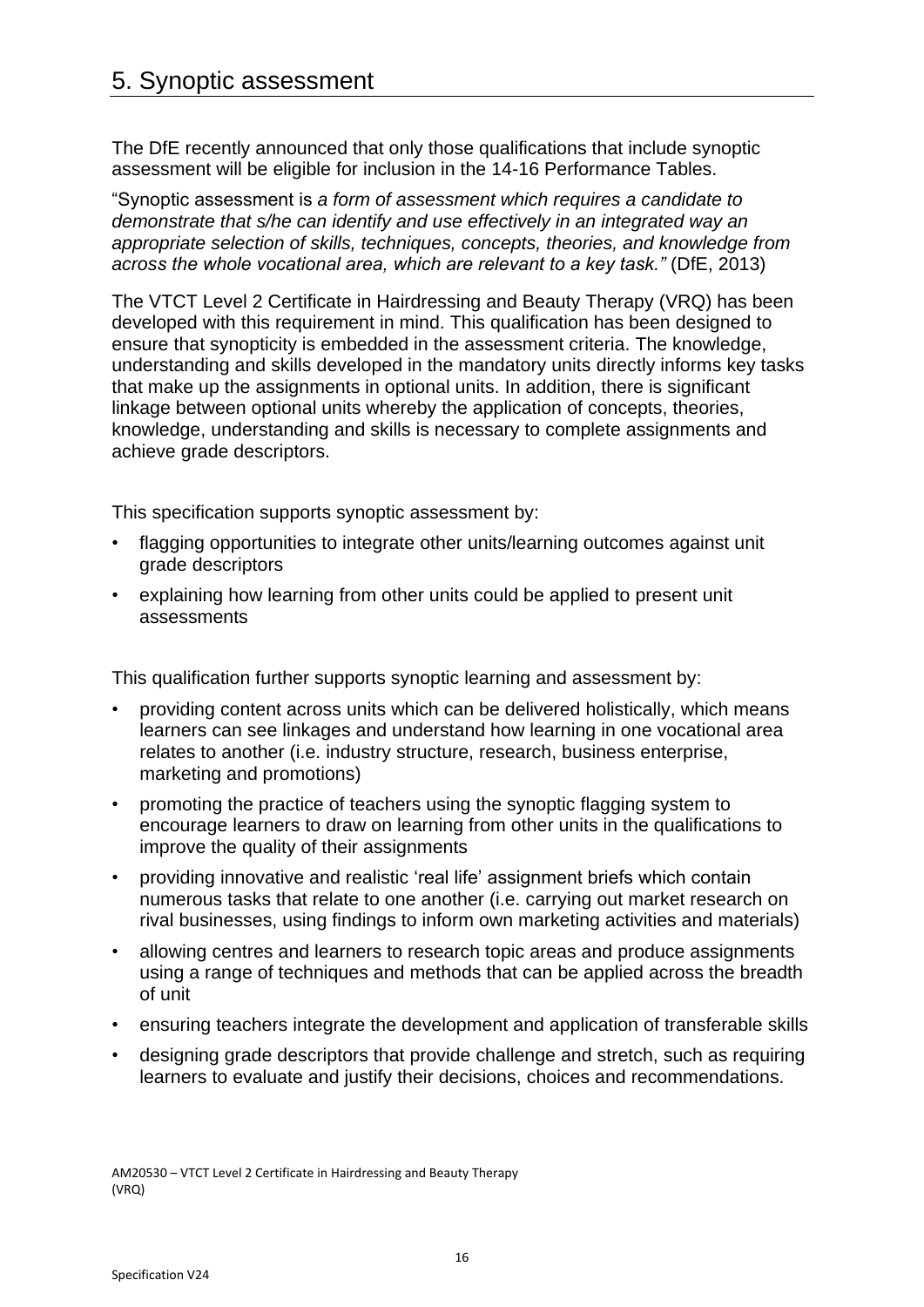For example:

- *UV21580 – Enterprise in the hair and beauty sector,* when learners are being assessed on their ability to carry out market research into a hair and beauty business, they could apply their learning from UV21579.LO1 – primary and secondary research methods, to inform the selection and design of methods to conduct their research *[UV21579 – Hair and beauty research project]*
- *UV21581 – Marketing hair and beauty products and services,* when learners are being assessed on their ability to plan promotional activities, learners could apply their learning from UV21578.LO2 – the links between the hair and beauty sector and other industries. Knowledge of how the hair and beauty sector links with other industries such as fashion, retail, health, leisure and media will inform and could improve the effectiveness of a marketing campaign." *[UV21578– Introducing the hair and beauty sector].*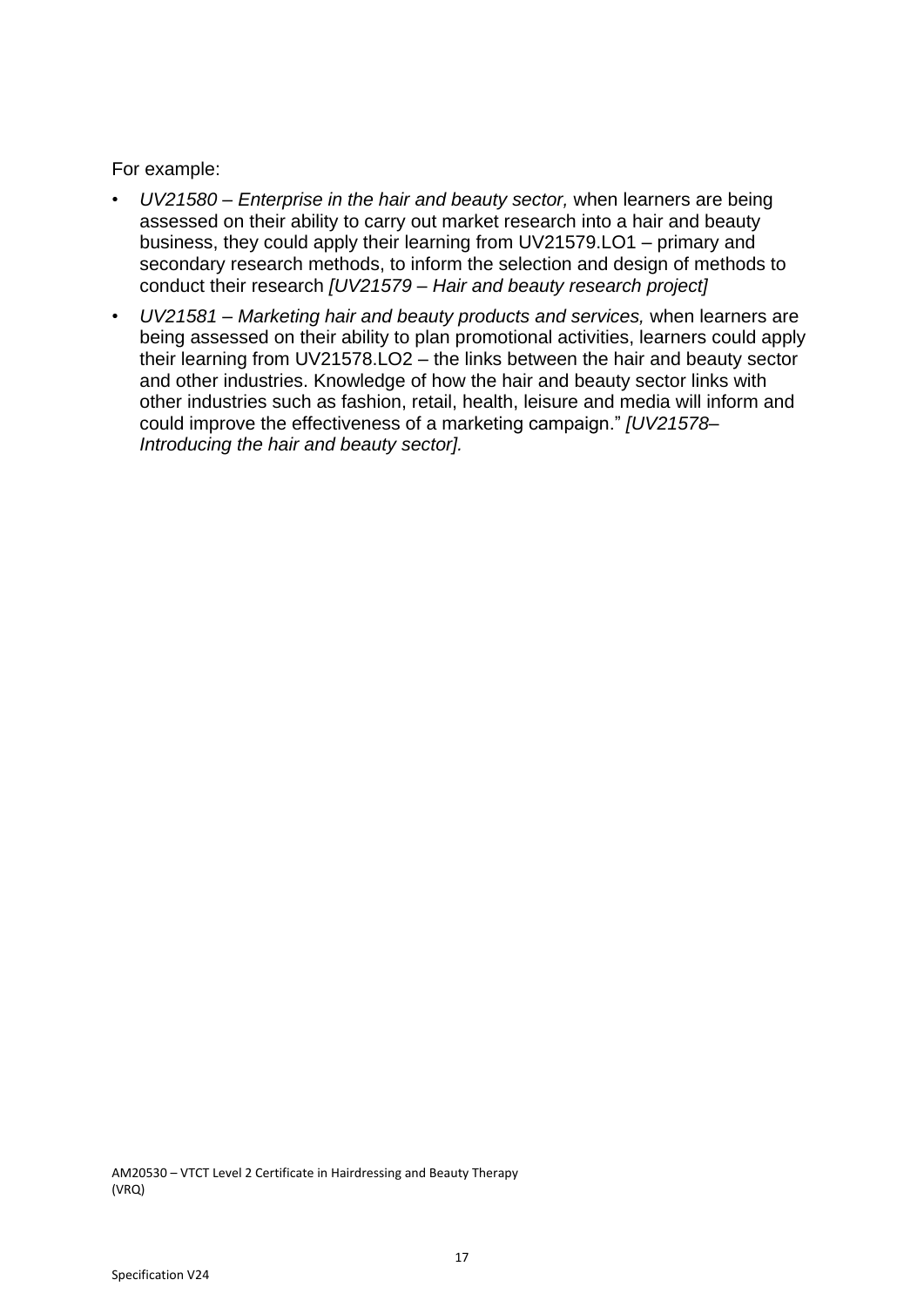It is anticipated that learners undertaking this qualification as part of Key Stage 4 will also be working towards English and mathematics qualifications. This qualification identifies specific opportunities within units to naturally reinforce and/or assess skills in English, mathematics and ICT within the context of hairdressing and beauty therapy.

Opportunities to reinforce and/or assess English, mathematical and ICT skills are identified in the Grade descriptors grid within each unit.

AM20530 – VTCT Level 2 Certificate in Hairdressing and Beauty Therapy (VRQ)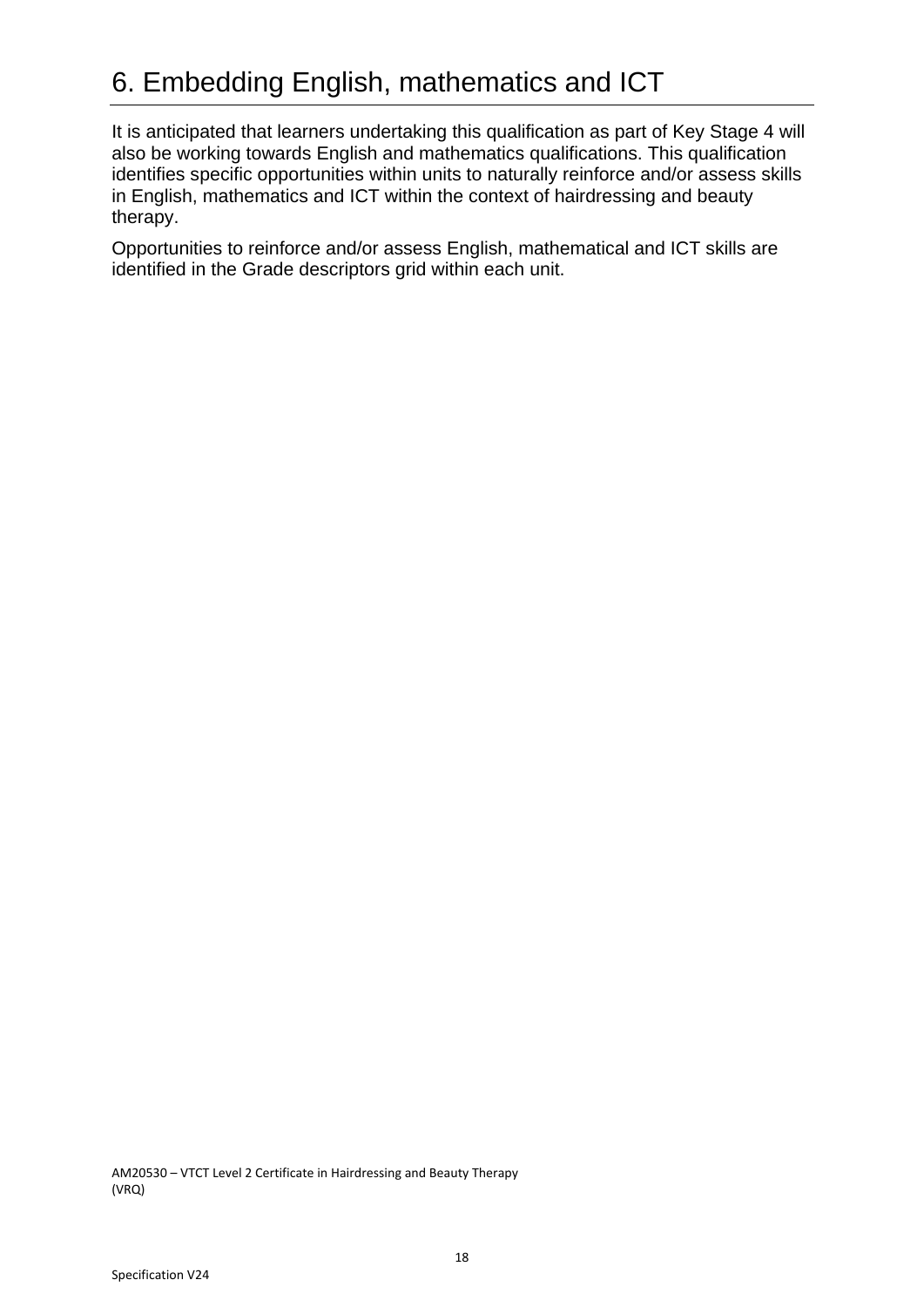|  |  |  | Units in this specification are presented in a standard structure: |
|--|--|--|--------------------------------------------------------------------|
|--|--|--|--------------------------------------------------------------------|

| <b>Unit number</b>                    | Point of reference and for use when communicating<br>directly with VTCT.                                                                                                                                                                                                                                                                                                                                                                                                                                              |  |
|---------------------------------------|-----------------------------------------------------------------------------------------------------------------------------------------------------------------------------------------------------------------------------------------------------------------------------------------------------------------------------------------------------------------------------------------------------------------------------------------------------------------------------------------------------------------------|--|
| <b>Unit title</b>                     | The title reflects the content of the unit. The unit title will<br>appear on the Certificate of Unit Credit.                                                                                                                                                                                                                                                                                                                                                                                                          |  |
| Level                                 | Represents the level of study and achievement. The level<br>relates to the National Qualifications Framework (NQF).                                                                                                                                                                                                                                                                                                                                                                                                   |  |
| Unit type                             | This details whether the unit is mandatory or optional<br>within the qualification structure.                                                                                                                                                                                                                                                                                                                                                                                                                         |  |
| <b>Guided learning</b><br>hours (GLH) | The number of notional hours which represents an<br>estimate of the total amount of time that could reasonably<br>be expected to be required for a learner to demonstrate<br>achievement of the level of attainment necessary for the<br>award of a qualification.                                                                                                                                                                                                                                                    |  |
|                                       | TQT is comprised of the number of hours which an<br>awarding organisation has assigned to a qualification for<br>GL and an estimate of the number of hours a learner will<br>reasonably spend in preparation, study or any other form<br>of participation in education or training, including<br>assessment, which takes place as directed - but, unlike<br>$GL$ , not under the immediate guidance or supervision of $-$<br>a lecturer, supervisor, tutor or other appropriate provider of<br>education or training. |  |
| <b>Guided learning</b><br>hours (GLH) | The activity of a learner in being taught or instructed by - or<br>otherwise participating in education or training under the<br>immediate guidance or supervision of - a lecturer,<br>supervisor, tutor or other appropriate provider of education<br>or training.                                                                                                                                                                                                                                                   |  |
| <b>Assessment type</b>                | Units are internally or externally assessed.                                                                                                                                                                                                                                                                                                                                                                                                                                                                          |  |
|                                       | Internally assessed units – VTCT sets an assignment brief,<br>the centre assesses the assignment, and VTCT moderates<br>the assignment.                                                                                                                                                                                                                                                                                                                                                                               |  |
|                                       | Externally assessed units - VTCT sets and marks an<br>examination.                                                                                                                                                                                                                                                                                                                                                                                                                                                    |  |
| <b>Unit overview</b>                  | Provides a summary of what learners will cover in the unit,<br>and outlines the knowledge, understanding and skills to be<br>developed.                                                                                                                                                                                                                                                                                                                                                                               |  |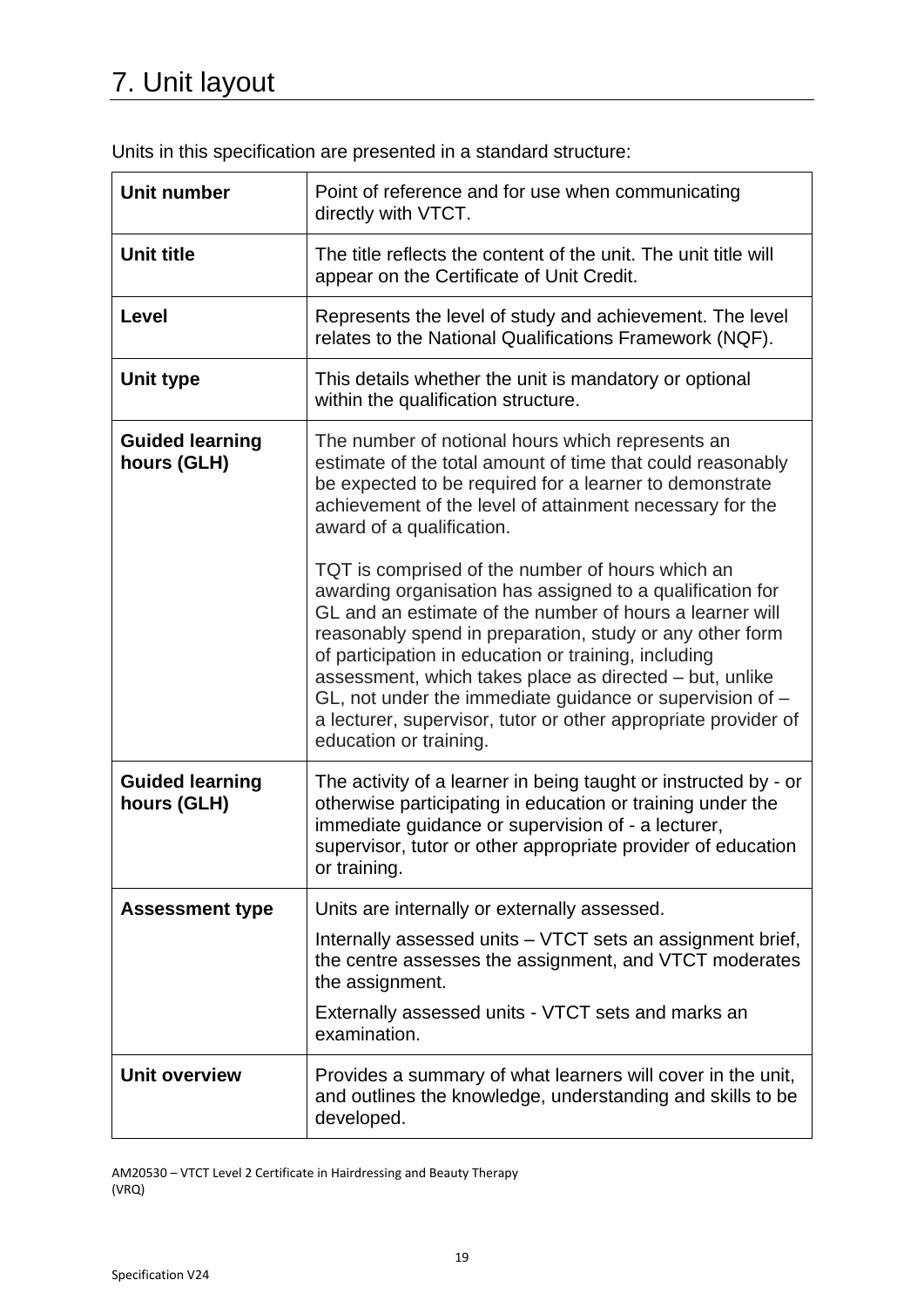| <b>Learning outcomes</b>      | States what a learner should know, understand and be<br>able to do as a result of completing the unit.                                                                                                                                                                                                                                       |
|-------------------------------|----------------------------------------------------------------------------------------------------------------------------------------------------------------------------------------------------------------------------------------------------------------------------------------------------------------------------------------------|
| <b>Unit content</b>           | Details the topic areas that make up each learning<br>outcome.                                                                                                                                                                                                                                                                               |
|                               | Assignments will assess the breadth of unit content.                                                                                                                                                                                                                                                                                         |
| <b>Grade descriptors</b>      | Specifies the standard required by the learner to achieve<br>the relevant grade. All descriptors for a particular grade<br>must be achieved for learners to be awarded that grade.                                                                                                                                                           |
|                               | Synoptic assessment opportunities are listed, as are those<br>to develop/assess English, mathematics and ICT.                                                                                                                                                                                                                                |
| <b>Synoptic</b><br>assessment | Explains opportunities where learners can apply their<br>learning from other units in this qualification to inform the<br>present unit's assessment.                                                                                                                                                                                         |
| <b>Teacher guidance</b>       | Clarifies specific terms and provides delivery guidance and<br>resources required (if applicable)                                                                                                                                                                                                                                            |
| <b>Assessment</b><br>guidance | Details whether the unit is externally/internally assessed<br>and provides specific information on the<br>examination/assignment brief and the assessment controls<br>to which centres must adhere (task setting, task taking and<br>task marking). Guidance on generating evidence for<br>internally assessed assignments is also provided. |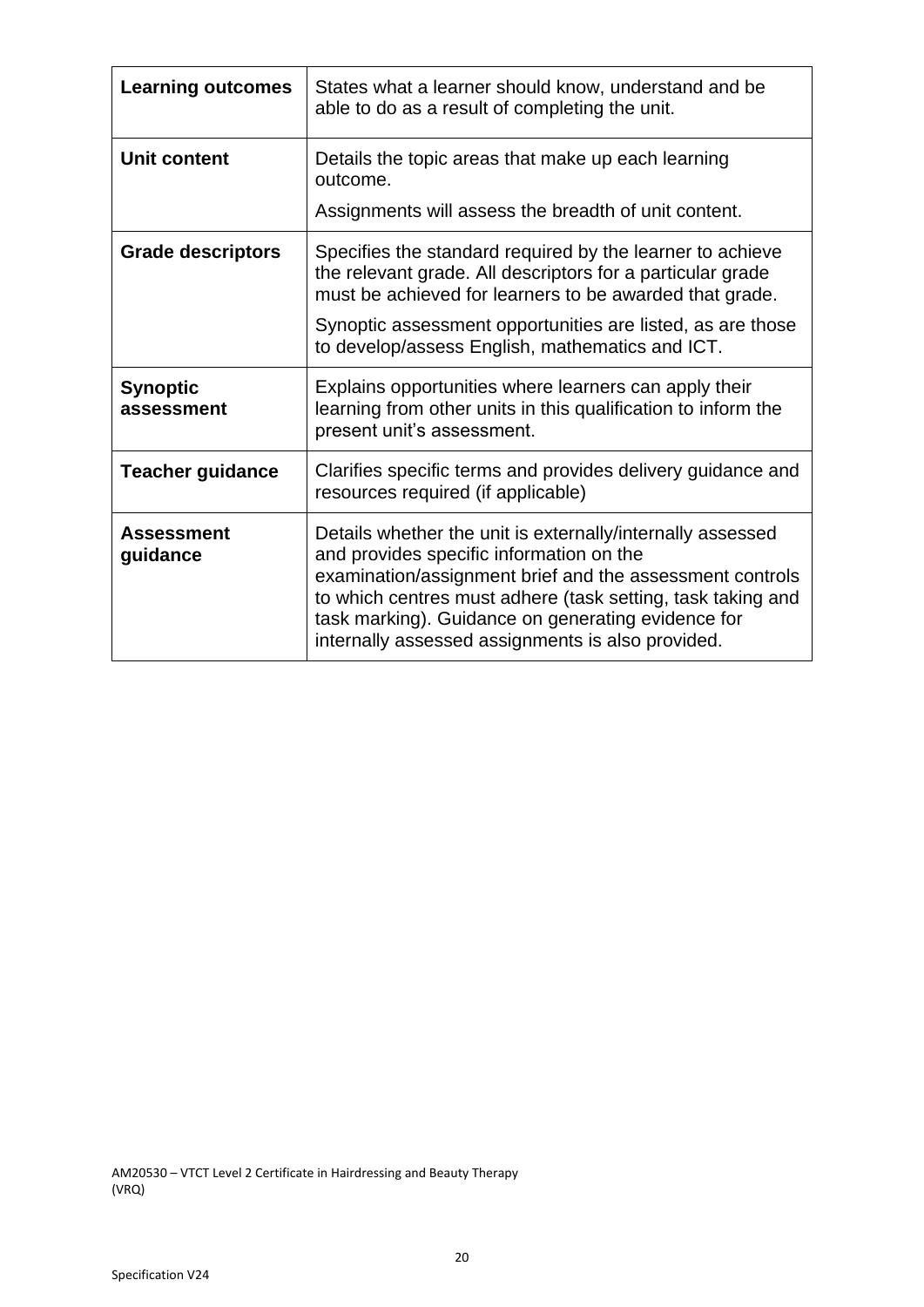# 8. Units

AM20530 – VTCT Level 2 Certificate in Hairdressing and Beauty Therapy (VRQ)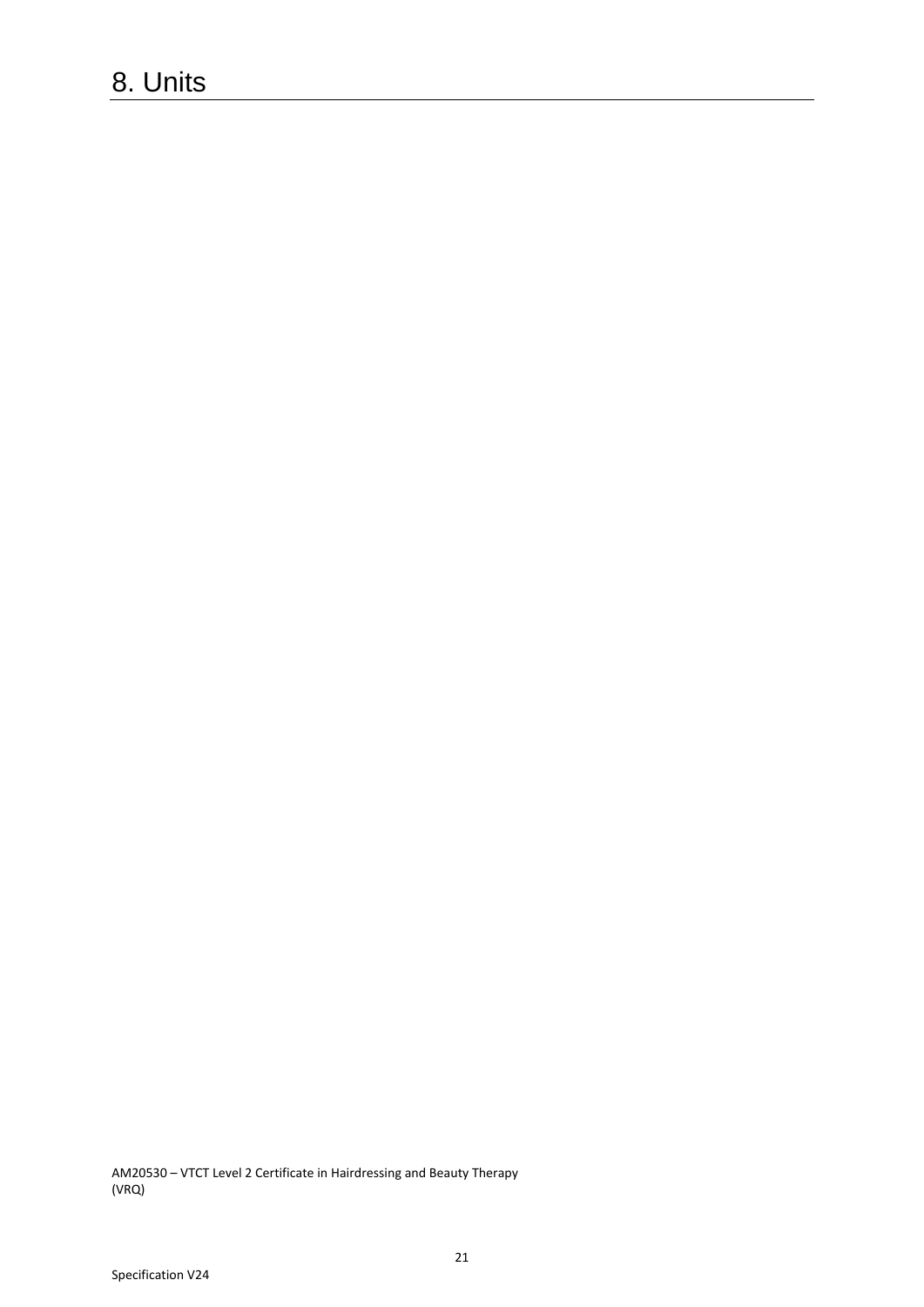# Unit title: Understanding the hair and beauty sector

NQF Level: 2 Guided learning hours: 30

Unit type: Mandatory **Assessment type: External** 

# **1. Unit overview**

This unit will develop learners' understanding of the businesses that make up the hair and beauty sector and the products, services and treatments offered.

Learners will develop an understanding of the size and structure of the hair and beauty sector and its importance to individuals, businesses and the UK economy. Learners will develop knowledge of the trade and professional associations that operate in the hair and beauty sector as well as an appreciation of other related industries. Learners will also understand basic hair and beauty terminology.

Learners will explore and understand career opportunities available in hair and beauty and related industries, the skills and attributes required to be successful and the training pathways to take in order to pursue a career.

It is expected that on completion of this unit that learners will also be suitably prepared to apply their knowledge and skills to other sectors and industries.

# **2. Learning outcomes**

On completion of this unit, the learner will:

- 1. Understand the structure and importance of the UK hair and beauty sector.
- 2. Know the products used, and services and treatments provided in the hair and beauty sector.
- 3. Understand the career opportunities available within the hair and beauty sector.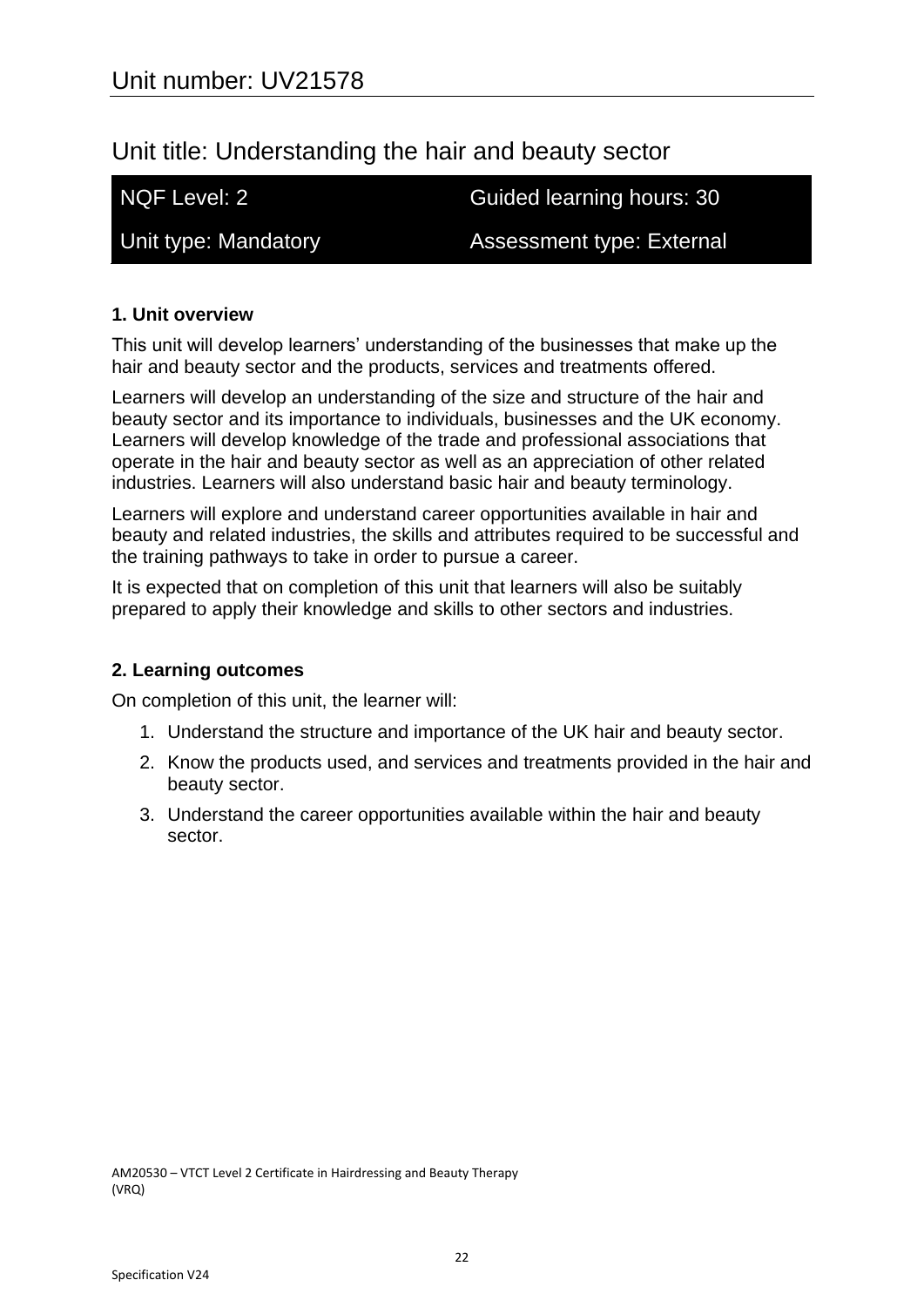# **3. Unit content**

This section details the content that must be covered in the delivery of this unit to ensure all learning outcomes can be achieved. You must cover all bullet points, as these will all be assessed. Contents in brackets are indicative examples. You may choose to use these or other examples.

Learning outcome 1 – Understand the structure and importance of the UK hair and beauty sector

**Learners must be taught:**

# **a. the types of hair and beauty businesses, including:**

- hair and beauty businesses beauty salons; hair salons; barber shops;
- related businesses health clubs/leisure centres; hotels/cruise ships; photography; product manufacturing and distribution; retail sales; fashion. theatre and media production; education and training.

# **b. the importance of the hair and beauty sector, including:**

• contribution to UK economy (i.e. contribution to Gross Domestic Product; providing employment opportunities; increasing spending); greater consumer choice of products and services; support to other sectors and industries.

# **c. the links with other industries, including:**

• leisure and tourism; retail; media; fashion; photography; complementary and holistic therapies.

# **d. the types of business ownership**, **including:**

• Ownership of businesses – sole trader; partnership, limited liability partnership (LLP); private limited company; public limited company; franchise; concessions; independent/freelance.

# **e. the trade and professional organisations and their roles, including**:

- Roles setting standards; regulation of the industry; legal and professional advice; representation of specific industry needs.
- Organisations Cosmetic, Toiletry and Perfumery Association (CTPA); National Hairdressing and Barbering Federation (NHBF); Federation of Holistic Therapists (FHT); Hair Council (HC); British Association of Beauty Therapy and Cosmetology (BABTAC); British Association of Cosmetic Nurses (BACN); Hairdressing and Beauty Industry Authority (HABIA).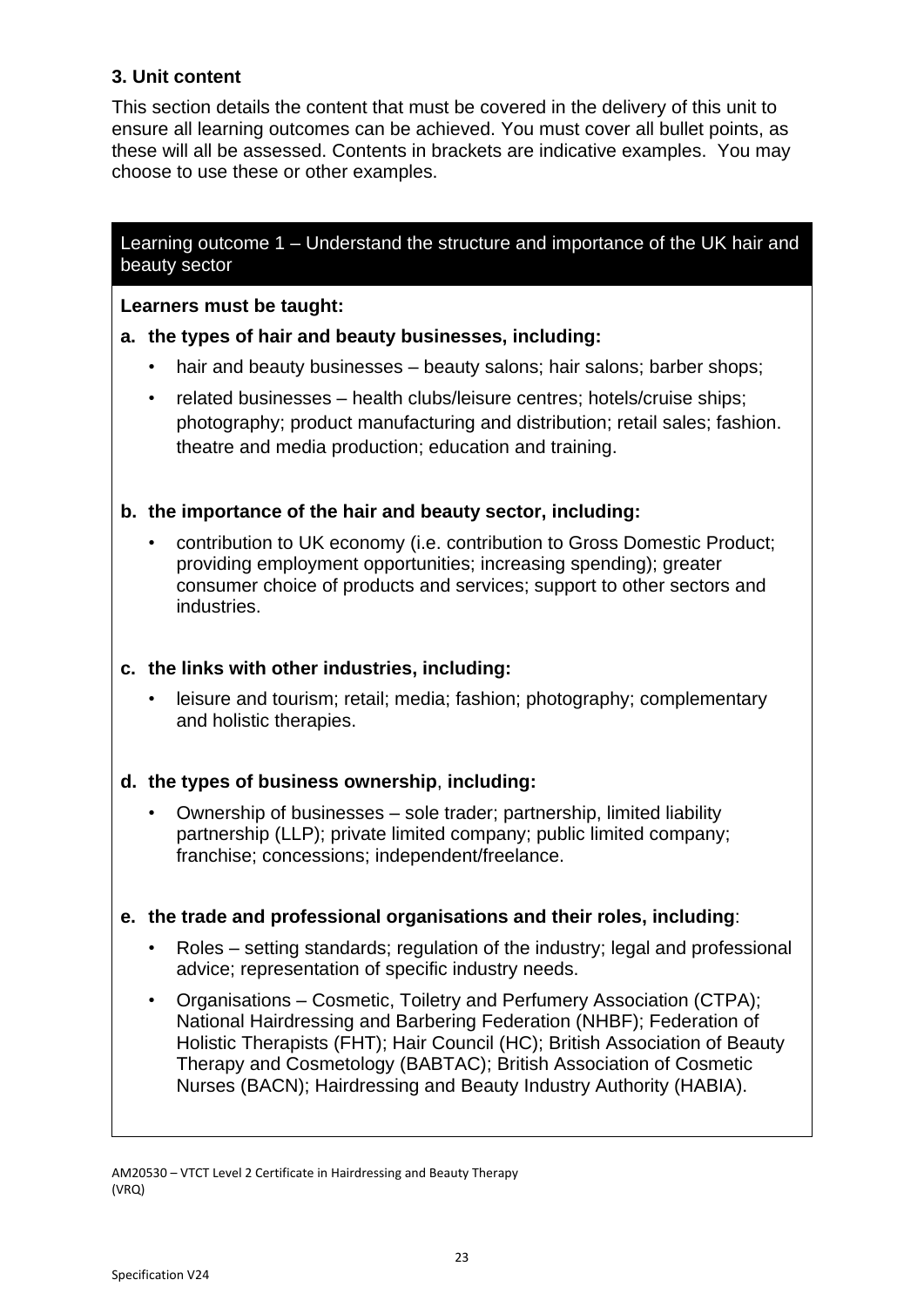# Learning outcome 2 – Know the products used, and services and treatments provided in the hair and beauty sector

# **Learners must be taught:**

# **a. common hair and beauty services and treatments, including:**

- Hairdressing– shampooing; cutting; colouring; perming; relaxing; styling; extensions.
- Barbering shampooing; cutting; patterns; beard shaping and trimming; shaving; colouring; styling.
- Afro-Caribbean hairdressing shampooing; cutting; colouring; perming; relaxing; styling; extensions.
- Beauty therapy facials; eye treatments; hair removal; tanning.
- Spa therapy massage therapies; body wraps; hydrotherapy.
- Nails manicure; pedicure; nail enhancements; nail art.
- Make-up artistry fashion and photographic make-up; camouflage makeup; occasion/bridal make-up; theatrical and media make-up; prosthetics.

# **b. the types of hair product, including:**

• Shampoos (i.e. normal, dry, oily, chemically treated, damaged, dandruff, curly); conditioners (i.e. surface, penetrating, leave-in, scalp); hair colours (i.e. temporary, semi-permanent, quasi-permanent, permanent, lighteners); perm lotions (i.e. alkaline, acid, exothermic); relaxing lotions (i.e. sodium, non-sodium, scalp protectors, treatments, normalising shampoos); styling and dressing (i.e. lotions, mousse, activators, gel, spray, oils, wax, heat protection products, tonics, serum, dressing cream).

# **c. the types of beauty product, including:**

• Skincare products (i.e. cleansers, toners, moisturisers, exfoliators, serums, masks); make-up products (i.e. foundation, mascara, eye shadow, eye liner, lip gloss, lipstick, lip balm, blusher, bronzer, face powder, self-tan); nail products (i.e. nail enamel, nail polish remover, cuticle remover, nail strengthener, buffing paste, UV gel, acrylic liquid and powder); depilatory products (i.e. cream, wax, sugar paste).

# **d. health, safety, hygiene and legislation:**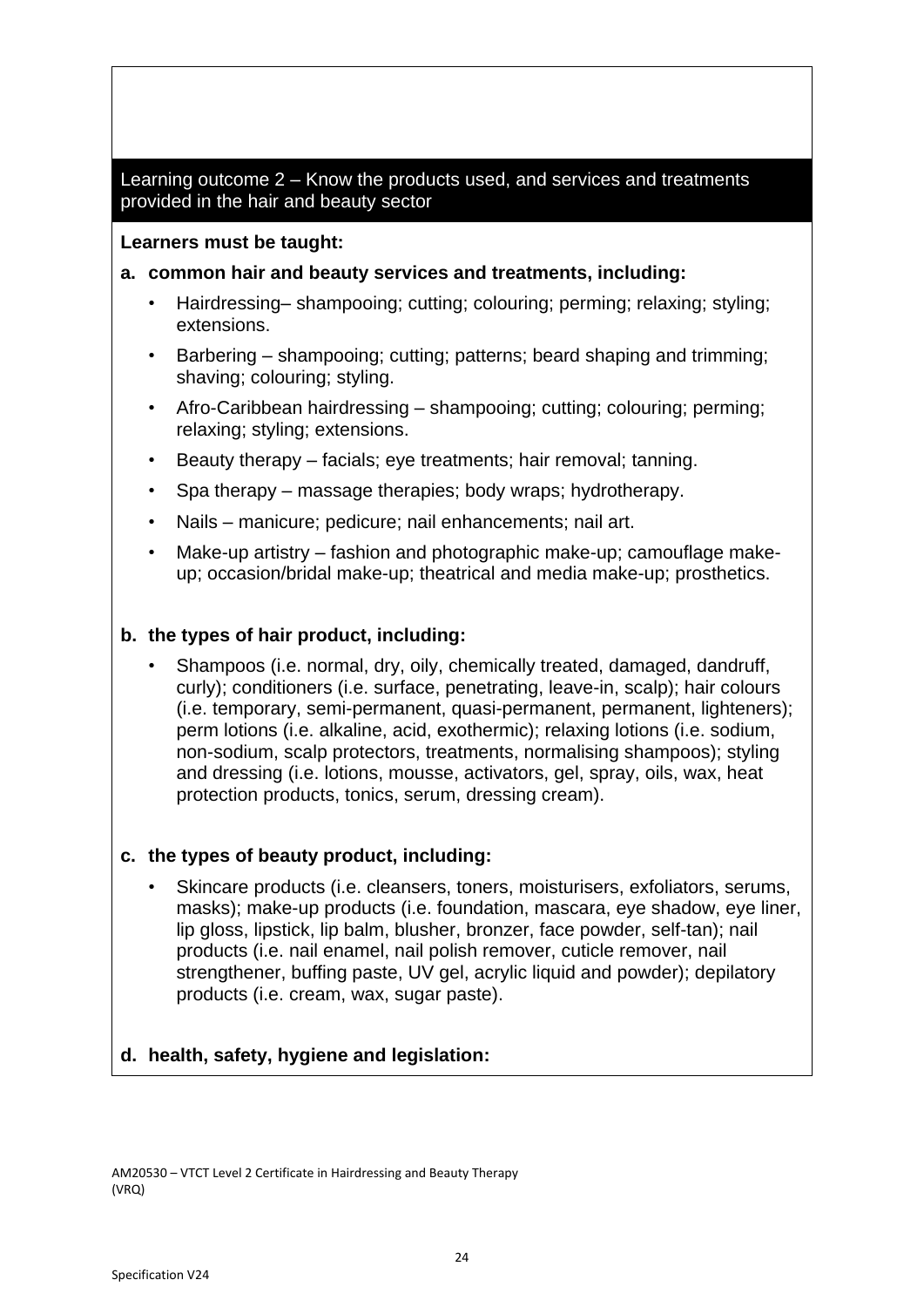AM20530 – VTCT Level 2 Certificate in Hairdressing and Beauty Therapy (VRQ) • Health, safety and hygiene – sanitisation; sterilisation; cross-infection; disinfection; personal protective equipment; potentially infectious conditions; definitions and application to hair and beauty. • Key consumer and retail legislation – Trades Descriptions Act, Data Protection Act; examples of adhering to Acts in hair and beauty. Learning outcome 3 – Understand the career opportunities available within the hair and beauty sector **Learners must be taught: a. about hair and beauty career options, including:** • Roles – Hairdresser; barber; beauty therapist; spa therapist; massage therapist; nail technician; make-up artist. • Level – assistant; junior; senior; consultant; salon manager/owner. • Type – contracted; self-employed. **b. opportunities in related industries, including:** • Industries - leisure and tourism; fashion; health and fitness; further education; fashion design and buying; training; theatre and media; retail and distribution; aesthetic nursing. • Job roles – teacher, lecturer, assessor; fashion designer/buyer; spa manager; hotel manager; theatrical and media stylist/make-up artist; product training provider; aesthetic nurse; complementary therapist. **c. training and education pathways, including:** • Further education (e.g. vocational qualifications); work-based learning (e.g. apprenticeships); private training; higher education (e.g. foundation degrees, undergraduate degrees, post-graduate degrees). **d. skills and attributes required by industry professionals, including:** • Attributes and skills – integrity; honesty; reliability; punctuality; discretion and confidentiality; customer service and communication skills; professional conduct, appearance and personal presentation; personal hygiene; positive attitude; creativity; initiative; team worker; dexterity; attention to detail.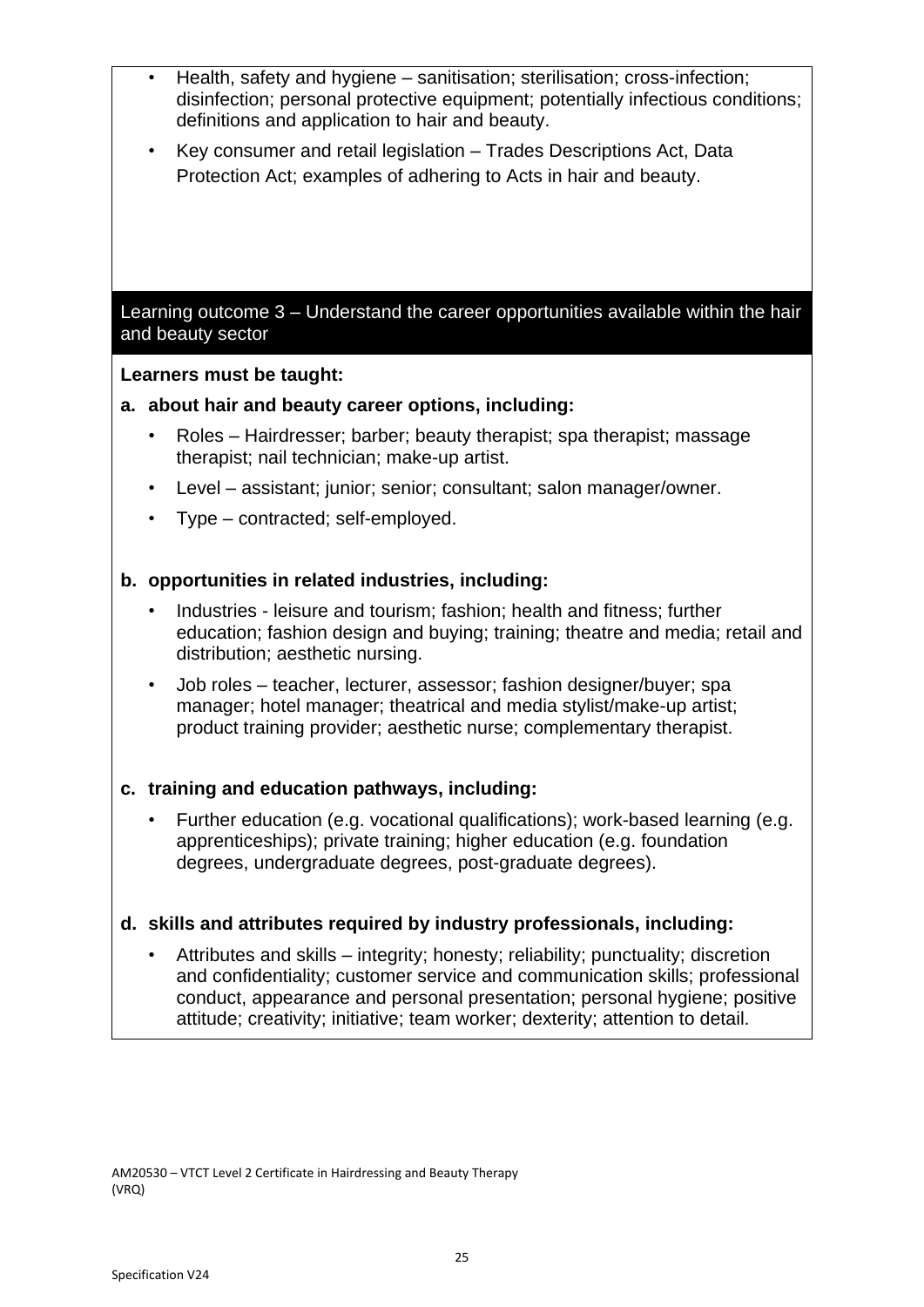# **5. Synoptic assessment**

This unit provides critical information that sets the scene for all other units in this qualification. The knowledge and understanding gained in this unit must be constantly drawn upon and applied to successfully achieve key tasks and assignments in other units. Specifically, the businesses that make up the sector and the products, services and treatments provided; the structure, size and importance of the hair and beauty sector; and the career pathways available must be used in other units.

Explicit examples of how learners can apply their knowledge and understanding of the present unit to achieve key tasks and assignments are provided in the other units.

# **6. Teacher guidance**

All unit content must be taught in the delivery of this unit to sufficiently prepare learners for an external examination.

This unit has been designed to provide learners with a broad overview of three important topics: 1) the hair and beauty sector and the types of businesses which operate; 2) the types of products used, and services and treatments offered within the hair and beauty sector; and 3) the range and variety of career opportunities that may be available to learners.

Key topics should be delivered in a practical context. This unit presents a good opportunity for guest speakers from industry and for employers to become involved.

There are no special resources needed for this unit.

# **7. Assessment guidance**

This unit is assessed by an external examination, which is **set and marked by VTCT**. The examination will include short and medium answer questions.

The examination will last for 1 hour 30 minutes.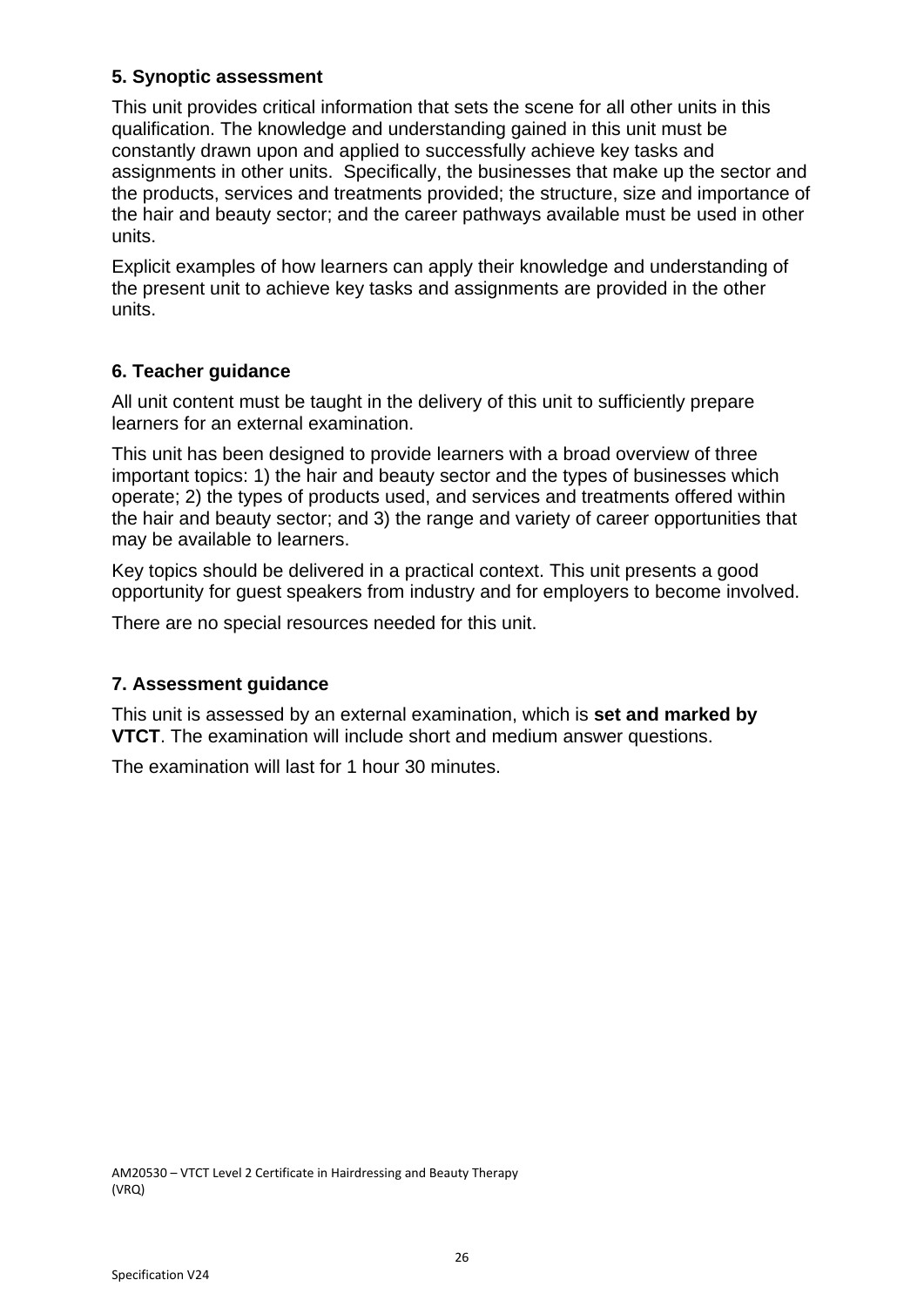# Unit title: Hair and beauty research project

NQF Level: 2 Guided learning hours: 30

Unit type: Mandatory **Assessment type: Internal** 

# **1. Unit overview**

This unit will provide learners with an understanding of the different types of hair and beauty research projects and the factors that must be considered when planning research.

Learners will produce a proposal for research into the hair and beauty sector, and will use this to carry out a hair and beauty research project. Learners will present their research and findings, as well as opportunities for improvement and recommendations for future hair and beauty projects.

It is expected that on completion of this unit, learners will be suitably prepared to apply their knowledge and skills of research to a range of other sectors and industries.

Opportunities are also identified to develop and assess skills in English, mathematics and ICT.

# **2. Learning outcomes**

On completion of this unit, the learner will:

- 1. Understand how to plan a research project in hair and beauty
- 2. Be able to produce a research proposal for a hair and beauty project
- 3. Be able to carry out a hair and beauty research project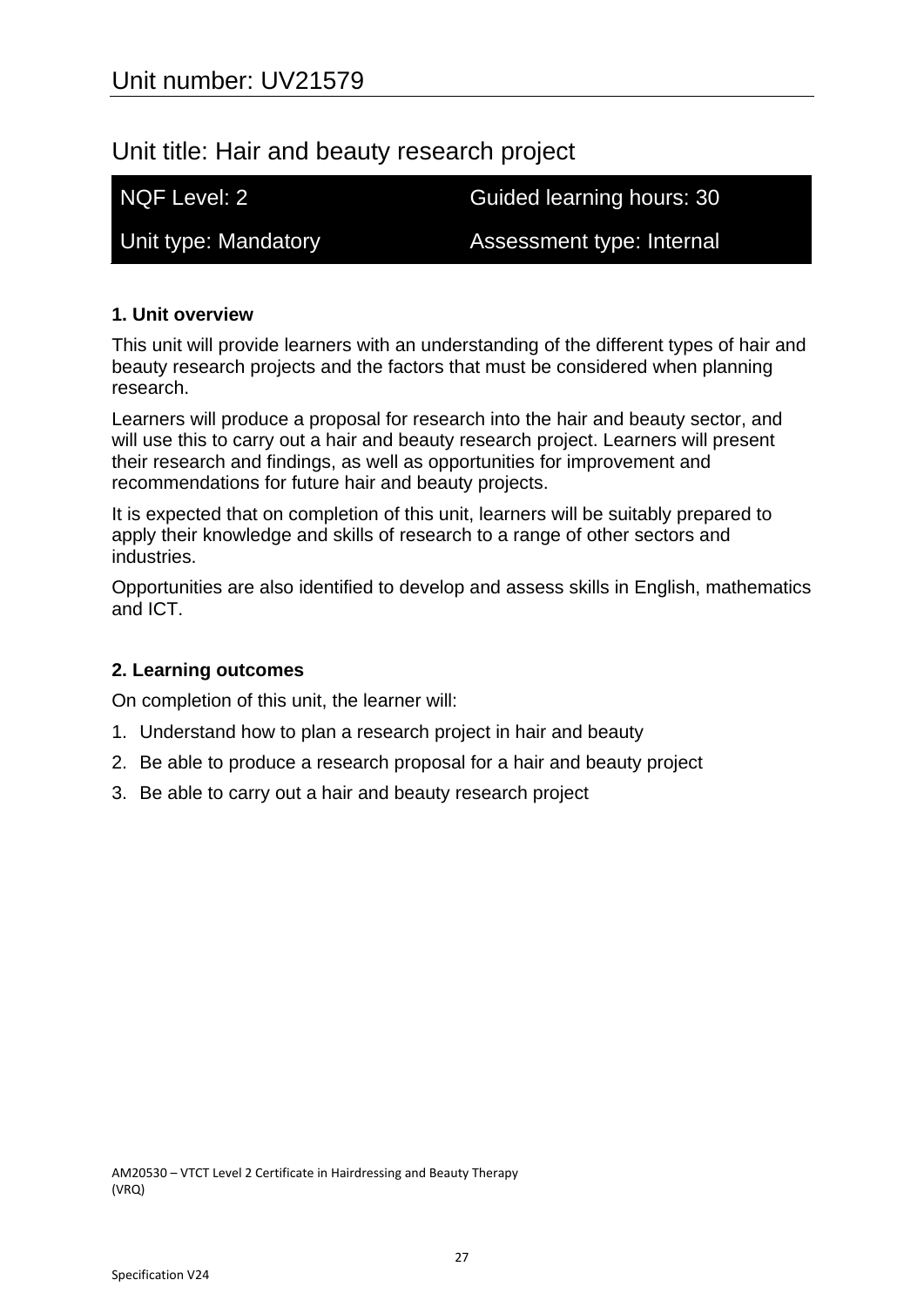# **3. Unit content**

This section details the content that must be covered in the delivery of this unit to ensure all learning outcomes can be achieved. You must cover all bullet points, as these will be assessed. Contents in brackets are indicative examples – these may be used, alternatively you may choose to use other examples.

# Learning outcome 1 – Understand how to plan a research project in hair and beauty

# **Learners must be taught:**

# **a. the types of hair and beauty research projects, including:**

- Effectiveness of products and services; local hair and beauty provision; the history of hair and beauty; safety of hair and beauty treatments (e.g. hair colours, sunbeds); career opportunities
- draw on specific and real examples of hair and beauty research projects.

# **b. the factors that must be considered when planning a research project, including:**

- Selecting a suitable and realistic research topic.
- Reasons for project personal interest, support personal development, part of a school/college programme.
- Time the depth and breadth of research must fit within the allocated time.
- Project outcomes determining the effectiveness of a hair and beauty product or service; review of historical period; review of local/national provision.
- Clear objectives smart, measurable, achievable, realistic, time bound (SMART).
- Use of research methods primary and secondary methods; qualitative and quantitative approaches.
- Finding information sources (e.g. Internet, professional and trade magazines, journals and periodicals, books, local and national newspapers, business owners, industry professionals, customers).

# Learning outcome 2 – Be able to produce a research proposal for a hair and beauty project

# **Learners must be taught:**

- **a. how to produce a hair and beauty research proposal, including:**
	- The topic area to be researched.
	- The research methods to be used including the sources for finding information.
	- Timeline of activities with SMART goals.

AM20530 – VTCT Level 2 Certificate in Hairdressing and Beauty Therapy (VRQ)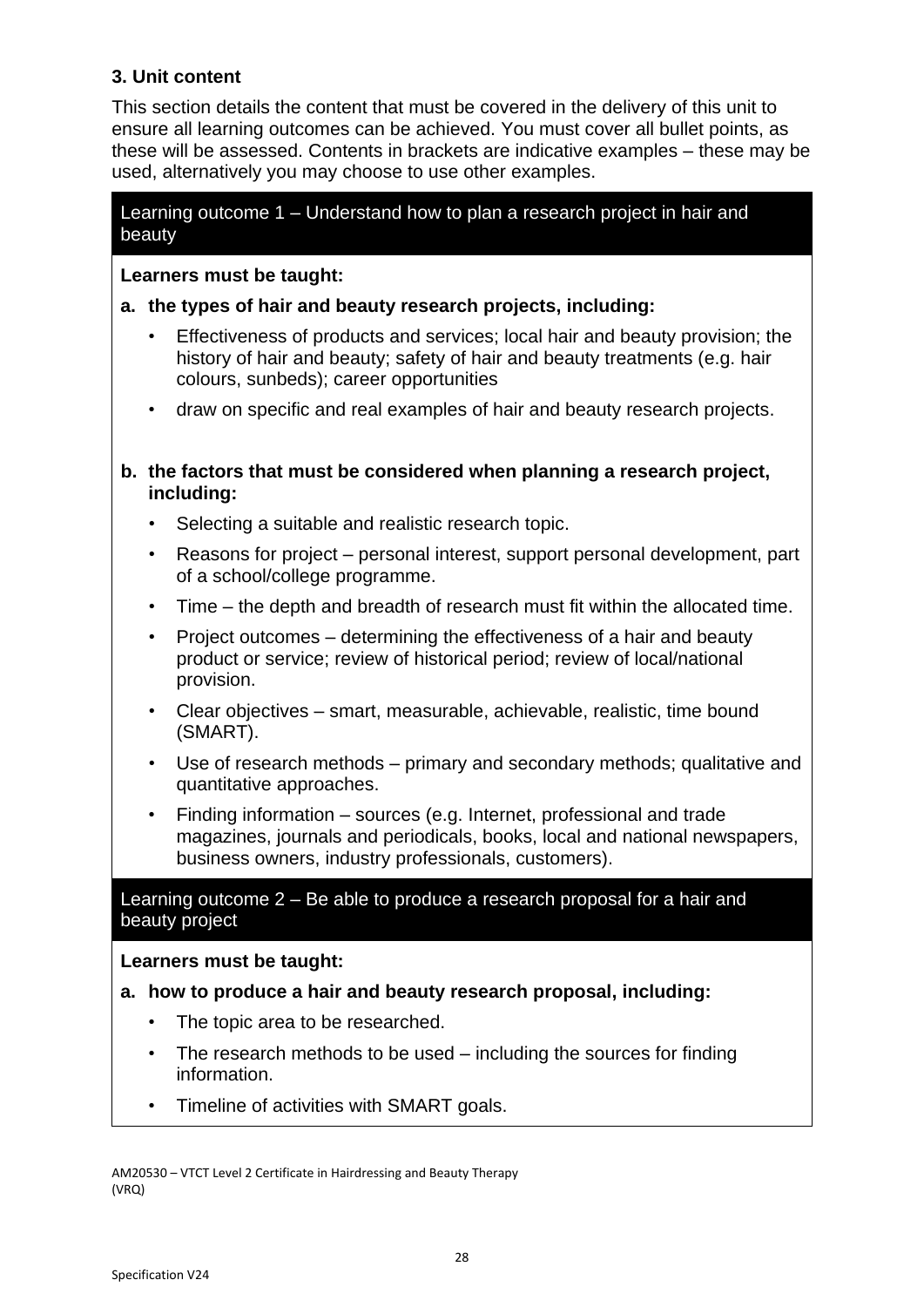- Expected outcomes of the research.
- Details of how research will be presented.
- Justification of proposal contents.

## Learning outcome 3 – Be able to carry out a hair and beauty research project

#### **Learners must be taught:**

# **a. to carry out research for a hair and beauty project, including:**

- Following the research project proposal including the timeline, updating and recording any changes.
- Using relevant research methods and sources of information.
- Producing a research log of gathered information.
- Evaluating the reliability and relevance of sources used, judging the value of each source of information, discarding inappropriate or duplicated material.
- Referencing evidence and information.
- Analysing the information/data collected.

#### **b. to present hair and beauty research findings, including:**

- Presenting information using an appropriate format and demonstrating understanding of the topic area and research methods and sources used.
- Key areas to be presented introduction; research methods and sources of information used, including references and their reliability/value; analysis of information gathered; key findings and conclusions with supporting information; limitations and opportunities for improvement; success in meeting expected outcomes; project strengths and recommendations for the future.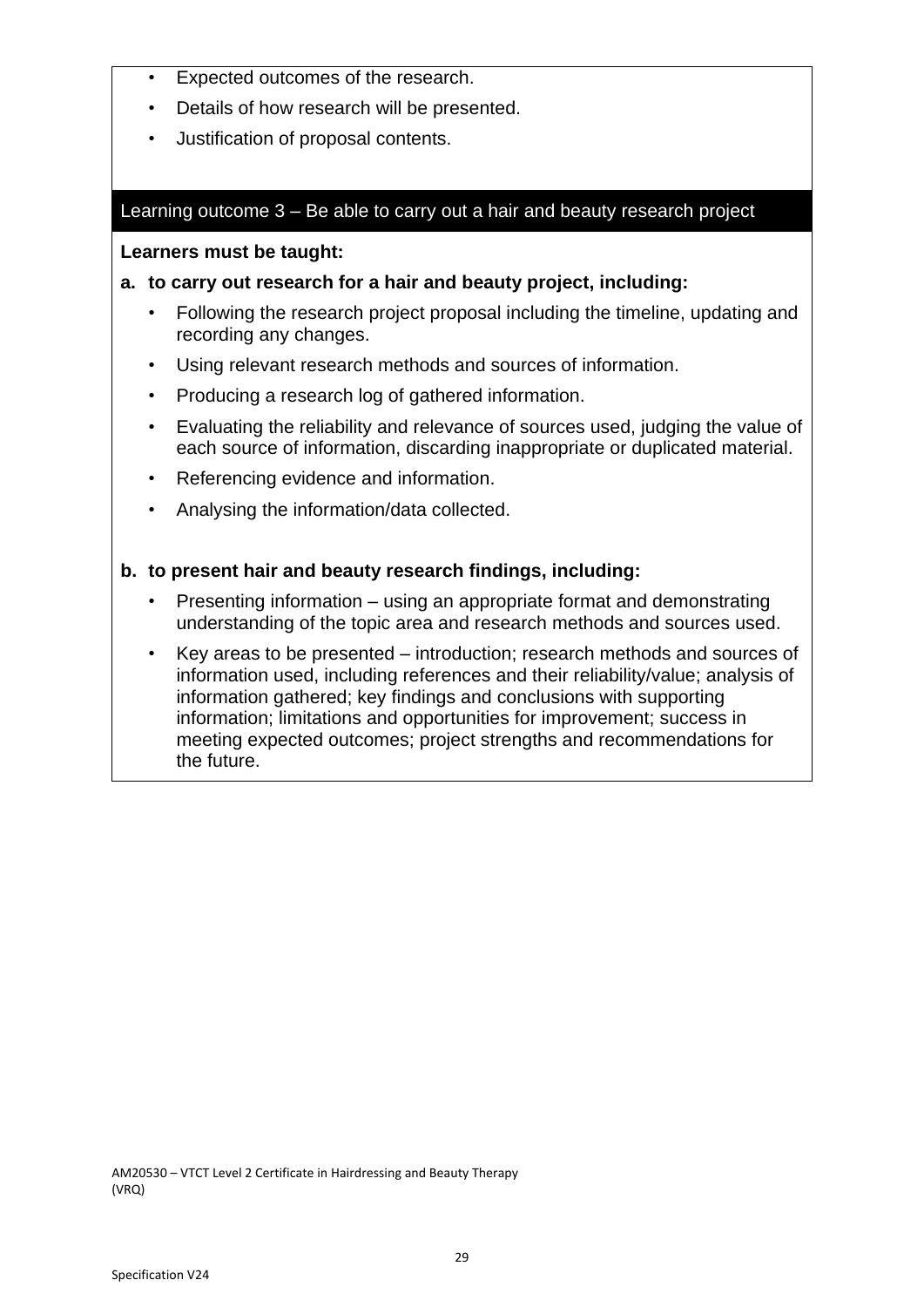# **4. Grade descriptors**

There are no assessment criteria for this unit. Learning outcomes state what a learner must know, understand and be able to do as a result of completing this unit. Unit content provides detailed information on the topic areas that make up each learning outcome and assignments will assess the breadth of the unit content. Grade descriptors specify the standard required by the learner in assignments, to reach specified levels of attainment at pass, merit or distinction grades. All descriptors allocated to a given grade must be achieved to be awarded that grade.

|                | Pass<br>(All Pass descriptors must be<br>achieved to be awarded a Pass<br>grade)                                                                                  | <b>Merit</b><br>(All Pass and Merit descriptors<br>must be achieved to be awarded a<br>Merit grade)                         | <b>Distinction</b><br>(All Pass, Merit and Distinction<br>descriptors must be achieved to be<br>awarded a Distinction grade) | <b>Synoptic assessment</b><br>mapping* |  |
|----------------|-------------------------------------------------------------------------------------------------------------------------------------------------------------------|-----------------------------------------------------------------------------------------------------------------------------|------------------------------------------------------------------------------------------------------------------------------|----------------------------------------|--|
|                |                                                                                                                                                                   | Learning outcome 1 - Understand how to plan a research project in hair and beauty                                           |                                                                                                                              |                                        |  |
| 1a             | Outline the types of hair and beauty<br>projects.                                                                                                                 | Describe specific examples of hair and<br>beauty projects that could be undertaken.<br>(E)                                  | Explain the importance of the factors that<br>must be considered when planning a hair<br>and beauty research project. (E)    | UV21578. LO1/LO2/3                     |  |
| 1 <sub>b</sub> | Outline the factors that must be<br>considered when planning a hair and<br>beauty research project.                                                               | Describe the factors that must be<br>considered when planning a hair and<br>beauty research project. (E)                    |                                                                                                                              |                                        |  |
|                |                                                                                                                                                                   | Learning outcome 2 – Be able to produce a research proposal for a hair and beauty project                                   |                                                                                                                              |                                        |  |
| 2a             | Produce a research proposal, outline<br>the topic area, research methods to<br>be used, timeline, expected outcomes<br>and how the research will be<br>presented. | Describe the contents of the research<br>proposal. (E)                                                                      | Justify the use of research methods,<br>detailing how the project will meet the<br>expected outcomes. (E)                    | UV21578, LO1/LO2/LO3                   |  |
|                | Learning outcome 3 – Be able to carry out a hair and beauty research project                                                                                      |                                                                                                                             |                                                                                                                              |                                        |  |
| 3a             | Use appropriate research methods<br>and sources of information to carry out<br>research. (E/I)                                                                    | Describe the reliability and relevance of<br>methods and sources used and the quality<br>of information/data collected. (E) | Explain the success of the project in<br>meeting the expected outcomes. (E)                                                  | UV21578, LO1                           |  |
|                | Produce a log of all information/data<br>collected. (E/I)                                                                                                         |                                                                                                                             |                                                                                                                              |                                        |  |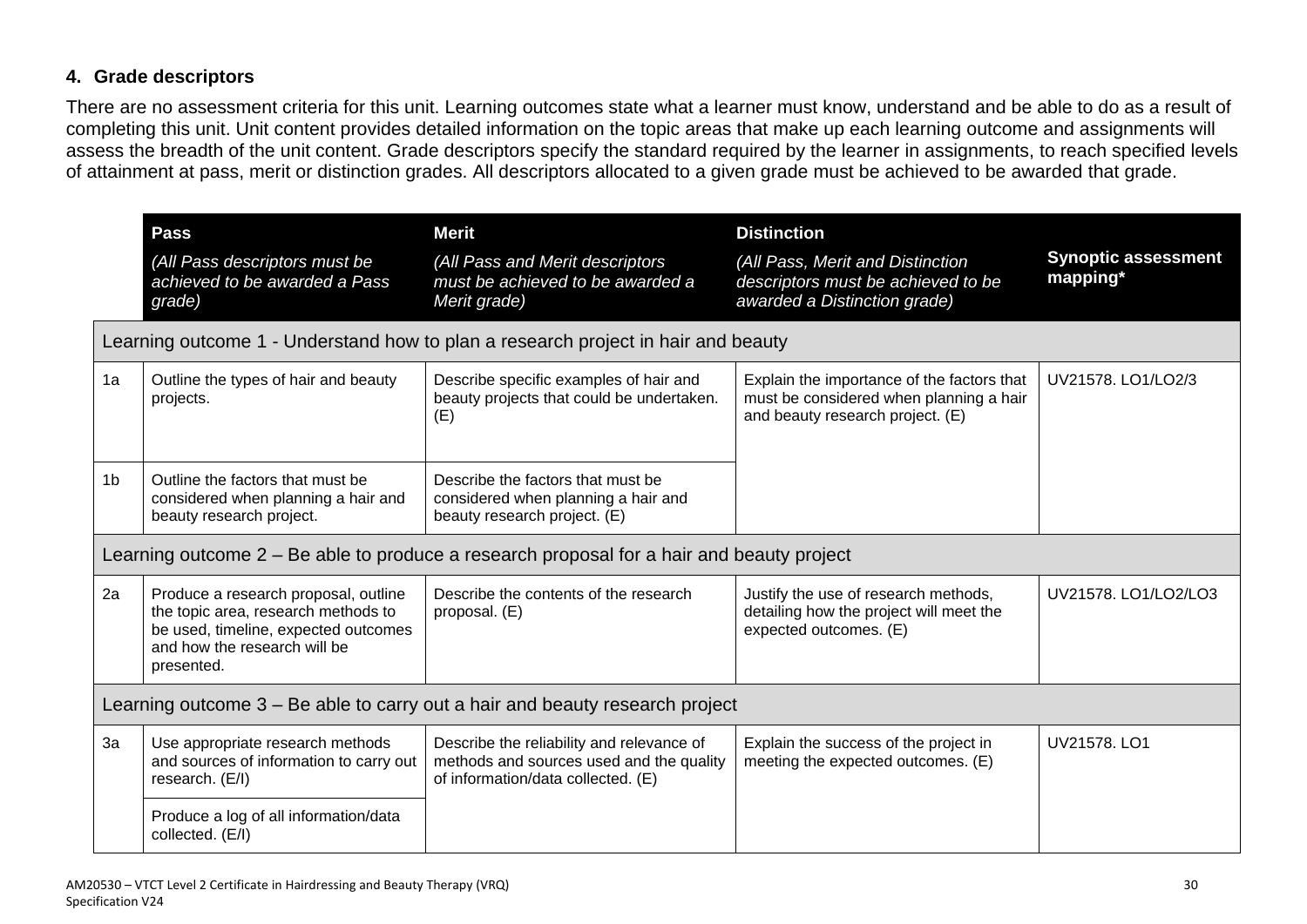| Explain specific findings and conclusions<br>Evaluate opportunities for improvement.<br>making recommendations for future hair<br>with supporting information. (E)<br>and beauty projects. (E) | Present broad research findings and<br>describe kev areas in a structured<br>tormat. |
|------------------------------------------------------------------------------------------------------------------------------------------------------------------------------------------------|--------------------------------------------------------------------------------------|
|------------------------------------------------------------------------------------------------------------------------------------------------------------------------------------------------|--------------------------------------------------------------------------------------|

*\* Detailed explanations of synoptic assessment opportunities are presented Section 5 – Synoptic assessment of this unit.*

*Key: opportunity to develop/assess English skills (E), mathematical skills (M), and information and communication technology skills (I).*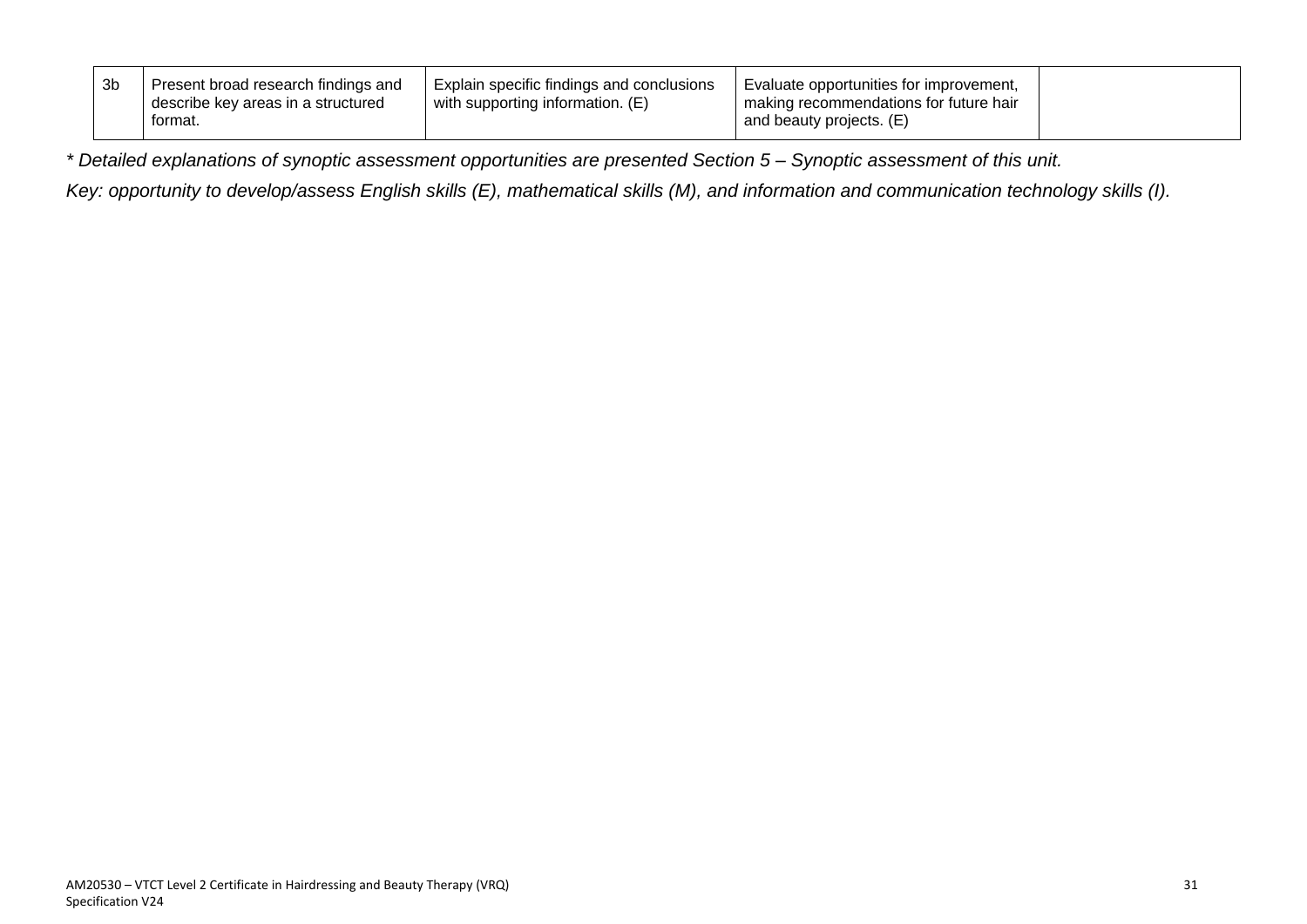# **5. Synoptic assessment**

This section provides examples of synopticity with other units in this qualification. This list of examples is not exhaustive.

- When learners are being assessed on their ability to plan and produce a research proposal for a hair and beauty project, they could apply their learning from UV21578.LO1, 2 and 3. It is essential when researching potential topic areas that learners apply their knowledge and understanding of how the hair and beauty sector is made up and the potential areas that could be researched (i.e. products, services and treatments offered; types of businesses that make up the sector; value of the hair and beauty industry to the UK economy; career opportunities in hair and beauty).
- When learners are being assessed on their ability to carry out research into the hair and beauty sector, they could apply their learning from UV21578.LO3. Hair and beauty trade and professional associations represent the sector and provide a wealth of information and resource that will be valuable for a hair and beauty project.

Similarly to UV21578, this unit provides critical information that supports other units in this qualification. The knowledge, understanding and skills required to effectively plan and carry out research is also required to achieve the optional units and, more explicitly, the key tasks that make up unit assignments.

# **6. Teacher guidance**

The term hairdressing and beauty therapy is used throughout this unit. Whilst both elements must be taught, the assignment may focus on one particular area, however, it should address the breadth of hair and beauty to some degree.

There are no special resources needed for this unit.

# **7. Assessment guidance**

This unit is internally assessed by an assignment which covers all learning outcomes.

The assignment for this unit is externally *set by VTCT*, internally *assessed by the centre* and externally *moderated by VTCT*. VTCT will annually publish an assignment brief, this will be made available from September and must be used by centres. A sample assignment brief for this unit can be downloaded from the VTCT website.

Assignment briefs are designed to cover all learning outcomes and unit content, and can be assessed using the grade descriptors. The tasks that make up a brief enable learners to produce valid, sufficient, authentic and appropriate evidence. Centres must ensure the generation of evidence is carefully monitored and controlled to ensure learners are working to the best of their ability and that the evidence produced is their own.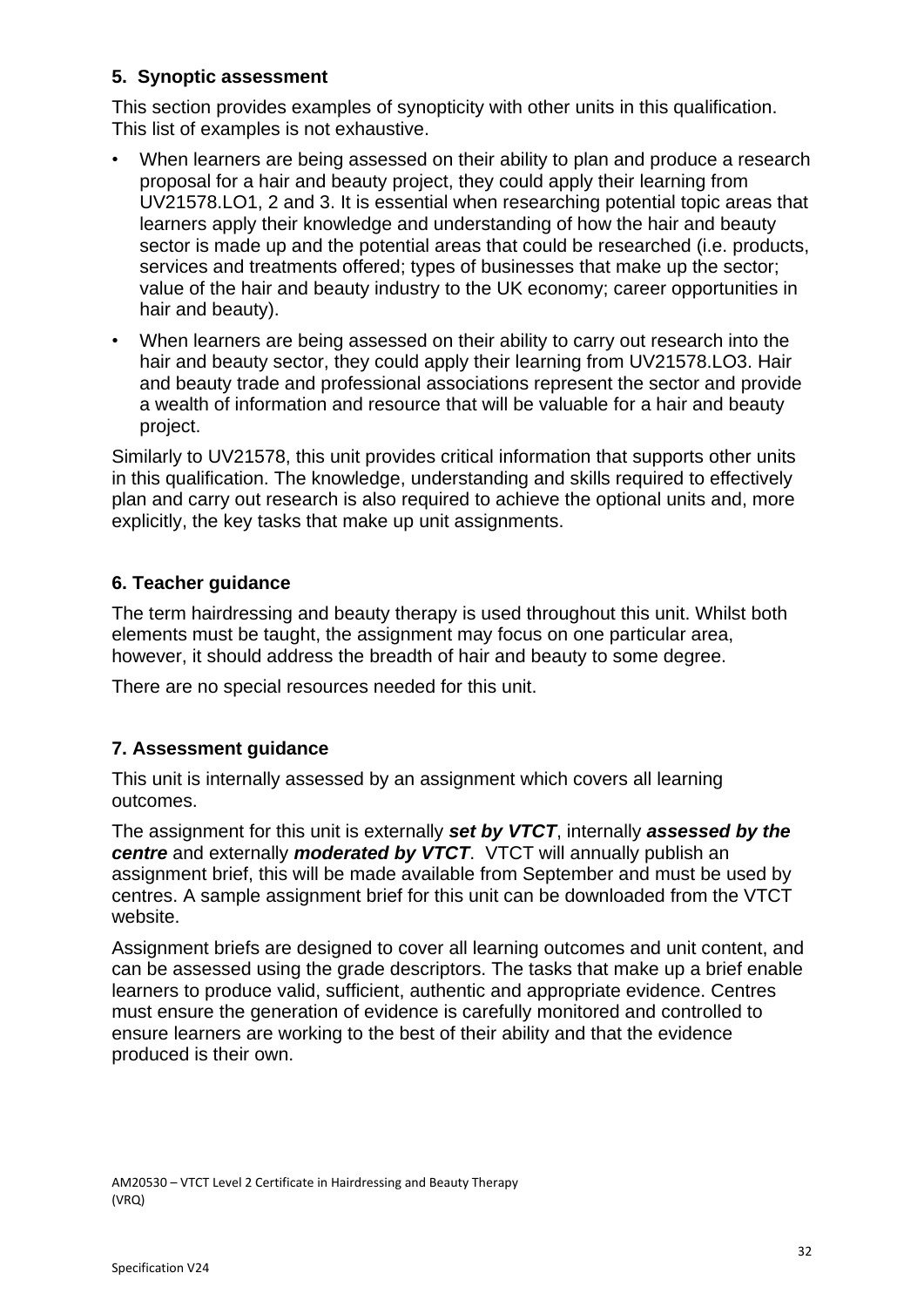### *Assessment controls*

| <b>Task setting</b>          | <b>Task taking</b>             | <b>Task marking</b>            |
|------------------------------|--------------------------------|--------------------------------|
| <b>High level of control</b> | <b>Medium level of control</b> | <b>Medium level of control</b> |

# *Task setting:*

- VTCT sets the assignment brief which specifies the tasks to be undertaken.
- The assignment brief provides opportunities for centres to focus on one particular area (hair and/or beauty) to best suit the employment context of the local area, and the availability of, and access to resources.

# *Task taking:*

- Supervision/Authenticity
	- o Planning, researching and producing assessment evidence must be completed under medium levels of control.
	- o The production of assessment evidence must be carried out under direct teacher supervision but not under examination conditions.
	- $\circ$  There must be sufficient supervision to ensure that the work learners produce is their own. Learners are required to complete a Declaration of Authenticity.
- Time
	- o VTCT recommends a minimum of 15 hours is spent generating evidence for assessment. The centre may choose to allow more time; however, the time must be consistent with the assignment brief.
- **Resources** 
	- o Learners should have access to the full range of available resources to maximise their achievement opportunities.
- Collaboration
	- o Learners can work in groups to inform the evidence for the assignment; however, they are required to individually produce their own work.

# *Task marking:*

• Assignments will be internally marked by the centre against the unit grade descriptors, and externally moderated by VTCT.

# *Generating evidence for the assignment*

AM20530 – VTCT Level 2 Certificate in Hairdressing and Beauty Therapy (VRQ)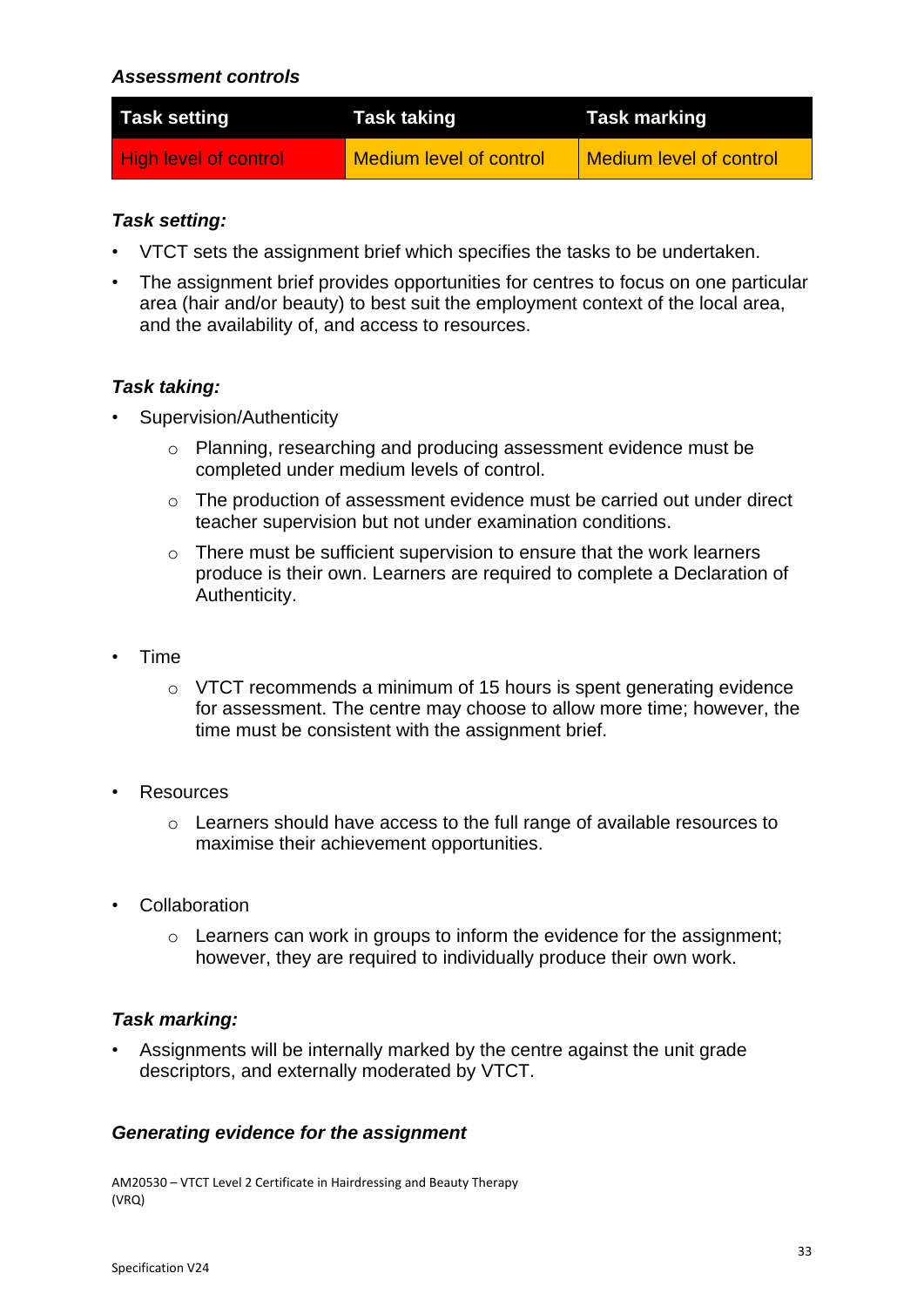In generating evidence for this unit, learners must show that they have an understanding of the different types of research project that can be undertaken in the hair and beauty sector, including the effectiveness of products and services, local/national hair and beauty provision, career opportunities and historical developments and trends. They must also understand the factors that must be considered when planning a research project.

Learners must produce a hair and beauty research proposal that details the topic area to be researched, the research methods and sources of information to be used, a timeline, expected outcomes of the research, details of how the research will be presented and a justification for the proposal.

Learners will follow their research proposal and carry out a research project. They will use research methods and sources to collect data/information, produce a research log, consider the reliability and relevance of the sources used, reference evidence and information and analyse their findings.

Learners will demonstrate their understanding by presenting their research and findings. They will also present the strengths of their research, opportunities for improvement and recommendations for future hair and beauty projects.

Learners should be encouraged and given the opportunity to meet the relevant higher grading opportunities at the same time as they attempt the appropriate pass criteria.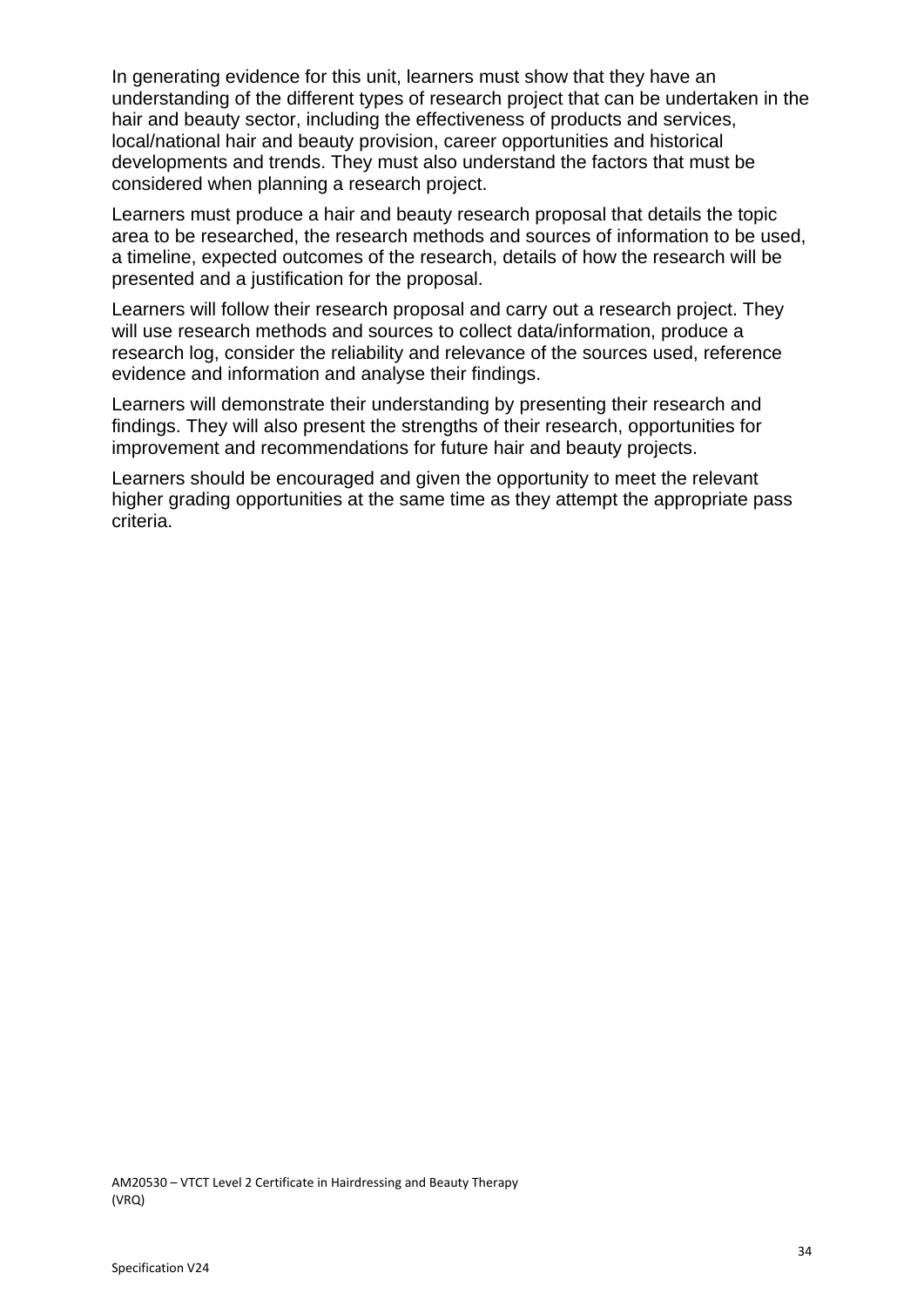# Unit title: Enterprise in the hair and beauty sector

NQF Level: 2 Guided learning hours: 30

Unit type: Optional **Assessment type: Internal** 

# **1. Unit overview**

This unit will provide learners with an understanding of the concepts of enterprise and entrepreneurship and how these benefit hair and beauty businesses.

Learners will carry out research and generate ideas for new hair and beauty products and services, and compare how realistic they are to pursue, in relation to personal knowledge and skills, cost, market need and laws and regulations.

Learners will develop their understanding and skills to plan for a hair and beauty business enterprise.

It is expected that on completion of this unit, learners will be suitably prepared to apply their knowledge and skills of business enterprise to a range of other sectors and industries.

Opportunities are also identified to develop and assess skills in English, mathematics and ICT.

# **2. Learning outcomes**

On completion of this unit the learner will:

- 1. Understand the features and benefits of entrepreneurship
- 2. Be able to research and develop ideas for a hair and beauty enterprise
- 3. Be able to plan a hair and beauty business enterprise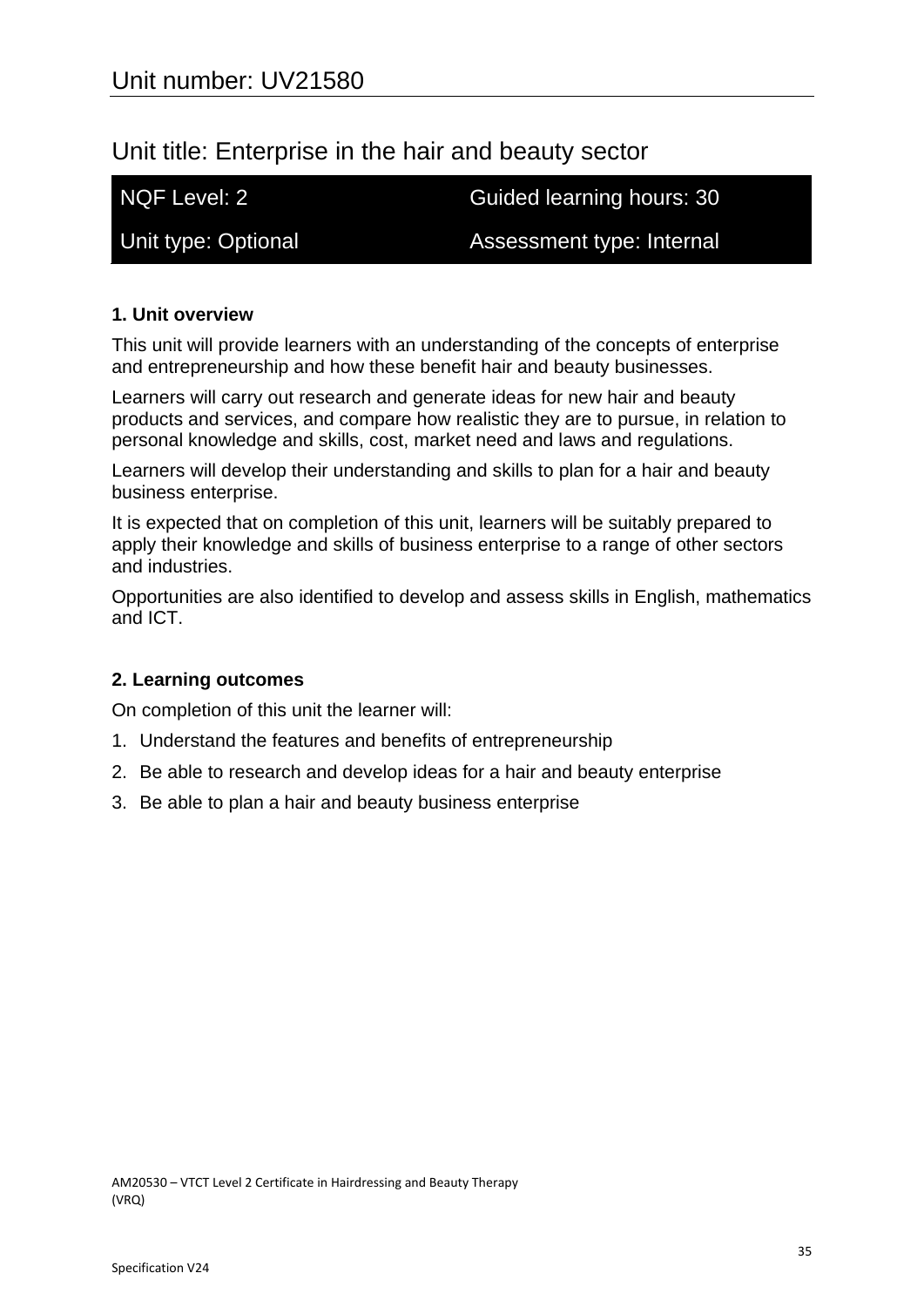# **3. Unit content**

This section details the content that must be covered in the delivery of this unit to ensure all learning outcomes can be achieved. You must cover all bullet points, as these will be assessed. Contents in brackets are indicative examples – these may be used, alternatively you may choose to use other examples.

# Learning outcome 1 – Understand the features and benefits of entrepreneurship

## **Learners must be taught:**

# **a. the features of entrepreneurship, including:**

• Charisma and a strong desire to achieve; willingness to make decisions and take calculated risks; motivation, enthusiasm and dedication; ability to solve problems; awareness of market needs, new hair and beauty products and services and the competition; ability to think creatively; sees opportunities for new, different, better or cheaper products/services; innovative.

# **b. the benefits of entrepreneurship, including:**

- Those on the economy and society new businesses; employment opportunities; increased customer choice through new hair and beauty products and services.
- Those on hair and beauty businesses generation of new ideas and direction; setting an example to others; supporting/hair and beauty products and services; improved business performance and profit.

# Learning outcome 2 – Be able to research and develop ideas for a hair and beauty enterprise

# **Learners must be taught:**

# **a. how to research the hair and beauty market, including:**

- Finding information sources (i.e. websites, popular culture magazines, professional and trade magazines, journals and periodicals, local and national newspapers, business owners, customers).
- Interpreting information reliability of sources; bias; assessing and collating findings; discarding inappropriate and duplicated information.

# **b. to identify opportunities and develop these into business ideas, including:**

- Opportunities meeting customer needs (filling a gap, doing things better, cheaper alternative); new products and services (massage techniques, chemical peels, Brazilian straightening); embracing new technology (sales/bookings using the internet/social media); improving current products/services ('one stop hair and beauty shop').
- Assessing idea feasibility features and benefits of products/services; market need and demand; potential profitability; time, money and resources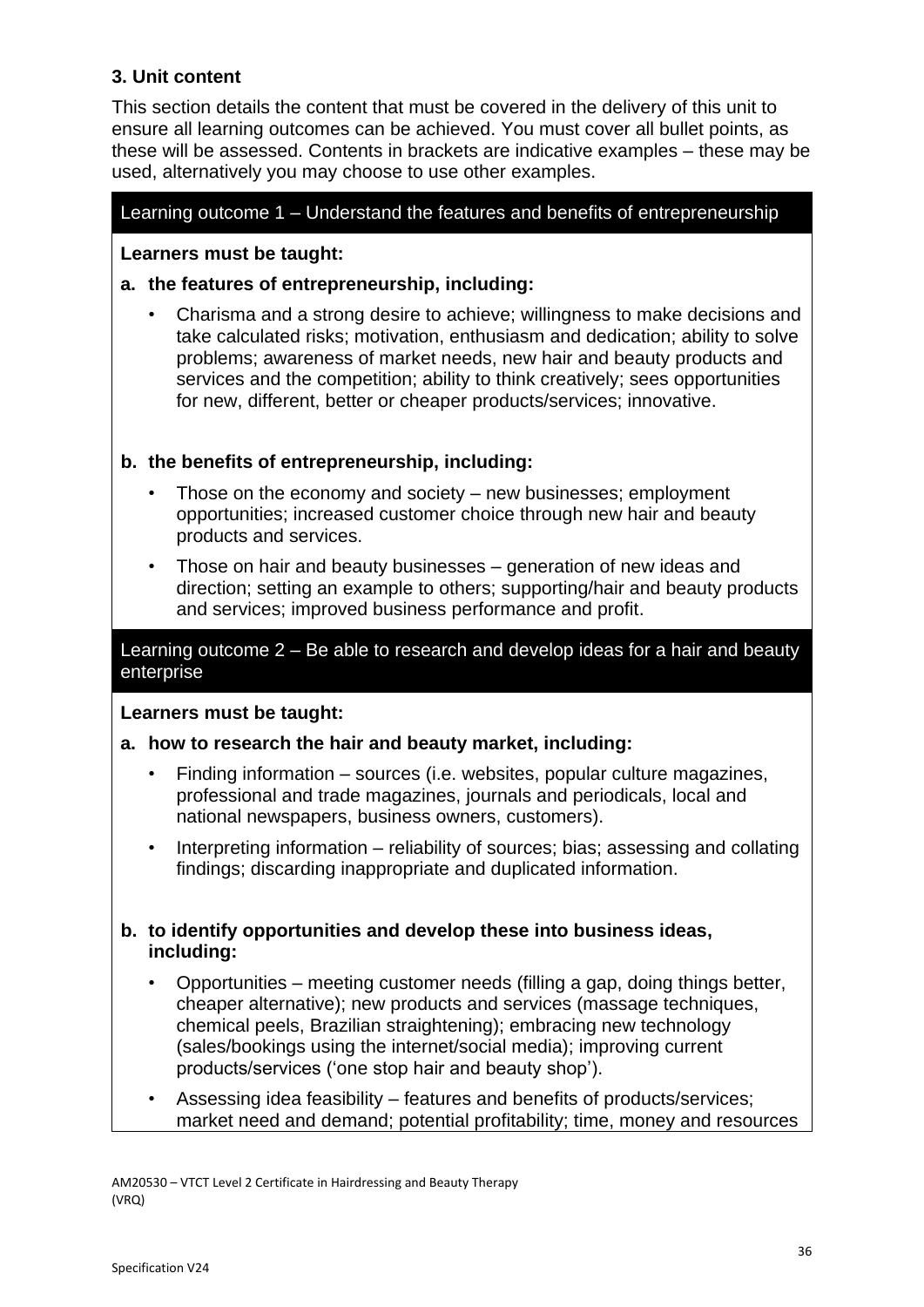required; relevance to own knowledge and skills; laws and regulations; other obstacles that need to be overcome.

• Developing business idea – based on research and comparison; new or improved hair and beauty product and/or service; target market; competition; unique selling point (USP).

#### Learning outcome 3 – Be able to plan a hair and beauty business enterprise

**Learners must be taught:**

#### **a. how to produce a plan for a business enterprise, including:**

- Results of research and ideas.
- Business information products and/or services; rationale; aims and objectives; vision and concept; key facts; features and benefits; target market.
- Marketing and sales: how products/services will be promoted and sold; marketing activities (Internet, direct marketing, exhibitions, sales promotions); marketing materials (adverts, press releases, leaflets and brochures).
- Resources human (knowledge and skills required, entrepreneurship, who is involved, who will do what); physical (premises, equipment, materials, stock); financial (start-up costs, what money will be spent on, use of savings/loans).
- Simple cash budget estimated revenue and costs.
- Justification confirming why the business will succeed.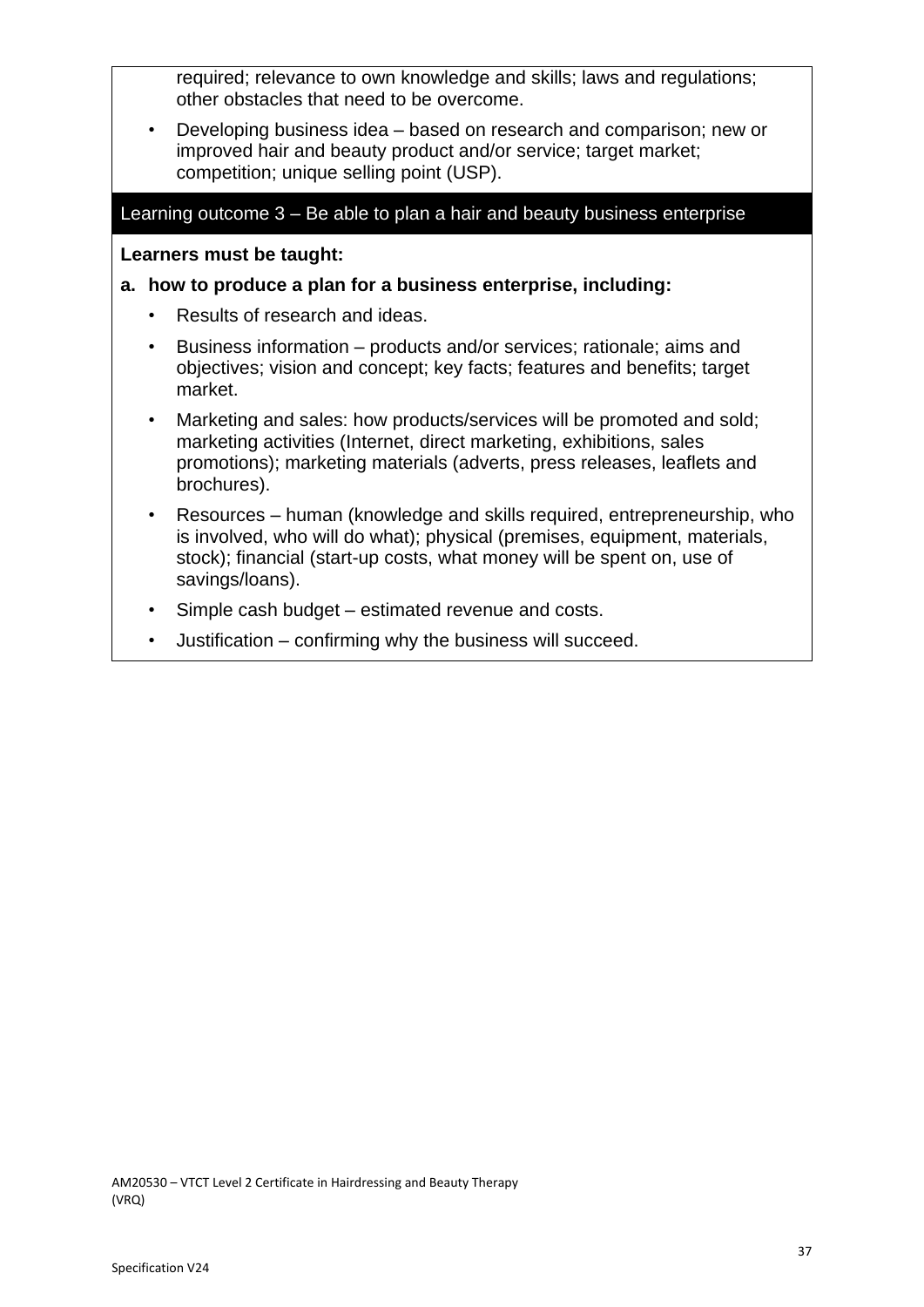# **4. Grade descriptors**

There are no assessment criteria for this unit. Learning outcomes state what a learner must know, understand and be able to do as a result of completing this unit. Unit content provides detailed information on the topic areas that make up each learning outcome and assignments will assess the breadth of the unit content. Grade descriptors specify the standard required by the learner in assignments, to reach specified levels of attainment at pass, merit or distinction grades. All descriptors allocated to a given grade must be achieved to be awarded that grade.

|                | <b>Pass</b><br>(All Pass descriptors must be<br>achieved to be awarded a Pass<br>grade)                                                    | <b>Merit</b><br>(All Pass and Merit descriptors<br>must be achieved to be awarded a<br>Merit grade)              | <b>Distinction</b><br>(All Pass, Merit and Distinction<br>descriptors must be achieved to be<br>awarded a Distinction grade)            | <b>Synoptic assessment</b><br>mapping* |
|----------------|--------------------------------------------------------------------------------------------------------------------------------------------|------------------------------------------------------------------------------------------------------------------|-----------------------------------------------------------------------------------------------------------------------------------------|----------------------------------------|
|                |                                                                                                                                            | Learning outcome 1 – Understand the features and benefits of entrepreneurship                                    |                                                                                                                                         |                                        |
| 1a             | Outline key features and benefits of<br>entrepreneurship to the hair and<br>beauty sector.                                                 | Describe how features of entrepreneurship<br>benefit hair and beauty businesses, the<br>economy and society. (E) | Using real examples, explain how hair<br>and beauty businesses, the economy<br>and society have benefited from<br>entrepreneurship. (E) | UV21578, LO1                           |
| 1 <sub>b</sub> | Outline the benefit of entrepreneurship<br>for the hair and beauty sector.                                                                 |                                                                                                                  |                                                                                                                                         |                                        |
|                |                                                                                                                                            | Learning outcome 2 – Be able to research and develop ideas for a hair and beauty enterprise                      |                                                                                                                                         |                                        |
| 2a             | Carry out research into the hair and<br>beauty market using a variety of<br>sources. (I)<br>Outline research findings from each<br>source. | Compare research from different sources<br>and summarise findings. (E)                                           | Analyse research findings from the range<br>of sources collectively, taking into<br>account source reliability and bias. (E)            | UV21578, LO1<br>UV21579. LO1/2/3       |
| 2 <sub>b</sub> | Identify opportunities for<br>new/improved products and services.                                                                          | Describe ideas for new/improved<br>products/services. (E)                                                        | Justify the product/service idea in terms<br>of USP, target market and demand, and<br>competition and explain how the idea has          |                                        |
|                | Select an idea for a product/service<br>and outline its features and benefits.                                                             | Compare and contrast the feasibility of<br>options to inform selection. (E)                                      | the potential for success. (E)                                                                                                          |                                        |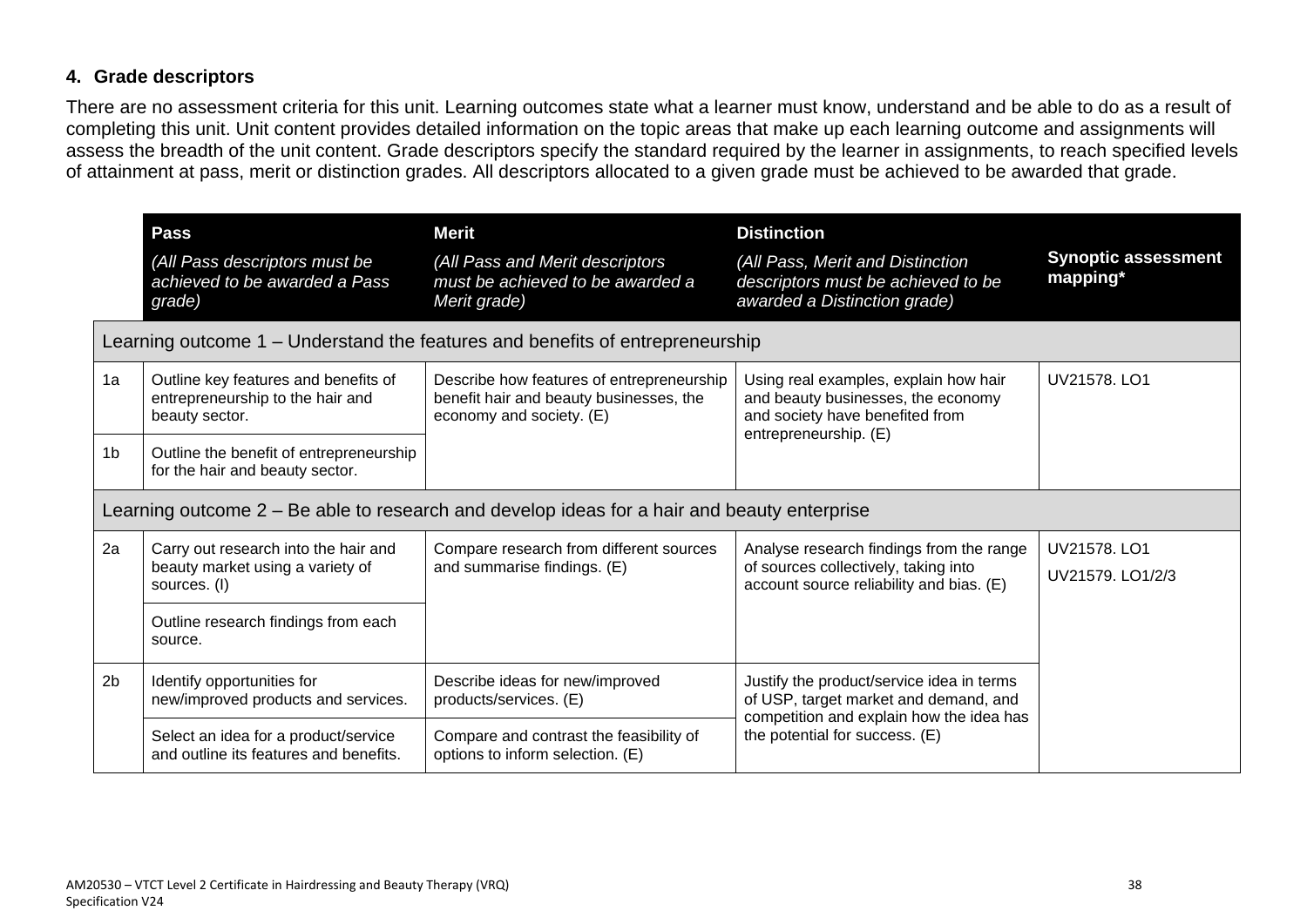|    | Learning outcome $3 - Be$ able to plan a hair and beauty business enterprise |                                                                   |                                                                                                                        |                                     |  |  |
|----|------------------------------------------------------------------------------|-------------------------------------------------------------------|------------------------------------------------------------------------------------------------------------------------|-------------------------------------|--|--|
| За | Produce a realistic plan for a hair and<br>beauty enterprise. (E/M/I)        | Describe all components of the plan. (E/M)                        | Justify all components of the plan and<br>explain how they will contribute to a<br>successful business enterprise. (E) | <b>Unit 1. LO1</b><br>Unit 2. LO1/3 |  |  |
|    | Outline the component parts of the<br>plan.                                  | Explain how the plan aligns with the<br>product/service idea. (E) |                                                                                                                        | Unit 4, LO1/2/3                     |  |  |

*\* Detailed explanations of synoptic assessment opportunities are presented Section 5 – Synoptic assessment of this unit.*

*Key: opportunity to develop/assess English skills (E), mathematical skills (M), and information and communication technology skills (I).*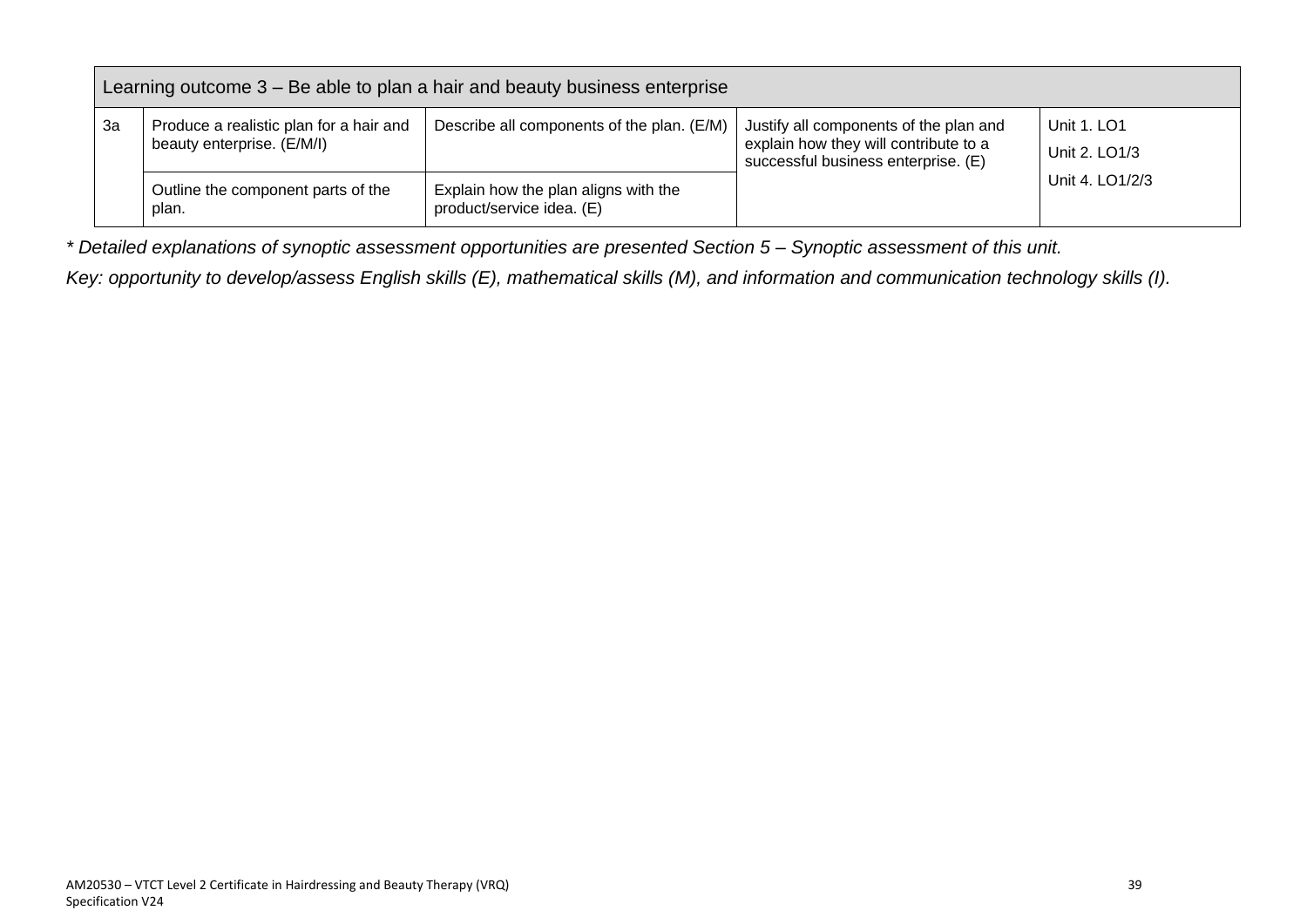# **5.Synoptic assessment**

This section provides examples of synopticity with other units in this qualification. This list of examples is not exhaustive.

- When learners are being assessed on their understanding of how real hair and beauty businesses, the economy and society have benefited from entrepreneurship, they could apply their learning from UV21578.LO1. To demonstrate how businesses have benefited from entrepreneurship, learners must first understand the types and range of businesses that make up the sector. Furthermore, when attributing the benefits of entrepreneurship to society they should understand the significant contribution of the hair and beauty sector to the economy.
- When learners are being assessed on their ability to research and develop ideas for a hair and beauty enterprise, they could apply their learning from UV21578.LO1/2 and Unit 2.LO1/2/3. To carry out research into the hair and beauty market they should use the research knowledge and skills developed in UV21579. In addition, when seeking to identify opportunities for new and improved hair and beauty products and services, they will need to apply their understanding from UV21578 of current products and services that are offered across the breadth of the sector, to prevent duplication and to ensure the product/service they select is truly unique.
- When learners are being assessed on their ability to plan a hair and beauty enterprise, they could apply their learning from UV21579.LO3. Learners should use their experiences of carrying out a research project to inform the business plan, in particular their project evaluation and suggested recommendations for future projects. Furthermore, learners must draw on UV21578.LO1 and in particular their understanding of current products, services and treatments offered by businesses. Producing a business plan that duplicates existing businesses would devalue the enterprise and saturate the hair and beauty market.
- When learners are being assessed on their ability to plan a hair and beauty enterprise, they could apply their learning from UV21581.LO1/2/3. Business enterprise plans must include marketing and sales information and more specifically how products and services will be promoted and sold. Learners should apply their knowledge of key marketing principles and how existing hair and beauty businesses market products and services to populate this section of the business plan. Learners could also apply the skills developed in planning marketing activities and producing promotional materials to further improve their business enterprise plan.

# **6. Teacher guidance**

The term hairdressing and beauty therapy is used throughout this unit; both components should be taught. The assignment may focus on hair and/or beauty and products and/or services.

When referring to hairdressing and beauty therapy businesses, this includes organisations within the hair and beauty sector.

There are no special resources needed for this unit.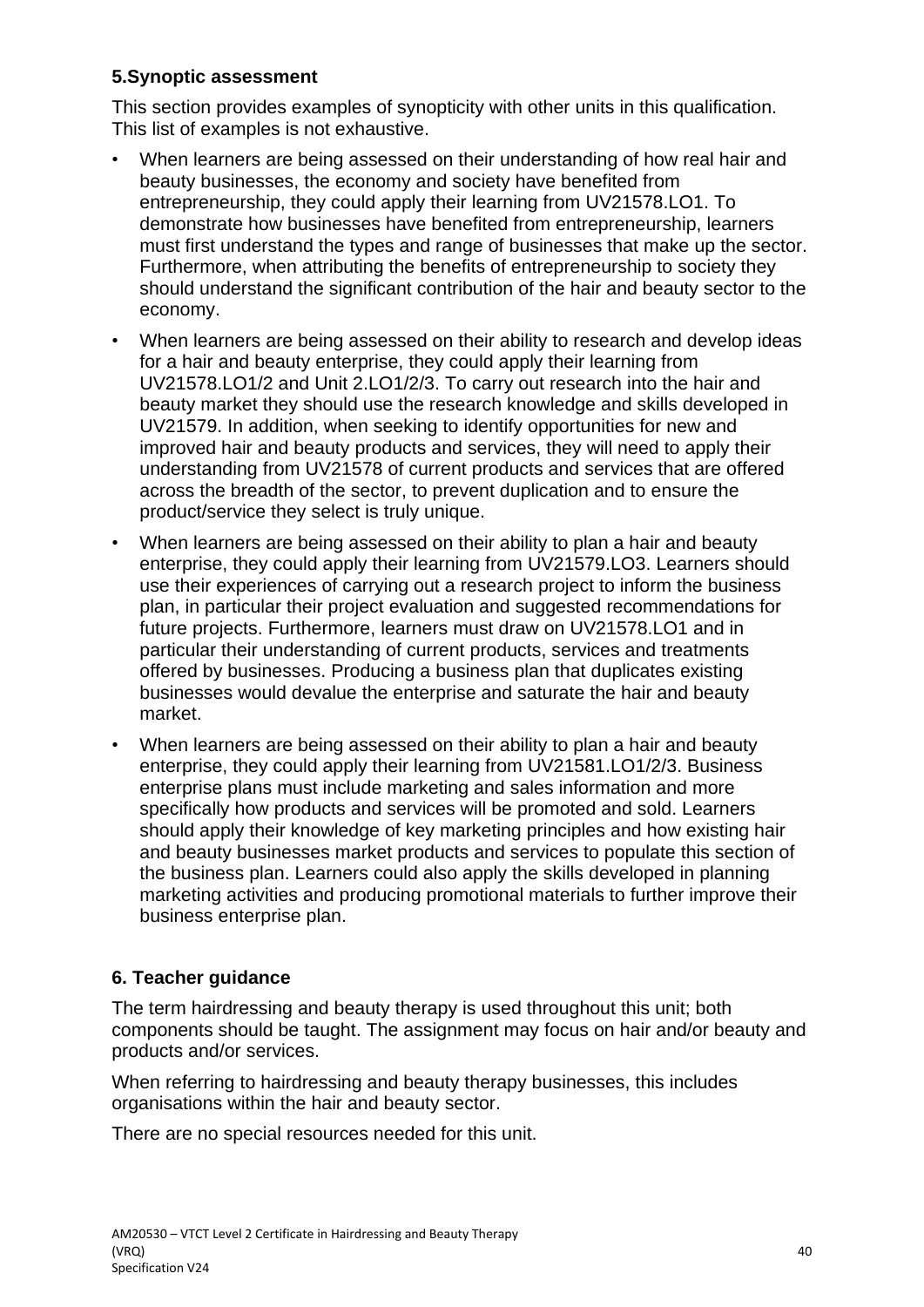# **7. Assessment guidance**

This unit is internally assessed by an assignment which covers all learning outcomes.

The assignment for this unit is externally *set by VTCT*, internally *assessed by the centre* and externally *moderated by VTCT*. VTCT will annually publish an assignment brief, this will be made available from September and must be used by centres. A sample assignment brief for this unit can be downloaded from the VTCT website.

Assignment briefs are designed to cover all learning outcomes and unit content, and can be assessed using the grade descriptors. The tasks that make up a brief enable learners to produce valid, sufficient, authentic and appropriate evidence. Centres must ensure the generation of evidence is carefully monitored and controlled to ensure learners are working to the best of their ability and that the evidence produced is their own.

# *Assessment controls*

| <b>Task setting</b>          | Task taking                    | <b>Task marking</b>     |
|------------------------------|--------------------------------|-------------------------|
| <b>High level of control</b> | <b>Medium level of control</b> | Medium level of control |

# *Task setting:*

- VTCT sets the assignment brief which specifies the tasks to be undertaken.
- The assignment brief provides opportunities for centres to contextualise the task(s) to best suit the employment context of the local area, and the availability of, and access to resources.

# *Task taking:*

- Supervision/Authenticity
	- o Planning, researching and producing assessment evidence must be completed under medium levels of control.
	- o The production of assessment evidence must be carried out under direct teacher supervision, but not under examination conditions.
	- o There must be sufficient supervision to ensure that the work learners produce is their own. Learners are required to complete a Declaration of Authenticity.
- Time
	- o VTCT recommends a minimum of 10 hours is spent generating evidence for assessment. The centre may choose to allow more time; however, the time must be consistent with the assignment brief.
- **Resources** 
	- o Learners should have access to the full range of available resources to maximise their achievement opportunities.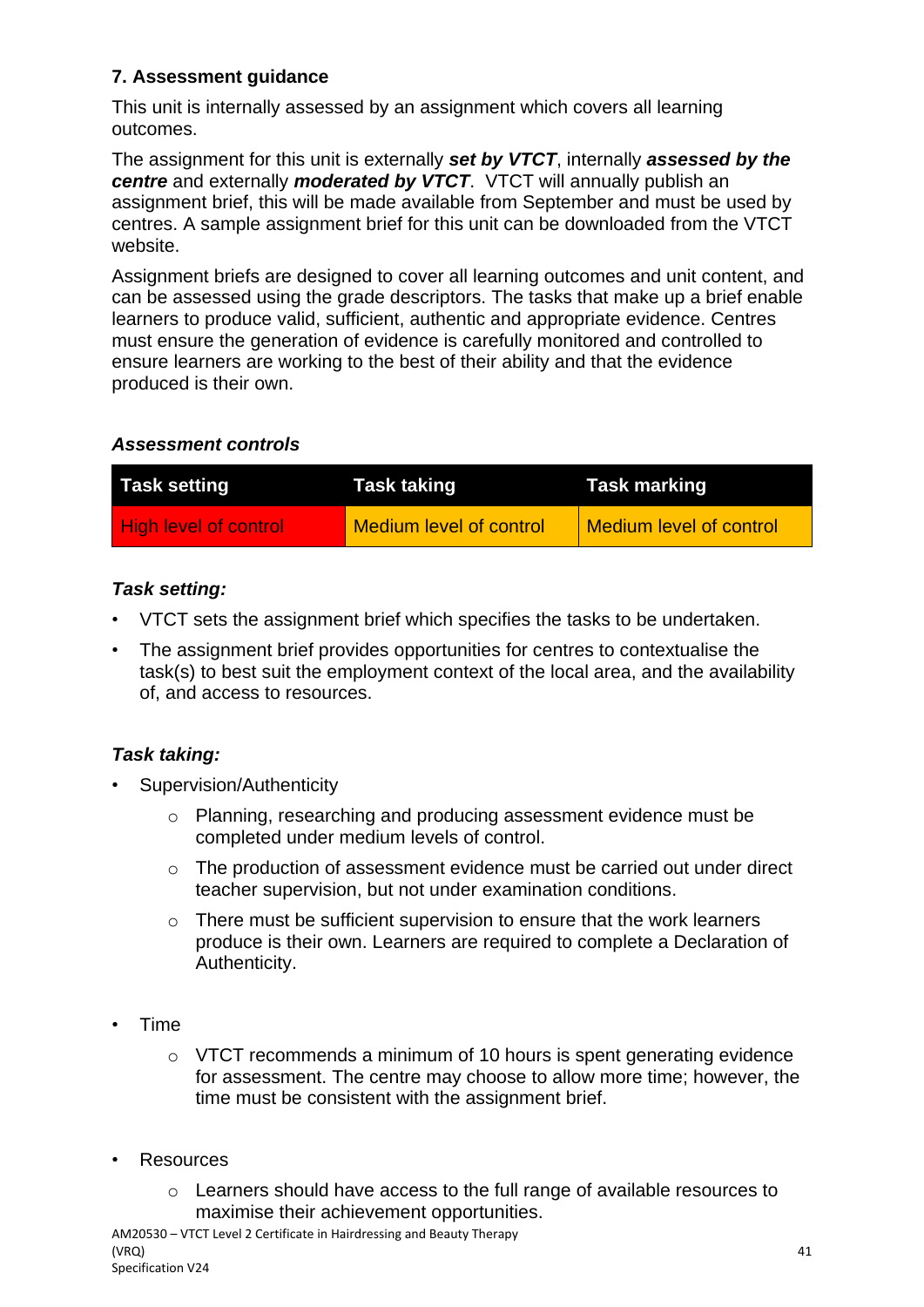- **Collaboration** 
	- $\circ$  Learners can work in groups to gather the evidence for the assignment. however they are required to individually produce their own work.

# *Task marking:*

• Assignments will be internally marked by the centre against the unit grade descriptors, and externally moderated by VTCT.

# *Generating evidence for the assignment*

In generating evidence for this unit, learners must show they have an understanding of the features and benefits of entrepreneurship, including those specific to hair and beauty businesses, the UK economy and society.

Using a variety of sources, learners must research the hair and beauty market and in particular any gaps and opportunities for business ideas. They should interpret the information gathered as well as the value of the sources used. Learners must develop their findings into potential ideas and assess the feasibility of these as a potential business enterprise. Learners will select one idea on which to produce a business enterprise plan.

Based on their idea, learners must produce a plan for a hair and beauty business enterprise. This plan will be informed by the research undertaken and will include key business information, including aims and objectives, concept/vision and features and benefits of products/services, resources and plans for marketing and sales. Plans must also include a simple cash budget and a justification as to why the business enterprise will succeed.

Learners should be encouraged and given the opportunity to meet the relevant higher grading opportunities at the same time as they attempt the appropriate pass criteria.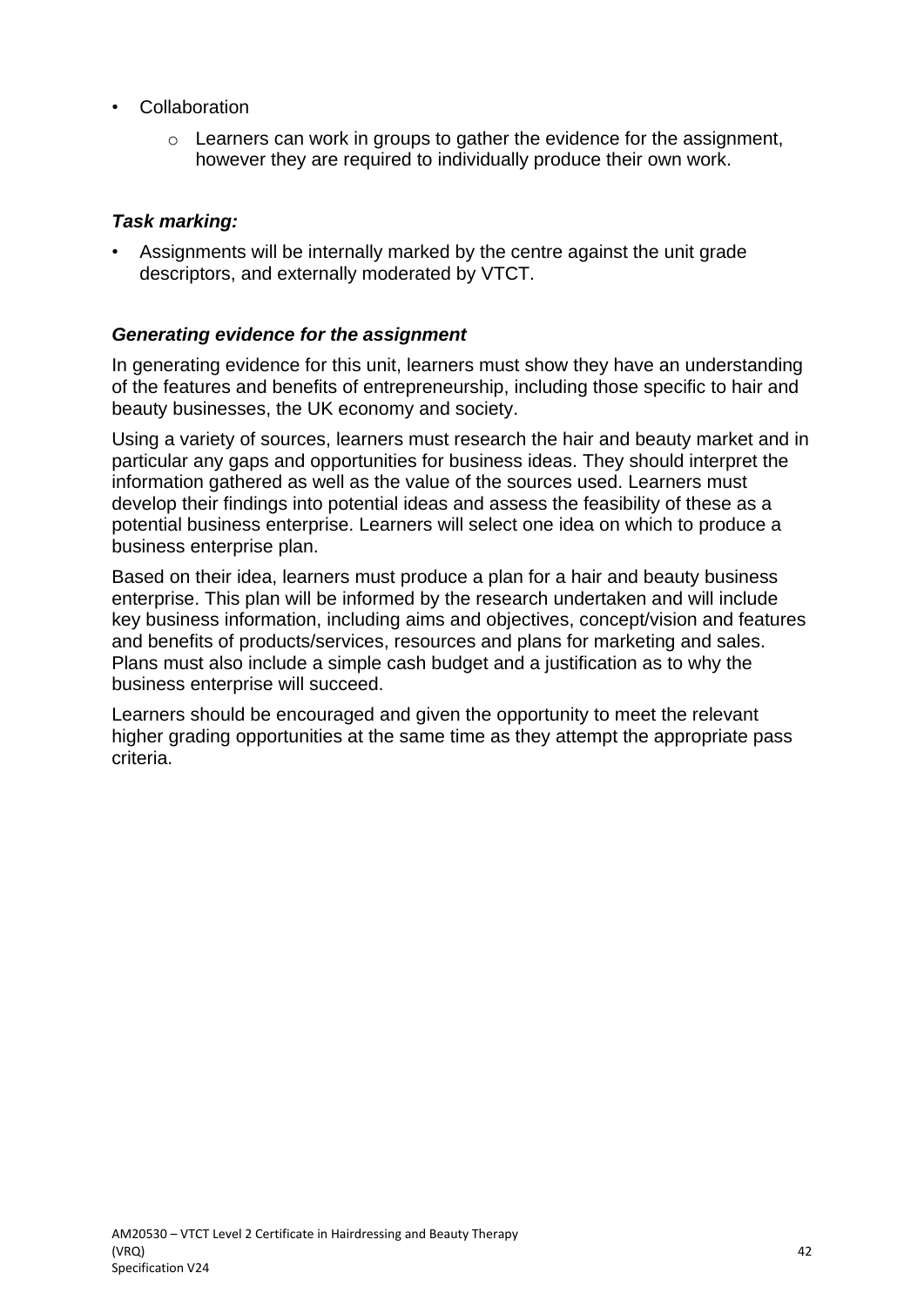# Unit title: Marketing hair and beauty products and services

NQF Level: 2 Guided learning hours: 30

Unit type: Optional **Assessment type: Internal** 

# **1. Unit overview**

This unit will provide learners with an understanding of the background and principles of marketing and the factors that influence marketing in the hair and beauty sector.

Learners will explore the range of hair and beauty products and services available and more specifically, how hair and beauty businesses use the marketing mix to promote and sell products. Learners will develop the skills to carry out market research activities, and those required to plan promotional activities and develop promotional materials for hair and beauty products and services.

It is expected that on completion of this unit, learners will be suitably prepared to apply their knowledge and skills of marketing to a range of other sectors and industries.

Opportunities are also identified to develop and assess skills in English, mathematics and ICT.

# **2. Learning outcomes**

On completion of this unit the learner will:

- 1. Know the key principles and factors influencing marketing in hair and beauty
- 2. Know how hair and beauty businesses market their products and services
- 3. Be able to carry out market research in hair and beauty
- 4. Be able to plan promotional activities and develop promotional materials for hair and beauty products or services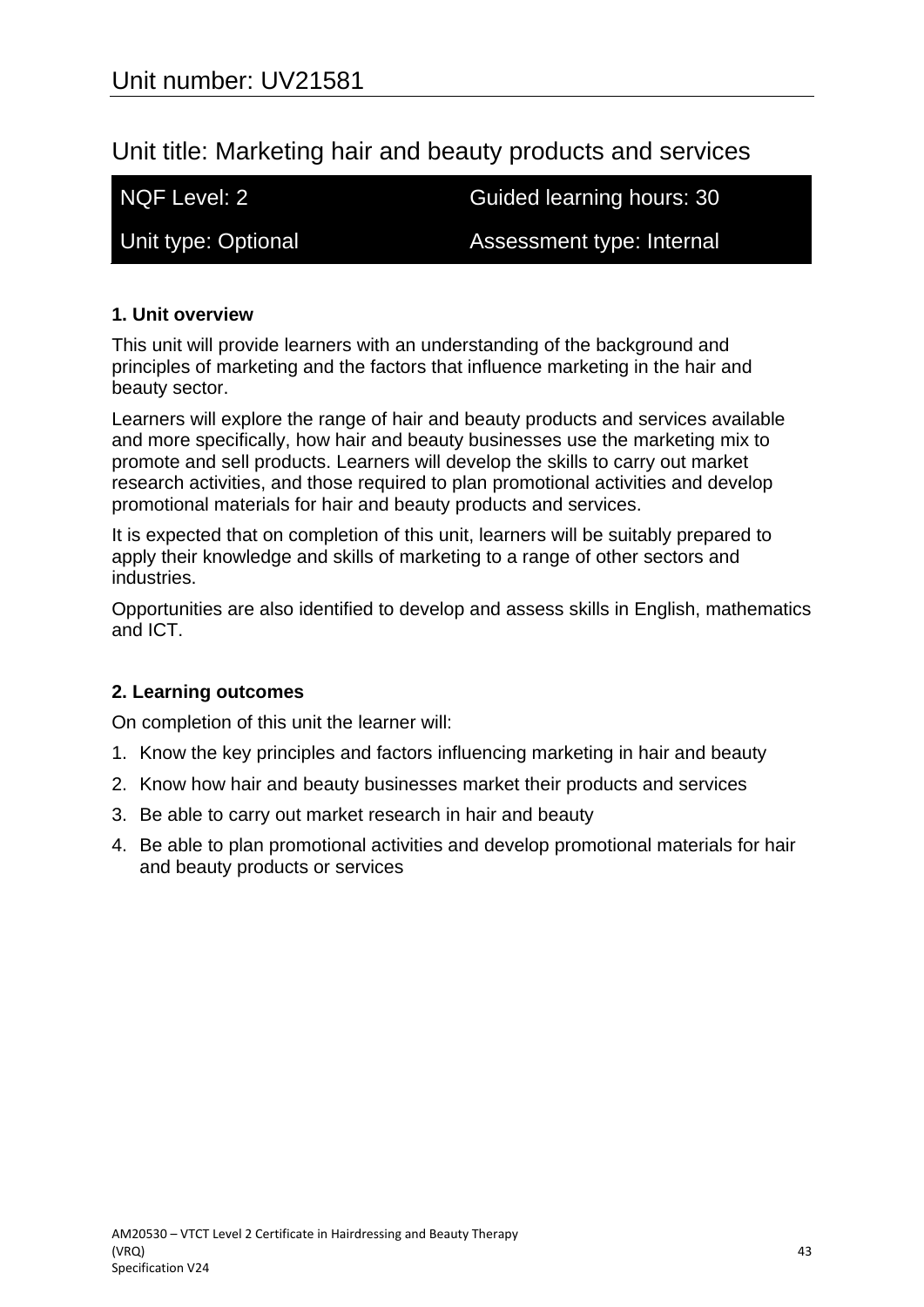# **3. Unit content**

This section details the content that must be covered in the delivery of this unit to ensure all learning outcomes can be achieved. You must cover all bullet points, as these will be assessed. Contents in brackets are indicative examples – these may be used, alternatively you may choose to use other examples.

# Learning outcome 1 – Know the key principles and factors influencing marketing in hair and beauty

# **Learners must be taught:**

- **a. the key principles of marketing, including:**
	- Definition of marketing.
	- Role of marketing in achieving customer satisfaction analysis and planning, making customer satisfaction a business objective, ensuring practices secure customer retention.
	- Importance of marketing as an activity across the business.
	- Marketing segmentation; marketing mix; marketing communication methods.

# **b. the factors that influence marketing in hair and beauty, including:**

- Company strategy, objectives and values.
- Legal factors consumer protection, data protection, age restrictions on hair and beauty products/services.
- Ethical factors animal welfare/product testing; human welfare (e.g. use of sunbeds); environmental sustainability; standards of practice; social responsibility.
- Social demographics; cultural differences; social values.
- Technological factors products with advanced technology (e.g. antiageing creams); services using 'state of the art technology' (e.g. laser and light systems).

Learning outcome 2 – Know how hair and beauty businesses market their products and services

# **Learners must be taught:**

- **a. how hair and beauty businesses use the marketing mix to promote and sell products, including:**
	- The 4 Ps product, price, place, promotion.
	- Product nature of the product or service (product, tool, equipment, hair and/or beauty service); unique selling points (USPs); key features and benefits (convenience, comfort, added value; product differentiation).
	- Price pricing strategies (discounted launch, competitor pricing/undercutting, seasonality).
	- Place locations (in-store, outlets, Internet, exhibitions).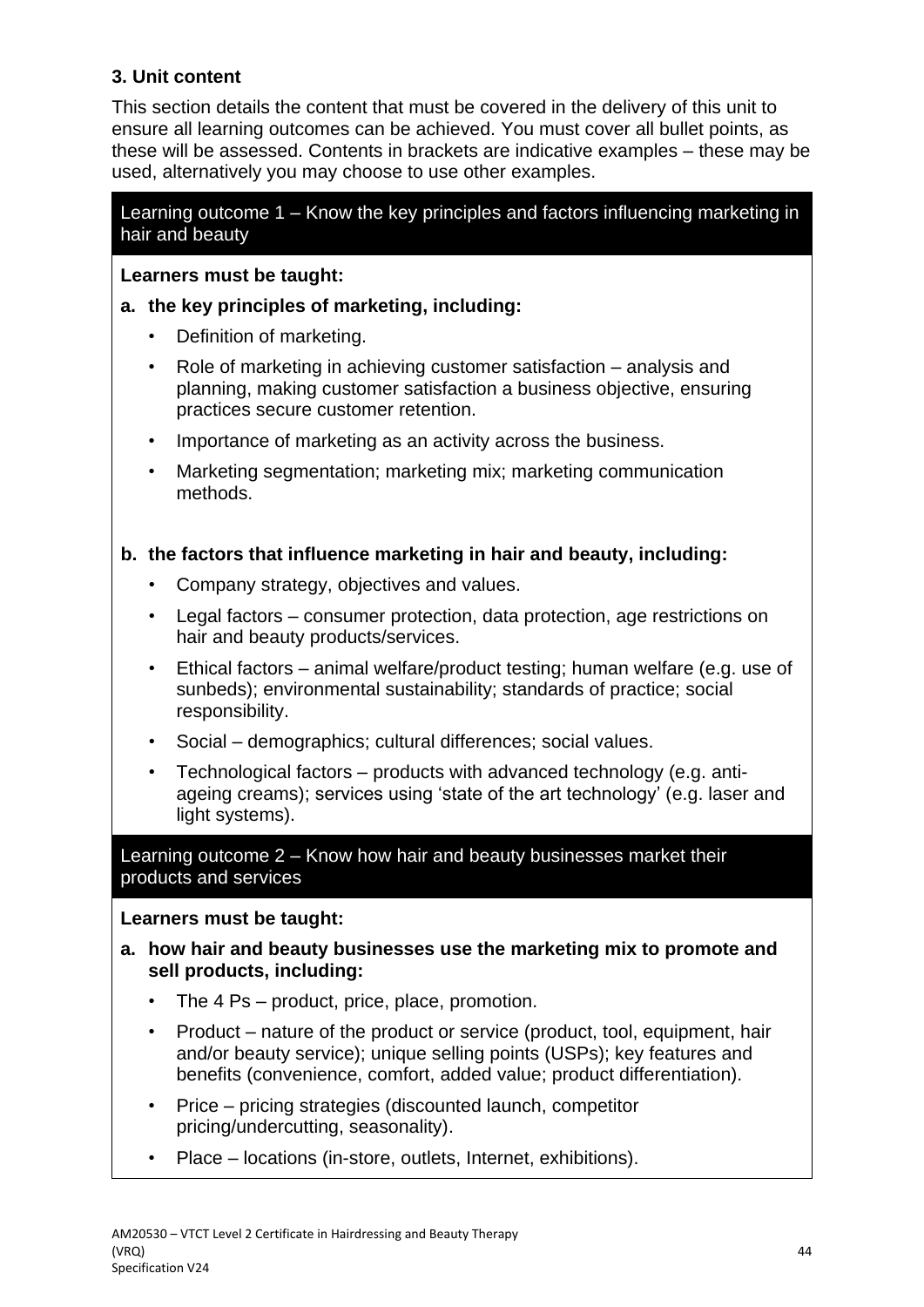• Promotion – methods (direct and indirect marketing, advertising, public relations, sales promotions, joint activities); materials (brochures, adverts, signs and displays, press releases); links with other industries.

# Learning outcome 3 – Be able to carry out market research in hair and beauty

# **Learners must be taught:**

- **a. to carry out market research in hair and beauty, including:**
	- Market research primary research (observations, surveys, interviews, feedback cards); secondary research (statistics, websites, published information); setting objectives; planning and designing of documentation; analysis of findings and results to inform future marketing activities.
	- Outcomes of research promotional activities and techniques used by hair and beauty businesses; how features and benefits of products and services are used in their promotion; use of the marketing mix; suitability of activities used; effectiveness in meeting customer needs.

# Learning outcome 4 – Be able to plan promotional activities and develop promotional materials for hair and beauty products or services

# **Learners must be taught:**

- **a. how to plan promotional activities, including:**
	- Objectives of the activity attracting customer business, informing customers, launch/raise awareness of new/existing product or service.
	- Defining the target market.
	- Promoting products and services features and benefits; costs; USPs; place; promotional methods (advertising, public relations, exhibitions, sales promotions, direct marketing); promotional materials (leaflets, brochures, displays, advertisements).
	- Evaluating the effectiveness and limitations of promotional activities.

# **b. how to develop promotional materials, including:**

- Linking of materials with promotional objectives, promotional activities and target market.
- Materials leaflets, brochures, press releases, displays, adverts.
- Qualities innovative and attractive; clear, informative and contains correct information; balance of text, logos, images; suitability to target market.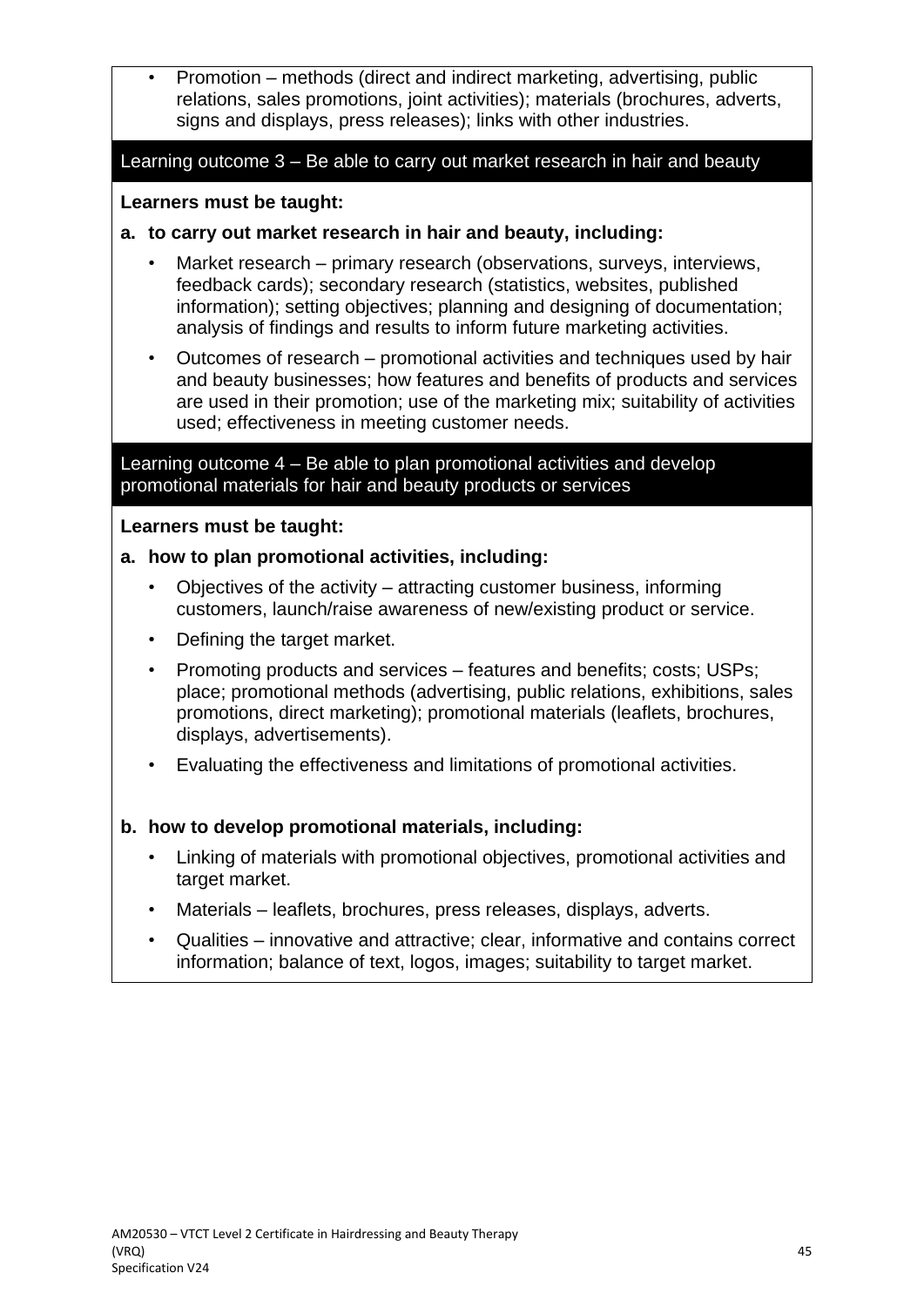# **5. Grade descriptors**

There are no assessment criteria for this unit. Learning outcomes state what a learner must know, understand and be able to do as a result of completing this unit. Unit content provides detailed information on the topic areas that make up each learning outcome and assignments will assess the breadth of the unit content. Grade descriptors specify the standard required by the learner in assignments, to reach specified levels of attainment at pass, merit or distinction grades. All descriptors allocated to a given grade must be achieved to be awarded that grade.

|    | <b>Pass</b><br>(All Pass descriptors must be<br>achieved to be awarded a Pass<br>grade)                                                    | <b>Merit</b><br>(All Pass and Merit descriptors<br>must be achieved to be awarded a<br>Merit grade)                                          | <b>Distinction</b><br>(All Pass, Merit and Distinction<br>descriptors must be achieved to be<br>awarded a Distinction grade)                           | <b>Synoptic assessment</b><br>mapping* |
|----|--------------------------------------------------------------------------------------------------------------------------------------------|----------------------------------------------------------------------------------------------------------------------------------------------|--------------------------------------------------------------------------------------------------------------------------------------------------------|----------------------------------------|
|    |                                                                                                                                            | Learning outcome 1 - Know the key principles and factors influencing marketing in hair and beauty                                            |                                                                                                                                                        |                                        |
| 1a | Define marketing and outline its role in<br>achieving customer satisfaction.                                                               | Describe the role of marketing in<br>achieving customer satisfaction with<br>explicit reference to the hair and beauty<br>sector. (E)        | Evaluate the strengths and weaknesses<br>of how hair and beauty businesses use<br>market segmentation, marketing mix and<br>communication methods. (E) | UV21578.LO1/LO2                        |
|    | State the importance of marketing and<br>outline the key features of market<br>segmentation, marketing mix and<br>marketing communication. | Describe the importance of marketing<br>across a business and the positive effect<br>this has on the business and customers.<br>(E)          |                                                                                                                                                        |                                        |
|    |                                                                                                                                            | Describe examples of how market<br>segmentation, marketing mix and<br>marketing communication are used by hair<br>and beauty businesses. (E) |                                                                                                                                                        |                                        |
| 1b | List the factors which influence<br>marketing decisions in hair and<br>beauty.                                                             | Describe how factors may influence<br>marketing decisions in hair and beauty<br>businesses. (E)                                              | Explain how factors have adversely<br>affected and/or provided new marketing<br>opportunities for a particular hair and<br>beauty business. (E)        |                                        |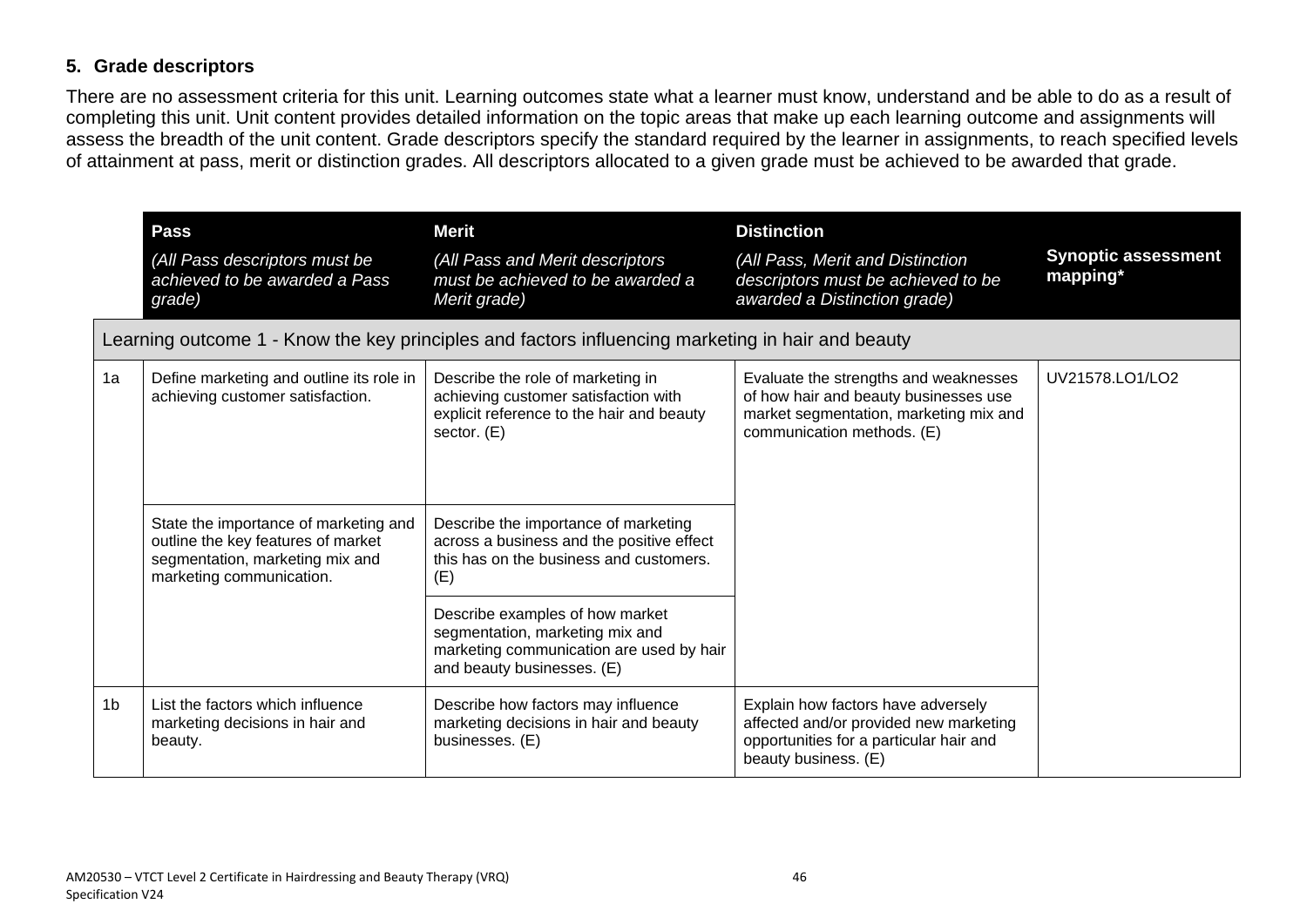|                | Learning outcome 2 – Know how hair and beauty businesses market their products and services                                                                             |                                                                                                                                                                       |                                                                                                                                                          |                                      |
|----------------|-------------------------------------------------------------------------------------------------------------------------------------------------------------------------|-----------------------------------------------------------------------------------------------------------------------------------------------------------------------|----------------------------------------------------------------------------------------------------------------------------------------------------------|--------------------------------------|
| 2a             | Outline a range of products,<br>equipment and services marketed<br>across the breadth of the hair and<br>beauty sector                                                  | Describe the marketing mix of selected<br>hair and beauty businesses. (E)                                                                                             | Explain how the 4 Ps work together as a<br>marketing mix, and how this mix is<br>adapted according to the products and<br>services promoted. (E)         | UV21578.LO1/LO3                      |
| 2 <sub>b</sub> | Outline the key components of the 4<br>Ps in the context of hair and beauty<br>marketing                                                                                |                                                                                                                                                                       |                                                                                                                                                          |                                      |
|                |                                                                                                                                                                         | Learning outcome 3 – Be able to carry out market research in hair and beauty                                                                                          |                                                                                                                                                          |                                      |
| 3a             | Plan, design documentation and<br>conduct a market research activity into<br>a hair and beauty business.                                                                | Explain how businesses use the features<br>and benefits of products and services in<br>their promotions and the effectiveness of<br>the marketing mixes employed. (E) | Analyse the results from the market<br>research activity, comparing the<br>strengths and weaknesses of the<br>business's activities and materials. (E/M) | Unit 2. LO2/3                        |
|                | Outline the products and services<br>promoted and the marketing activities<br>and techniques used by hair and<br>beauty businesses.                                     |                                                                                                                                                                       | Make recommendations to inform the<br>development of future marketing<br>activities and materials. (E)                                                   |                                      |
|                |                                                                                                                                                                         | Learning Outcome 4 - Be able to plan promotional activities and develop promotional materials for a hair and beauty product or service                                |                                                                                                                                                          |                                      |
| 4a             | Plan promotional activities for a<br>business to achieve stated marketing<br>objectives. (M)<br>Planned activities are suitable for<br>target market.                   | Explain how the planned promotional<br>activities and materials would enable the<br>stated objectives to be met and the target<br>market to be reached. (E)           | Explain the limitations of planned<br>promotional activities and materials. (E)                                                                          | UV21578.LO1/LO2/LO3<br>UV21582.LO1/3 |
| 4b             | Develop promotional materials for a<br>hair and beauty product and/or<br>service that are suitable to the target<br>market and satisfy promotional<br>objectives. (E/I) |                                                                                                                                                                       |                                                                                                                                                          |                                      |

*\* Detailed explanations of synoptic assessment opportunities are presented Section 5 – Synoptic assessment of this unit.*

*Key: opportunity to develop/assess English skills (E), mathematical skills (M), and information and communication technology skills (I).*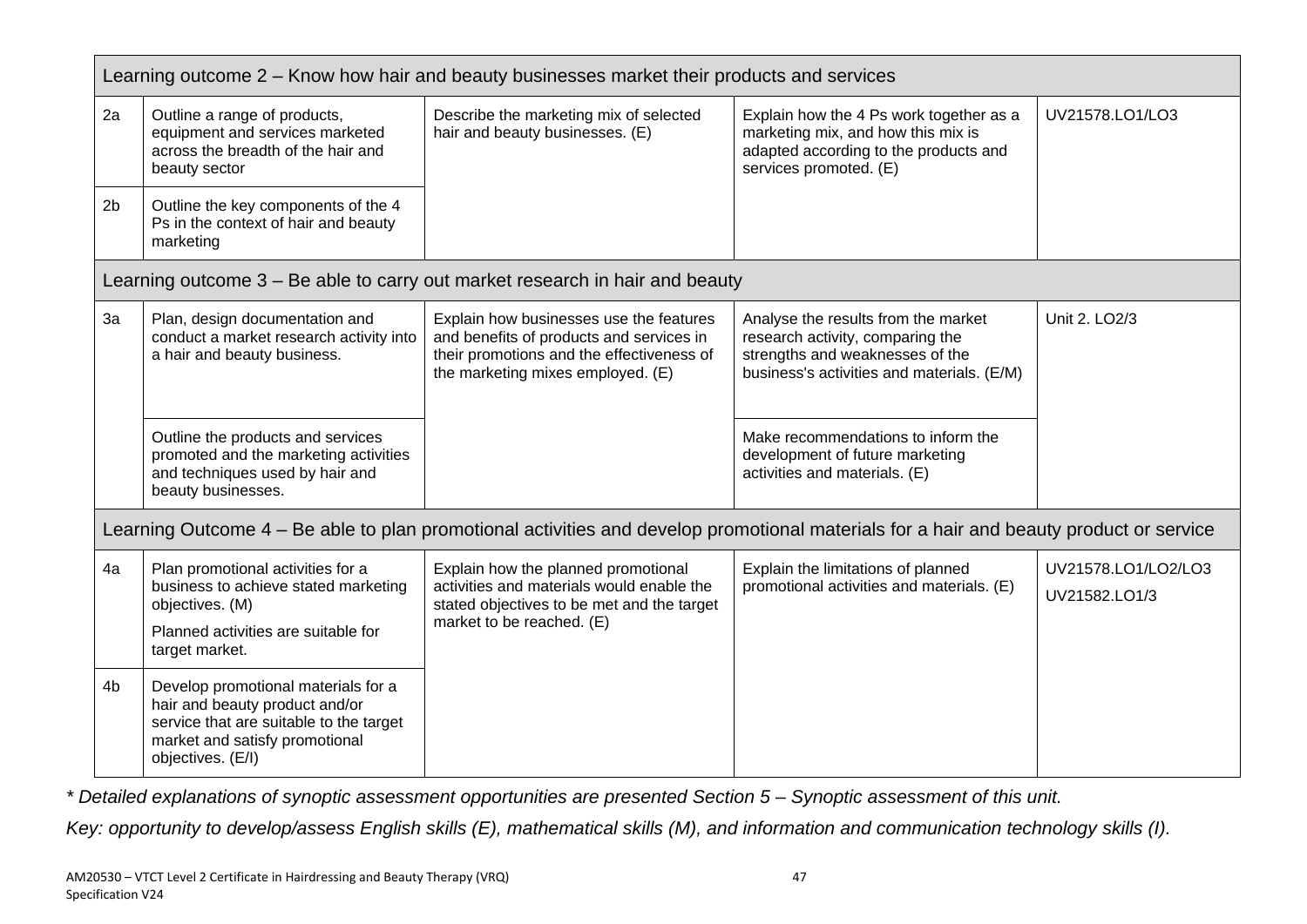# **6. Synoptic assessment**

This section provides examples of synopticity with other units in this qualification. This list of examples is not exhaustive.

- When learners are being assessed on their knowledge of the factors that influence marketing decisions, they could apply their learning from UV21578.LO2. When considering the factors which impact on the marketing decisions of hair and beauty businesses, learners should specifically integrate their understanding of trade bodies and associations and how these influence hair and beauty businesses, particularly in terms of legislation and ethics. Links and partnerships of hair and beauty businesses with other related industries will also be a factor that must be considered.
- When learners are being assessed on their knowledge of how hair and beauty businesses market their products and services, they could apply their learning from UV21578.LO1/3. Knowledge of the types of hair and beauty businesses (structure of the industry) and the products and services provided should be used to explore how hair and beauty businesses effectively use marketing.
- When learners are being assessed on their ability to carry out market research, they could apply their learning from UV21579.LO2/3. Learners can draw on their knowledge and skills in producing a research plan and, more specifically, apply the research skills that they have developed. Learners could also consider and apply their recommendations for future hair and beauty projects to the current unit.
- When learners are being assessed on their ability to plan promotional activities, learners could apply their learning from UV21578.LO2 – the links between the hair and beauty sector and other industries. Knowledge of how the hair and beauty sector links with other industries such as fashion, retail, health, leisure, and media will inform and greatly improve the effectiveness of a marketing campaign if activities are planned address all related industries.
- When learners are being assessed on their ability to plan promotional activities and develop promotional activities, learners could apply their learning from UV21578.LO1/LO3. A successful marketing campaign will require a sound understanding of the sector, particularly rival businesses, the products and services provided and customer demographics. This information is crucial if the target audience is to be reached.
- When learners are being assessed on their understanding of how businesses use the features and benefits of products and services in their promotions, they could apply their learning from UV21582.LO1/3. Learners could apply their knowledge of product ingredients and their features and benefits to improve the effectiveness of their promotions.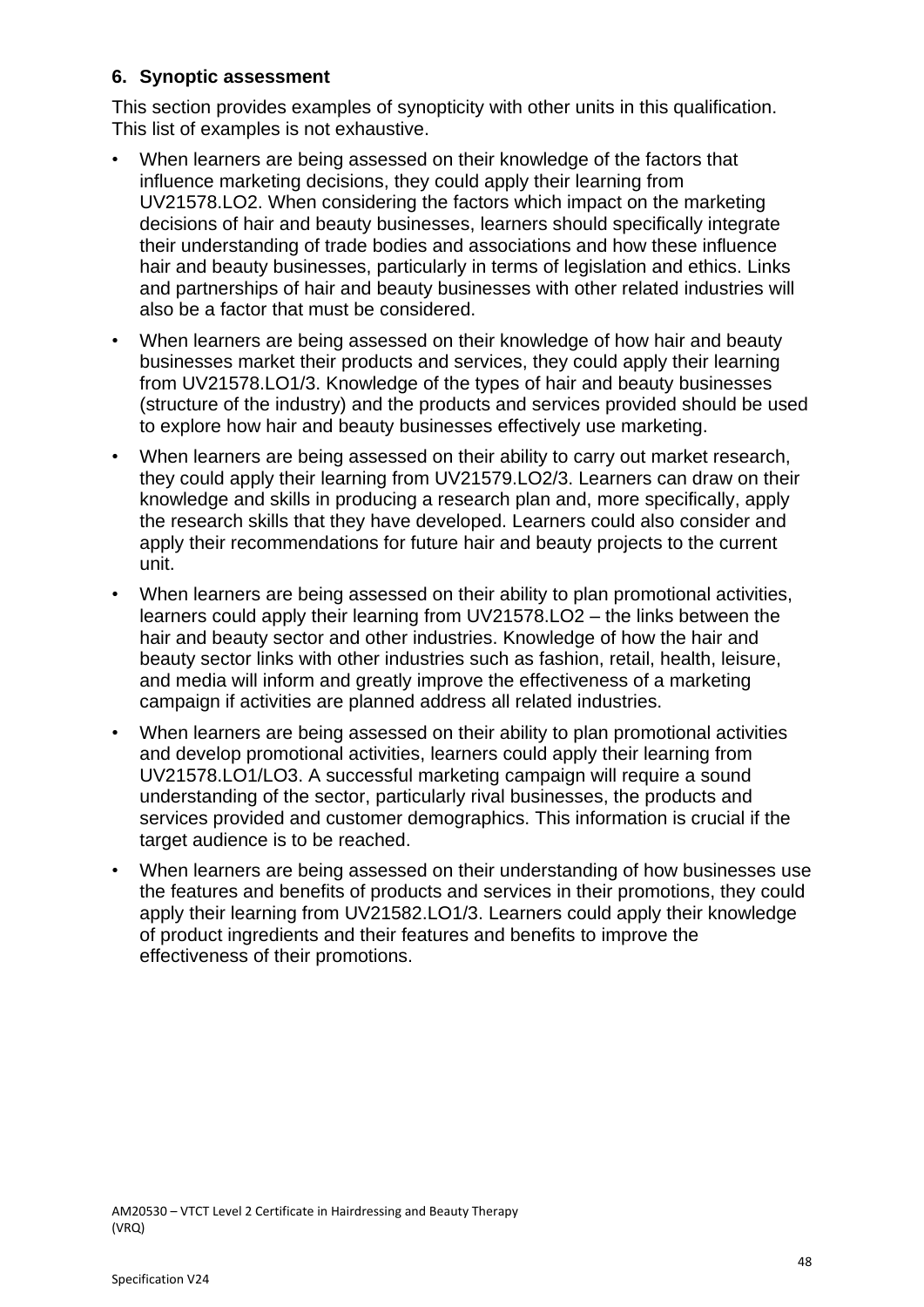# **6. Teacher guidance**

The term hairdressing and beauty therapy is used throughout this unit. Whilst both elements must be taught, the teacher should focus the assignment on the area(s) that best align with resources, local employer requirements and learner needs.

When referring to hairdressing and beauty therapy businesses, this includes organisations within the hair and beauty sector.

There are no special resources needed for this unit.

# **7. Assessment guidance**

This unit is internally assessed by an assignment which covers all learning outcomes.

The assignment for this unit is externally *set by VTCT*, internally *assessed by the centre* and externally *moderated by VTCT*. VTCT will annually publish an assignment brief, this will be made available from September and must be used by centres. A sample assignment brief for this unit can be downloaded from the VTCT website.

Assignment briefs are designed to cover all learning outcomes and unit content, and can be assessed using the grade descriptors. The tasks that make up a brief enable learners to produce valid, sufficient, authentic and appropriate evidence. Centres must ensure the generation of evidence is carefully monitored and controlled to ensure learners are working to the best of their ability and that the evidence produced is their own.

# *Assessment controls*

| <b>Task setting</b>          | Task taking                    | <b>Task marking</b>     |
|------------------------------|--------------------------------|-------------------------|
| <b>High level of control</b> | <b>Medium level of control</b> | Medium level of control |

# *Task setting:*

- VTCT sets the assignment brief which specifies the tasks to be undertaken.
- The assignment brief provides opportunities for centres to contextualise the task(s) to best suit the employment context of the local area, and the availability of, and access to resources.

# *Task taking:*

- Supervision/Authenticity
	- o Planning, researching and producing assessment evidence must be completed under medium levels of control.
	- o The production of assessment evidence must be carried out under direct teacher supervision, but not under examination conditions.

AM20530 – VTCT Level 2 Certificate in Hairdressing and Beauty Therapy (VRQ)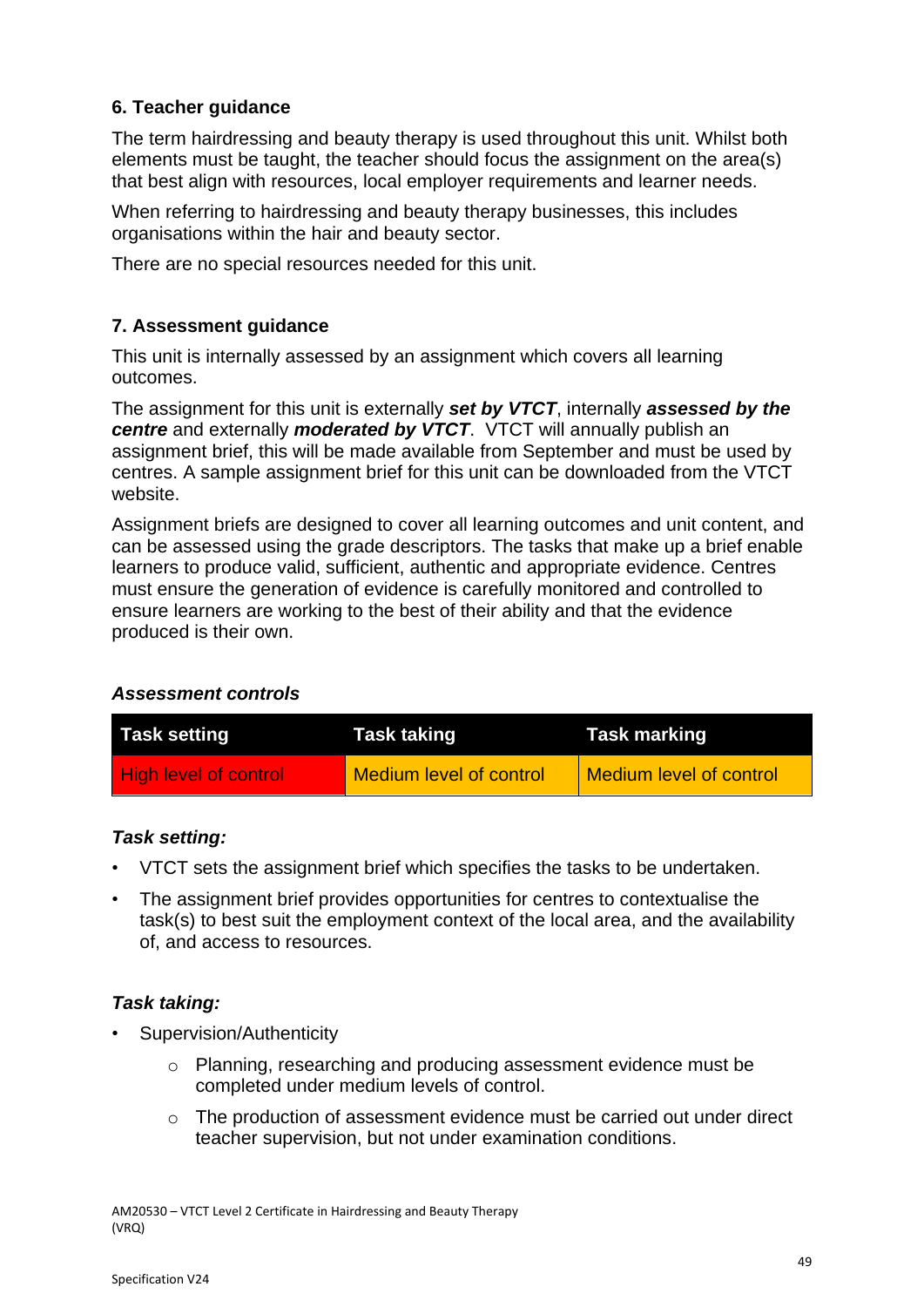- o There must be sufficient supervision to ensure that the work learners produce is their own, learners are required to complete a Declaration of Authenticity.
- Time
	- $\circ$  VTCT recommends a minimum of 10 hours is spent generating evidence for assessment. The centre may choose to allow more time, however the time must be consistent with the assignment brief.
- **Resources** 
	- o Learners should have access to the full range of available resources to maximise their achievement opportunities.
- **Collaboration** 
	- o Learners can work in groups to gather the evidence for the assignment, however they are required to individually produce their own work.

# *Task marking:*

• Assignments will be internally marked by the centre against the unit grade descriptors, and externally moderated by VTCT.

# *Generating evidence for the assignment*

In generating evidence for this unit, learners must show that they have an understanding of the key principles of marketing, including its importance and in particular the concepts of market segmentation, marketing mix and marketing communication methods. Knowledge of the factors that influence marketing decisions and how hair and beauty businesses use the marketing mix to promote and sell products must also be evidenced.

Learners must carry out market research and report on their findings. They must also plan promotional activities and develop promotional materials for hair and beauty products and/or services as appropriate to the needs of the business they are promoting.

To cover all unit content and achieve all learning outcomes, learners should explore hair and beauty businesses. Examples could be from local salons, national hair and beauty salon chains, spa facilities, product manufacturers and online hair and beauty stores. The businesses explored should be sufficiently contrasting to allow learners to compare how marketing and promotions are effectively used to target customers across the breadth of the hair and beauty sector.

Learners should be encouraged and given the opportunity to meet the relevant higher grading opportunities at the same time as they attempt the appropriate pass criteria.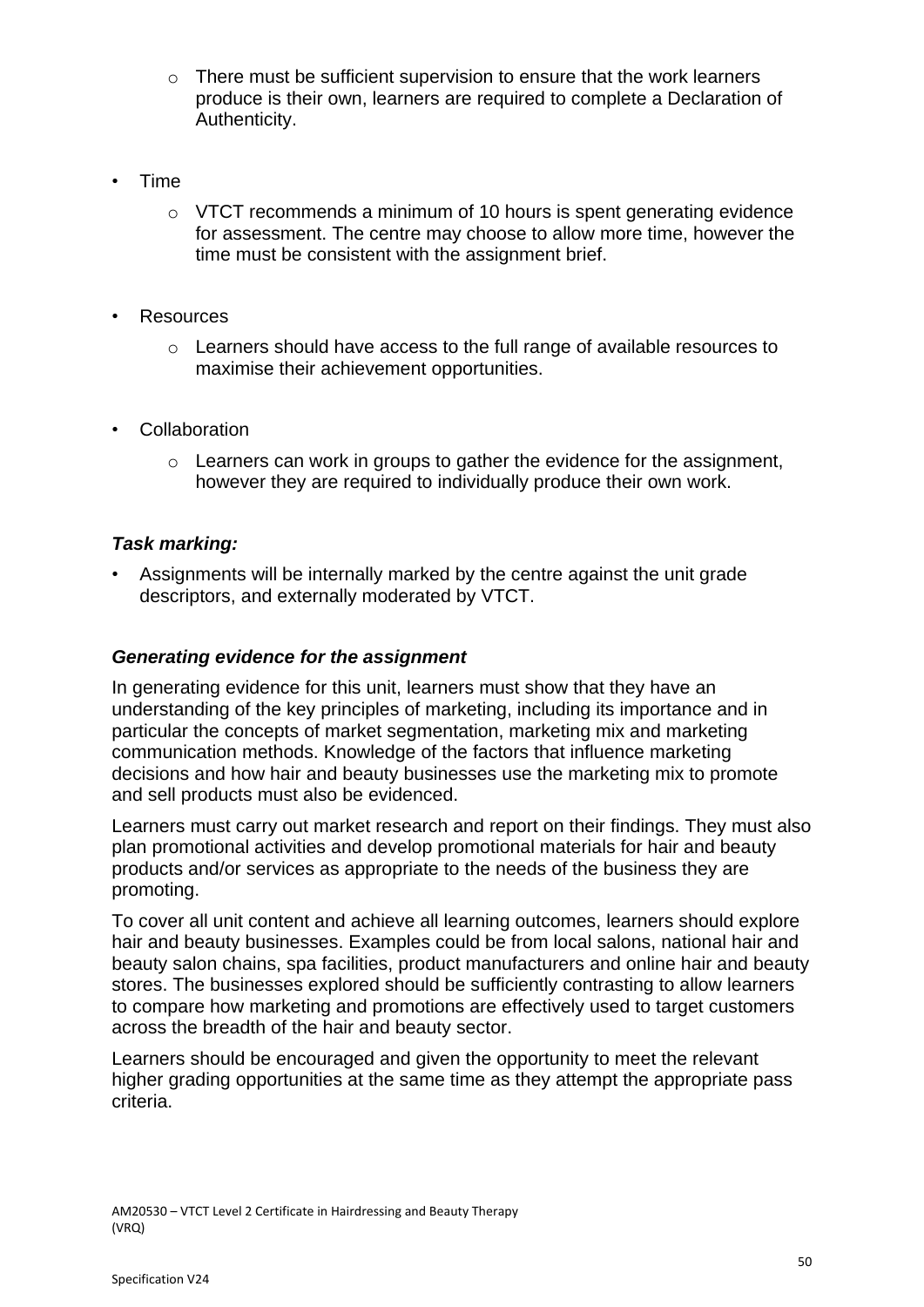# Unit title: Hair and beauty science

NQF Level: 2 Guided learning hours: 30

Unit type: Optional **Assessment type: Internal** 

# **1. Unit overview**

This unit will provide learners with an understanding of the chemistry of hair and beauty products, including the ingredients in hair and beauty products and their effects on the skin and hair.

Learners will develop knowledge of skin and hair anatomy, as well as the characteristics of, and factors affecting different hair and skin types.

Learners will define a formulation for a cosmetic hair and beauty product in order to produce enhancing effects on the skin and hair. They will describe the ingredients and substances used and justify their product's formulation.

It is expected that on completion of this unit, learners will be suitably prepared to apply their knowledge and skills of science gained through research and application to a range of other sectors and industries.

Opportunities are also identified to develop and assess skills in English, mathematics and ICT.

# **2. Learning outcomes**

On completion of this unit the learner will:

- 1. Understand the chemistry of hair and beauty products
- 2. Know the anatomy of the skin and hair
- 3. Be able to define a formulation for a hair or beauty product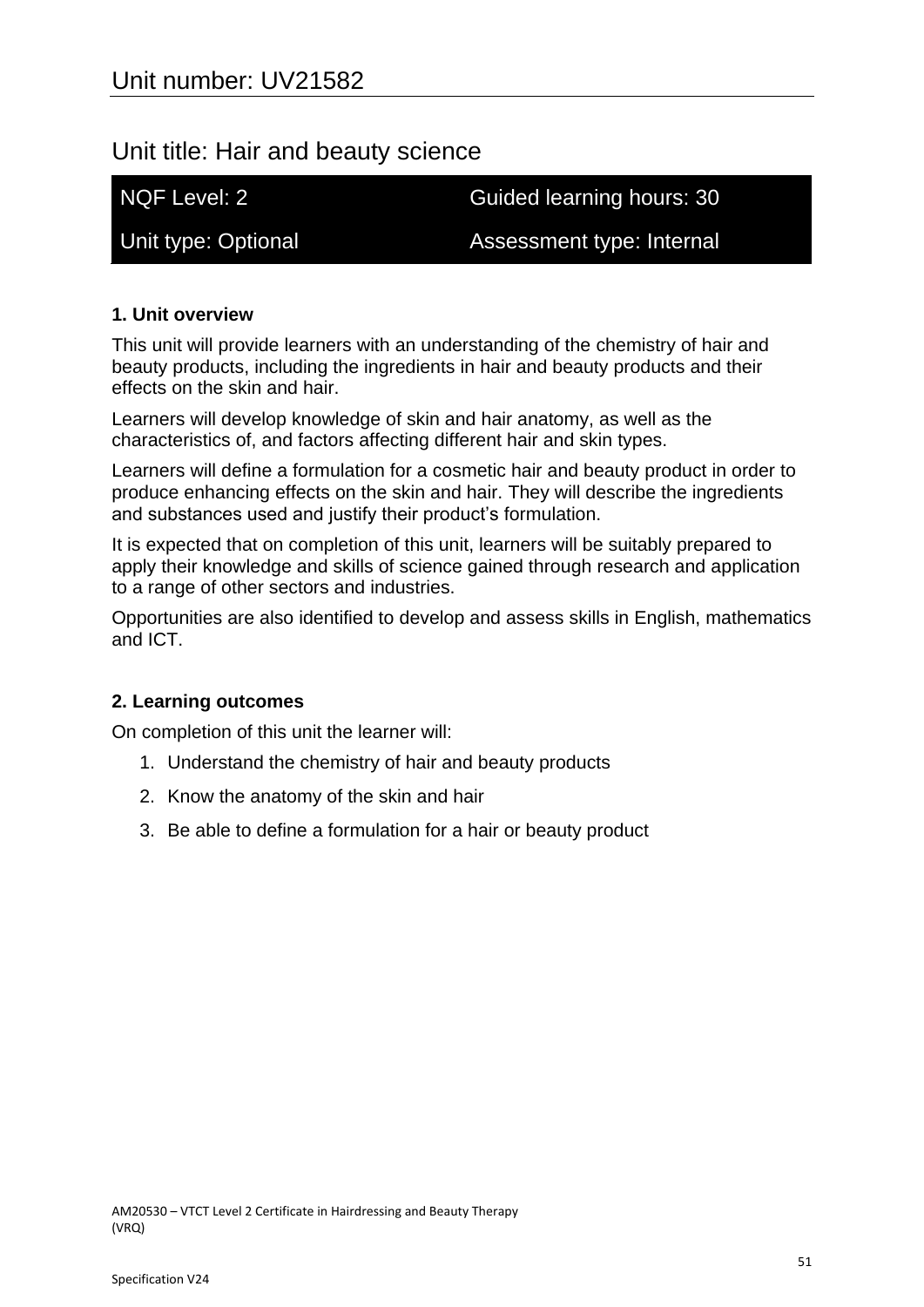# **3. Unit content**

This section details the content that must be covered in the delivery of this unit to ensure all learning outcomes can be achieved. You must cover all bullet points, as these will be assessed. Contents in brackets are indicative examples – these may be used, alternatively you may choose to use other examples.

# Learning Outcome 1 – Understand the chemistry of hair and beauty products

# **Learners must be taught:**

- **a. The functions and properties of ingredients in hair and beauty products, including:**
	- Common ingredients preservatives; parabens; mineral oils; antioxidants; gels; essential oils; fats and waxes; hydrogen peroxide; stabilisers; developers; oxidising agents; UV filters; humectants; colourants; emulsifiers; emollients; pigments; antiseptics.
	- Properties: natural; manufactured; pH; fats and oil content; extracts; proteins; detergents; vitamins.
	- Functions: preservation; antioxidants; soothing and healing, stimulating; antiseptic, astringent, moisturising
	- Basic chemistry atoms, molecules, ions, elements, compounds.

# **b. Types of hair and beauty products and their ingredients, including:**

- Beauty products skincare (cleanser, toner, moisturiser, foundation, cuticle cream); make-up (mascara, eye shadow, eye liner, lip gloss, lipstick, lip balm, blusher, bronzer, face powder, self-tan); depilatory products (cream, wax, sugar paste).
- Hair products shampoos (normal, dry, oily, chemically, treated, damaged, dandruff, curly); conditioners (surface, penetrating, leave-in, scalp); colourants (temporary, semi-permanent, quasi-permanent, permanent, lighteners); lotions (perming and setting); styling (lotions, mousse, gel, spray, oils, heat protection products).

# **c. Effects of products on the skin and hair, including:**

- Skin cleansing, moisturising, exfoliating, nutrition, colour enhancing, smoothing, depilation, protection.
- Hair cleansing, moisturising, colouring, volumising, curling, straightening, styling, protection, nutrition.

# Learning Outcome 2 – Know the anatomy of the skin and hair

# **Learners must be taught:**

# **a. The structure of the skin, including:**

• Epidermis – basal cell layer, prickle cell layer, granular layer, clear layer, horny layer.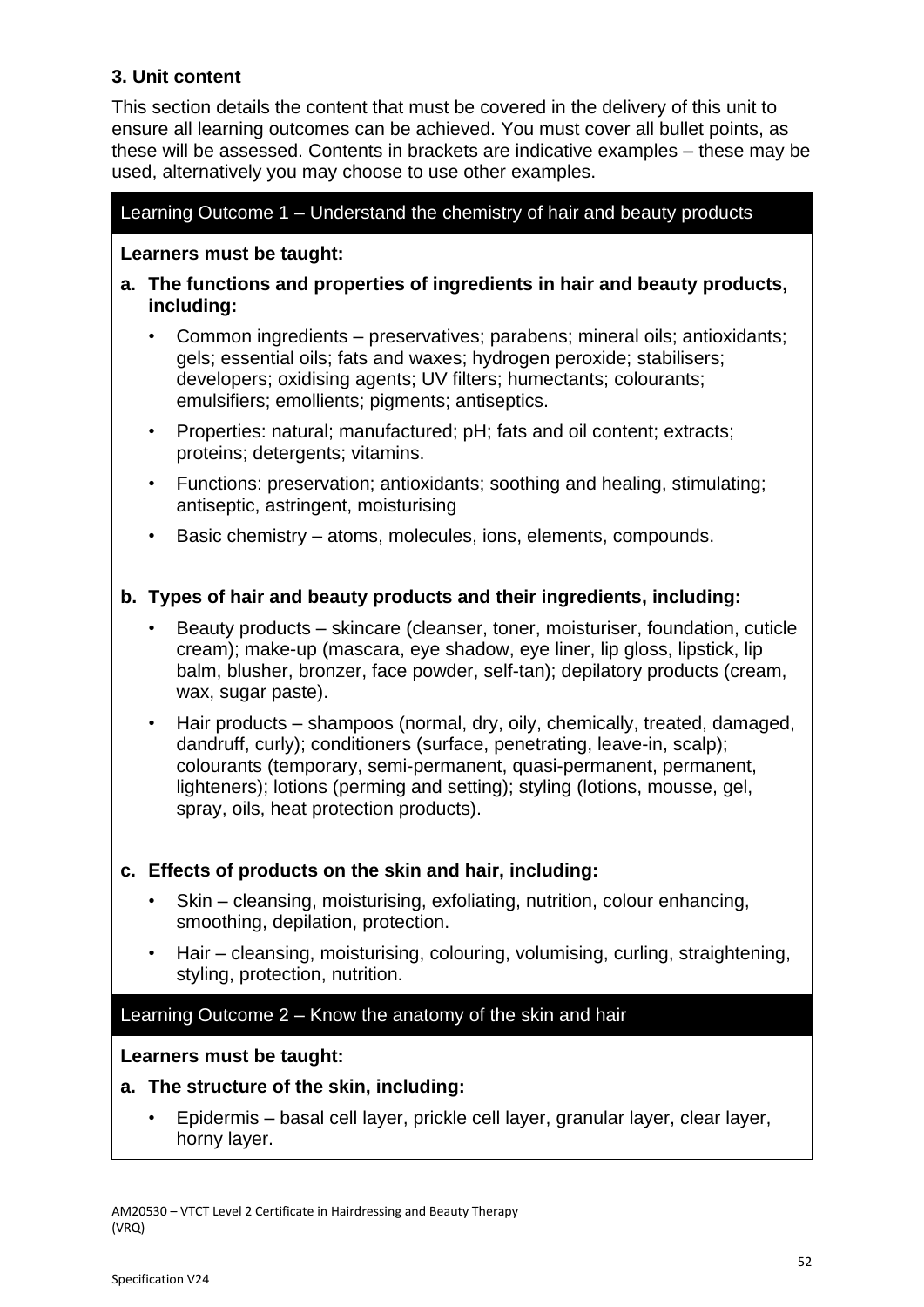- Dermis collagen, elastin, fibroblasts, sweat glands, sensory nerve endings, hair, sebaceous gland, arrector pili muscle, blood and lymph supply, dermal papilla.
- Hypodermis fat cells, loose connective tissue.

# **b. Characteristics of skin types and factors that affect the skin, including:**

- Oily skin characteristics including blackheads/comedones, pimples/ pustules/papules, blemishes; factors (hormonal levels, diet, skin care regime, use of certain cosmetic products, humidity and hot weather).
- Dry skin characteristics including dull, rough complexion, loss of elasticity, more visible lines, lack of lipids/oil in the skin; factors (UV exposure/sunlight, cold/windy weather, hormonal levels, smoking, stress, alcohol, diet, skin care regime, harsh cosmetic products).
- Dehydrated skin characteristics including inability to retain moisture, lack of water in the skin, thin and delicate texture; factors (use of soap, alkaline foaming cleansers or high alcohol-based products, UV exposure, air conditioning or heating, medication, diet, smoking).
- Sensitive skin characteristics including redness, dryness, itching, burning, triggers to sensitivity; factors (diet, medication, smoking, response to cosmetic ingredients, hormonal changes, skin care routine).
- Normal skin characteristics including few or no imperfections, no severe sensitivity, barely visible pores; factors (good diet, hormonal balances, good skin care routine).
- Combination skin characteristics including dry or normal in some areas and oily in others such as the T-Zone, dilated pores, blackheads; factors (lifestyle, use of cosmetics, hereditary factors).

# **c. The structure of the hair, including:**

- Hair follicle, dermal papilla, inner root sheath, outer root sheath, connective tissue sheath.
- Medulla, cortex, cuticle.

# **d. Characteristics of hair types and factors that affect hair**

- Normal hair characteristics including, smooth texture, shiny, holds curl well, relatively easy to comb while wet, good elasticity, healthy scalp, no breakage, minimal split ends; factors (balanced diet, good hair care regime).
- Dandruff characteristics including, flakes of skin and visibly dry scalp; factors (seborrheic dermatitis, diet, use of certain shampoos, styling products or colourants, heat and humidity, stress).
- Dry hair characteristics including, loss of elasticity, dull, breaks and split easily; factors (hereditary factors, chlorine, certain colourants and shampoos, heat damage from curlers and straighteners, sun and wind).
- Virgin hair completely unprocessed; unpermed/uncoloured/untreated.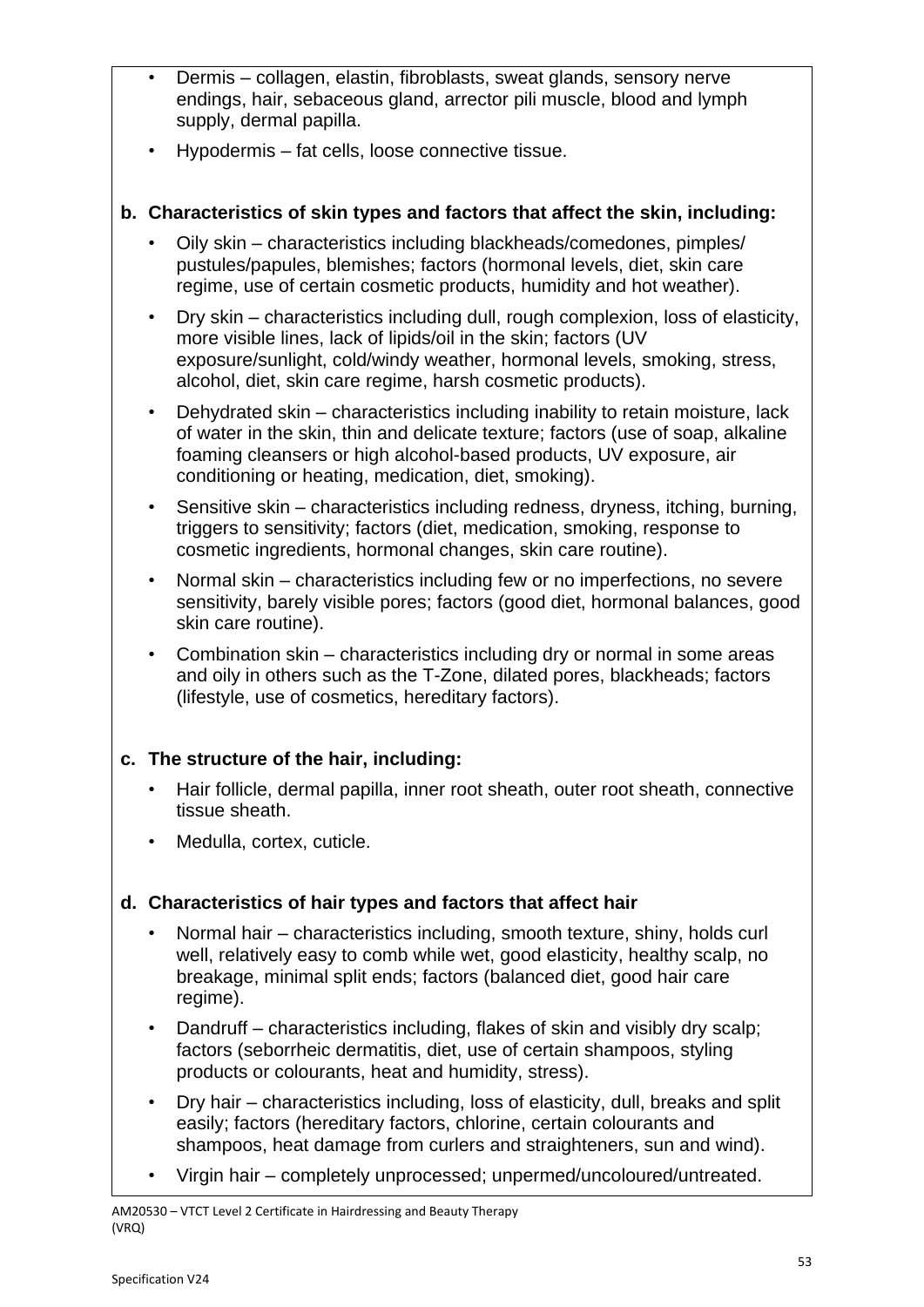- Chemically damaged hair characteristics including, coarse texture, dull, split ends, tangles easily, hair loss, weak with no elasticity; factors (previously coloured/highlighted/relaxed/permed).
- Environmentally-damaged hair characteristics including, dull, coarse texture, split ends, hair loss, no elasticity; factors (excessive UV exposure, wetting in saltwater, heat damaged, vigorous combing and brushing of wet hair, braiding and corn-rowing, traction alopecia).

# Learning Outcome 3 – Be able to define a formulation for a hair or beauty product

#### **Learners must be taught:**

### **a. to predefine a cosmetic formulation**

- Skin/hair type for which formulation is being defined; effects of ingredients and combinations for different hair and skin types, contra-indications, restrictions, possible contra-actions.
- Active ingredients, compatibility of formulations, stability, preservation.
- How to work out formulations for products types of mixtures (solutions, solvents, solubility, emulsions, gels, suspensions).
- Justification of formulation for ingredients and blend; for given hair/skin type; effects and benefits.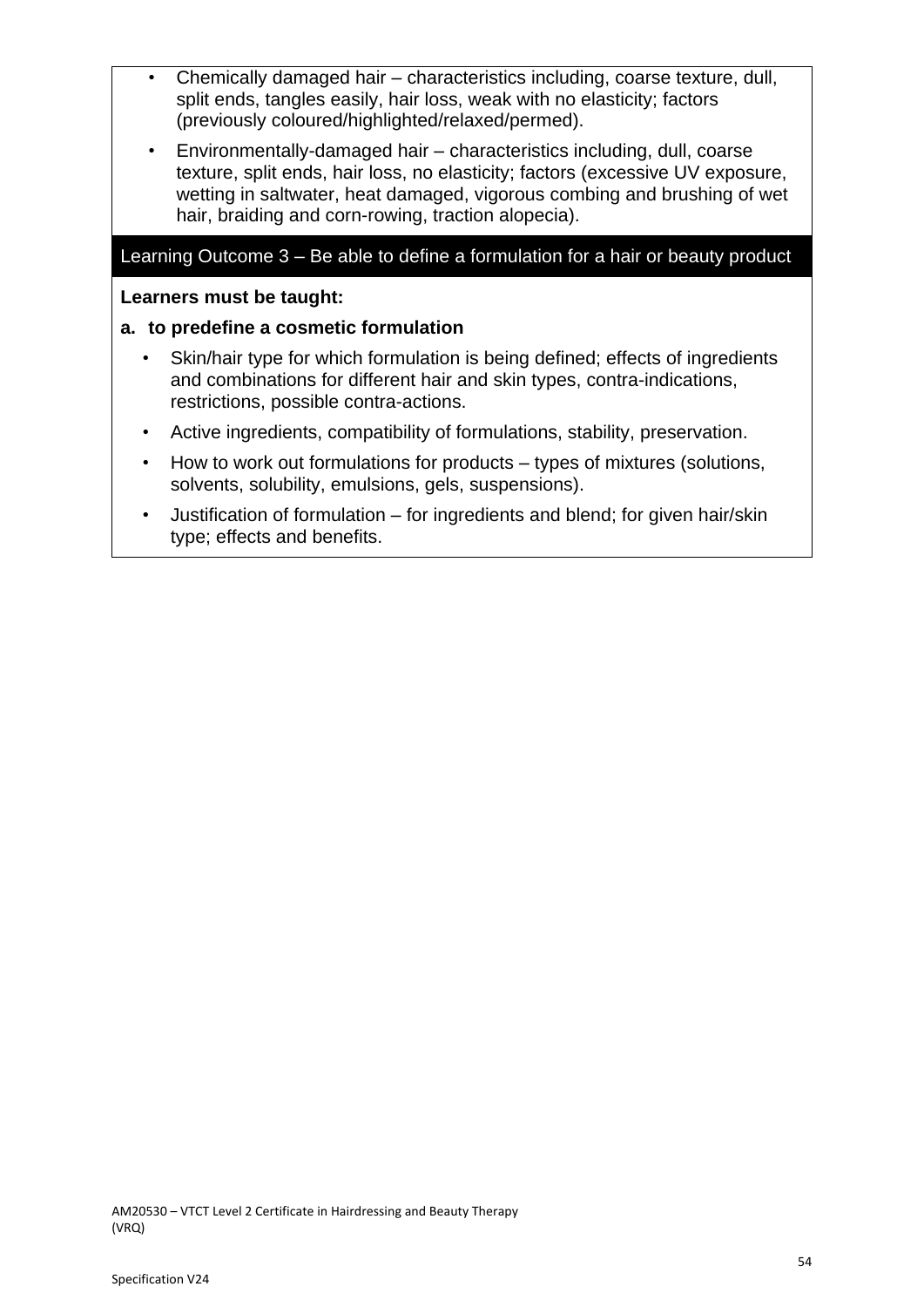# **4. Grade descriptors**

There are no assessment criteria for this unit. Learning outcomes state what a learner must know, understand and be able to do as a result of completing this unit. Unit content provides detailed information on the topic areas that make up each learning outcome and assignments will assess the breadth of the unit content. Grade descriptors specify the standard required by the learner in assignments, to reach specified levels of attainment at pass, merit or distinction grades. All descriptors allocated to a given grade must be achieved to be awarded that grade.

|                | Pass<br>(All Pass descriptors must be<br>achieved to be awarded a Pass<br>grade) | <b>Merit</b><br>(All Pass and Merit descriptors<br>must be achieved to be awarded a<br>Merit grade)                                       | <b>Distinction</b><br>(All Pass, Merit and Distinction<br>descriptors must be achieved to be<br>awarded a Distinction grade) | <b>Synoptic assessment</b><br>mapping* |
|----------------|----------------------------------------------------------------------------------|-------------------------------------------------------------------------------------------------------------------------------------------|------------------------------------------------------------------------------------------------------------------------------|----------------------------------------|
|                |                                                                                  | Learning outcome 1 – Understand the chemistry of hair and beauty products                                                                 |                                                                                                                              |                                        |
| 1a             | List the properties of ingredients in<br>hair and beauty products.               | Describe the functions of a range of<br>ingredients found in hair and beauty<br>products and their effects on the skin and<br>hair. $(E)$ | Evaluate the chemical composition of a<br>range of hair and beauty products and<br>their effects on the skin and hair. (E)   | UV21578.LO2                            |
| 1 <sub>b</sub> | List the ingredients in a range of<br>different hair and beauty products.        |                                                                                                                                           |                                                                                                                              |                                        |
| 1 <sub>c</sub> | Outline the effects of products on the<br>skin and hair.                         |                                                                                                                                           |                                                                                                                              |                                        |
|                | Learning outcome $2 -$ Know the anatomy of the skin and hair                     |                                                                                                                                           |                                                                                                                              |                                        |
| 2a             | Outline the basic structure of the skin.                                         | Describe the structure of the skin and the<br>different skin types and characteristics. (E)<br>Describe the structure of the hair and the | Explain how factors affect the health and<br>appearance of different hair and skin<br>types. $(E)$                           |                                        |
| 2 <sub>b</sub> | State the main skin characteristics of<br>different skin types.                  |                                                                                                                                           |                                                                                                                              |                                        |
| 2c             | Outline the basic structure of the hair.                                         |                                                                                                                                           |                                                                                                                              |                                        |
| 2d             | State the main characteristics of<br>different hair types.                       | different hair types and characteristics. (E)                                                                                             |                                                                                                                              |                                        |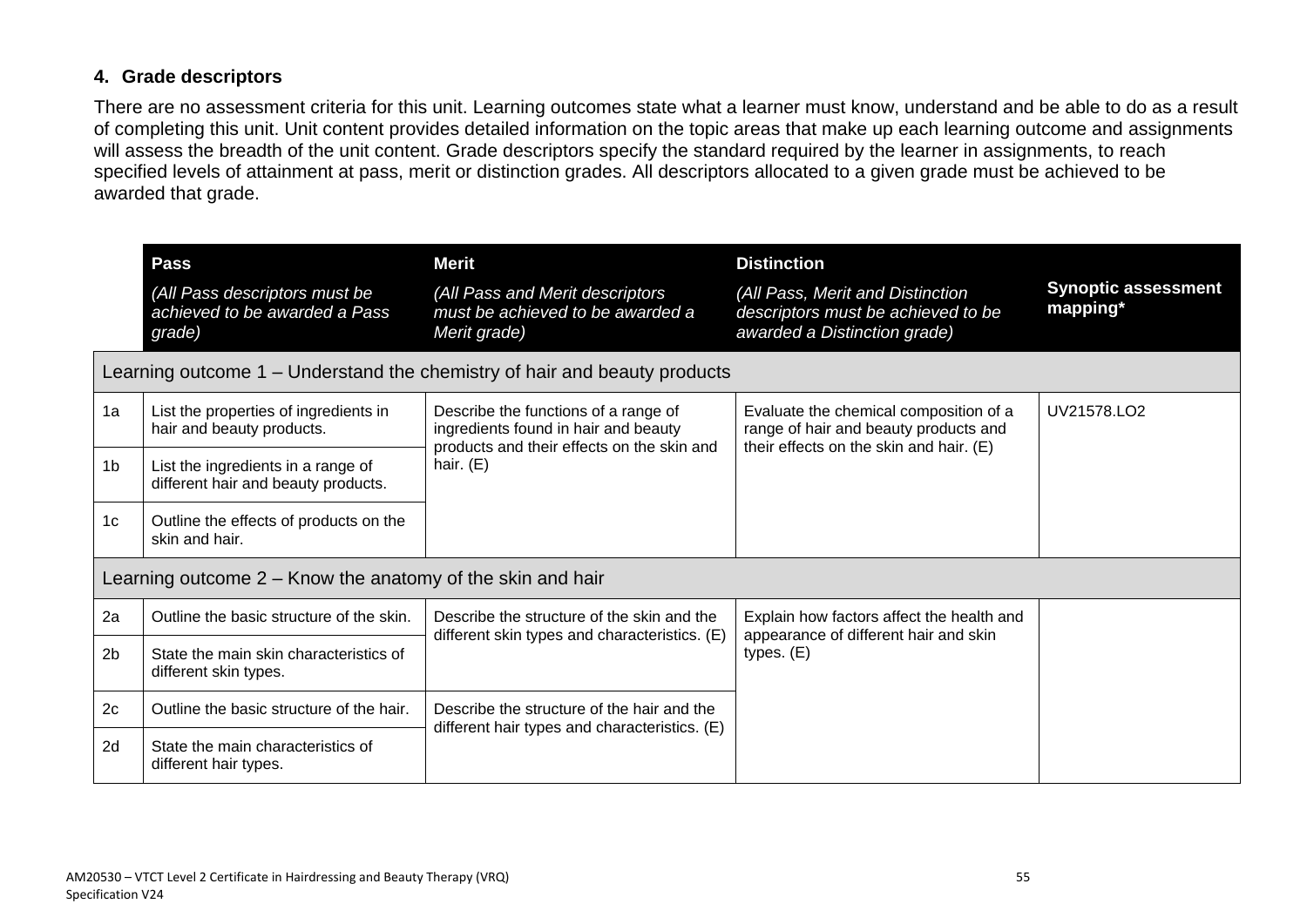|    | Learning outcome 3 – Be able to define a formulation for a hair or beauty product                    |                                                                                                                                                                          |                                                                                                                                                                                                 |                            |  |
|----|------------------------------------------------------------------------------------------------------|--------------------------------------------------------------------------------------------------------------------------------------------------------------------------|-------------------------------------------------------------------------------------------------------------------------------------------------------------------------------------------------|----------------------------|--|
| За | Produce a formulation ensuring<br>appropriate choice of ingredients for<br>the desired effect. (E/M) | Describe the key principles used to<br>combine ingredients to define your<br>cosmetic product, and the benefits of your<br>formulation for the given skin/hair type. (E) | Justify the formulation devised for your<br>cosmetic product including choice of<br>ingredients and substances, in terms of<br>compatibility, stability, preservation and<br>effectiveness. (E) | UV21579.LO3<br>UV21580.LO2 |  |

*\* Detailed explanations of synoptic assessment opportunities are presented in Section 5 – Synoptic assessment of this unit. Key: opportunity to develop/assess English skills (E), mathematical skills (M), and information and communication technology skills (I).*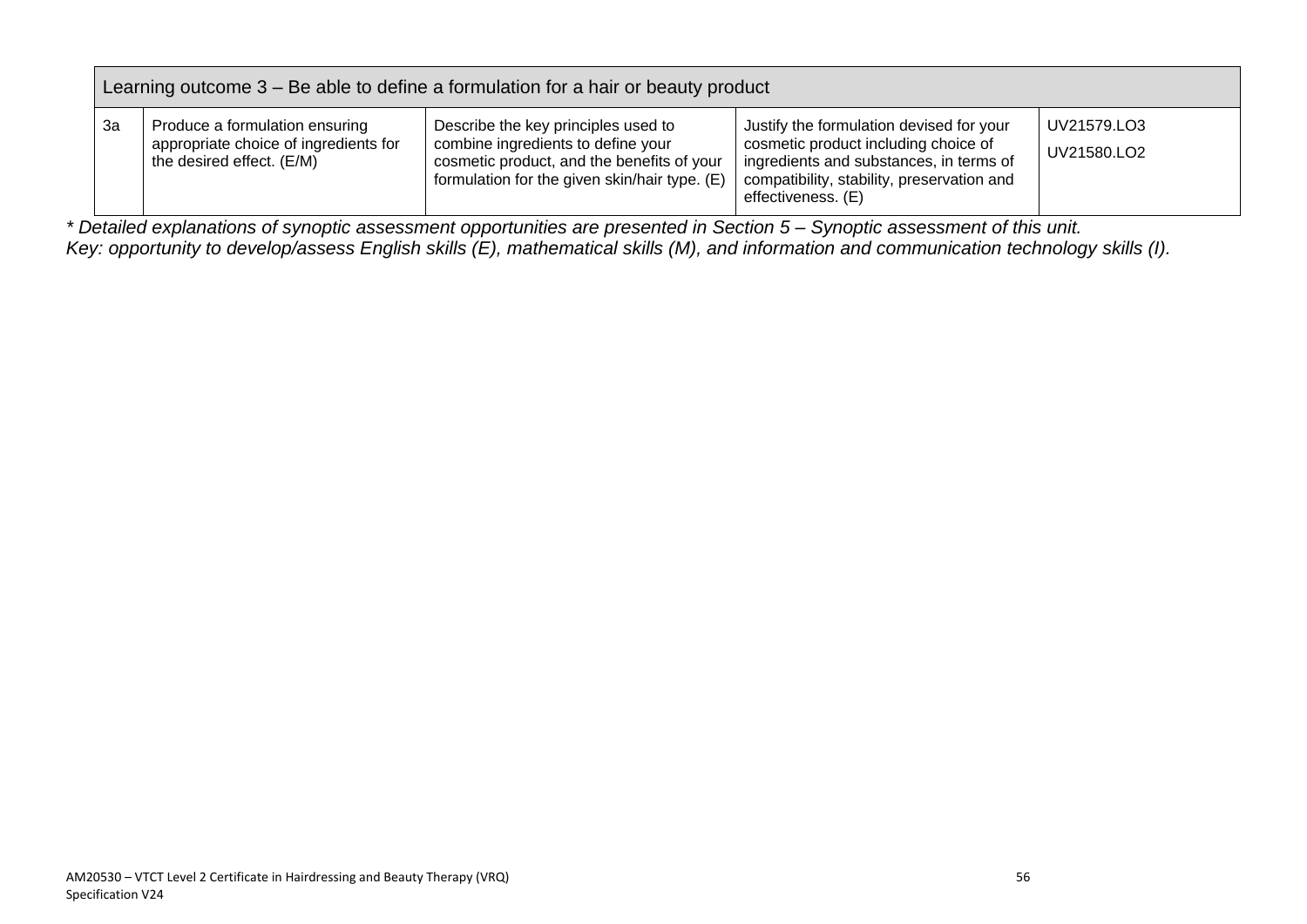# **5. Synoptic assessment**

This section provides examples of synopticity with other units in this qualification. This list of examples is not exhaustive.

- When learners are being assessed on their understanding of the chemistry of hair and beauty products, they could apply their learning from UV21578.LO2. Learners could apply their understanding of the range of products that are available in the hair and beauty sector in order to select those most suitable for analysis.
- When learners are being assessed on their ability to define a formulation for a hair and beauty product, they could draw on their learning from UV21579.LO3. Learners could apply their skills to research appropriate sources and, in particular, the ingredients of commercially available hair and beauty products on which to base their own formulation. Furthermore, learners could compare their research from difference sources and summarise key findings to further improve their formulation UV21580.LO2.

# **6. Teacher guidance**

The term hairdressing and beauty therapy is used throughout this unit. Whilst both elements must be taught, the teacher should focus the assignment on the area(s) that best align with local employer requirements and learner interests and needs.

Whilst learners must define a formulation for a product, they are not required to physically produce a product based on their formulation. Furthermore, learners are not required to detail precise values/measurements of ingredients. The purpose of this unit is for learners to generally understand ingredients, the blend and effects of these ingredients, and the benefits of their formulations to a particular hair or skin type.

This unit lends itself to research, exploration and peer discussion. Teachers can enhance the effectiveness of teaching and learning by facilitating engagement with organisations within the sector such as hair and beauty salons, product manufacturers and other hair and beauty related businesses.

There are no special resources needed for this unit.

# **7. Assessment guidance**

This unit is internally assessed by an assignment which covers all learning outcomes.

The assignment for this unit is externally *set by VTCT*, internally *assessed by the centre* and externally *moderated by VTCT*. VTCT will annually publish an assignment brief, this will be made available from September and must be used by centres. A sample assignment brief for this unit can be downloaded from the VTCT website.

Assignment briefs are designed to cover all learning outcomes and unit content, and can be assessed using the grade descriptors. The tasks that make up a brief enable learners to produce valid, sufficient, authentic and appropriate evidence. Centres must ensure the generation of evidence is carefully monitored and controlled to ensure learners are working to the best of their ability and that the evidence produced is their own.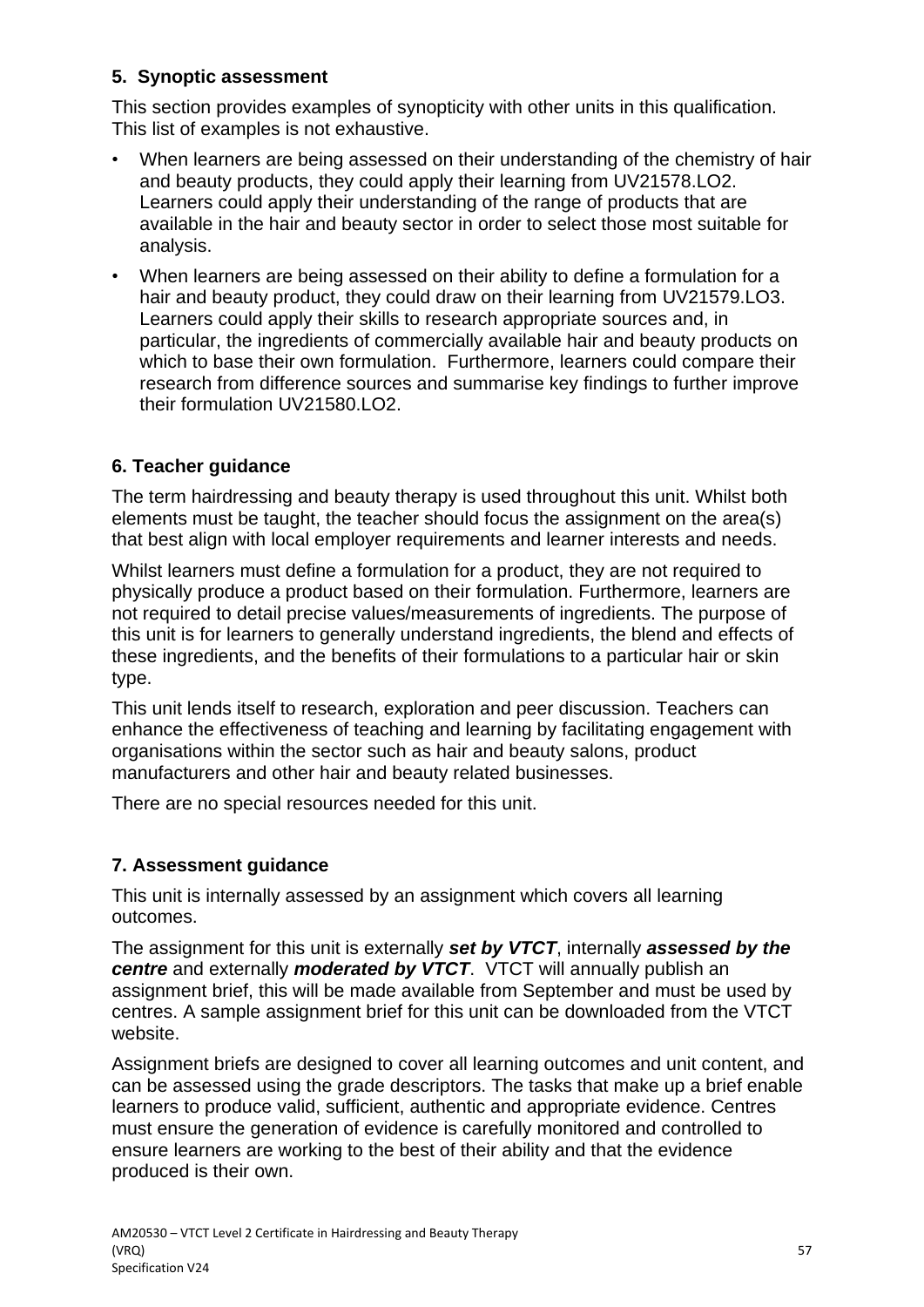# *Assessment controls*

| <b>Task setting</b>   | <b>Task taking</b>             | <b>Task marking</b>            |
|-----------------------|--------------------------------|--------------------------------|
| High level of control | <b>Medium level of control</b> | <b>Medium level of control</b> |

# *Task setting:*

- VTCT sets the assignment brief which specifies the tasks to be undertaken.
- The assignment brief provides opportunities for centres to contextualise the task(s) to best suit the employment context of the local area, and the availability of, and access to resources.

# *Task taking:*

- Supervision/Authenticity
	- o Planning, researching and producing assessment evidence must be completed under medium levels of control.
	- o The production of assessment evidence must be carried out under direct teacher supervision, but not under examination conditions.
	- $\circ$  There must be sufficient supervision to ensure that the work learners produce is their own, learners are required to complete a Declaration of Authenticity.
- Time
	- o VTCT recommends a minimum of 12 hours is spent generating evidence for assessment. The centre may choose to allow more time, however the time must be consistent with the assignment brief.
- **Resources** 
	- o Learners should have access to the full range of available resources to maximise their achievement opportunities.
	- Collaboration
		- o Learners can work in groups to inform the evidence for the assignment, however they are required to individually produce their own work.

# *Task marking:*

• Assignments will be internally marked by the centre against the unit grade descriptors, and externally moderated by VTCT.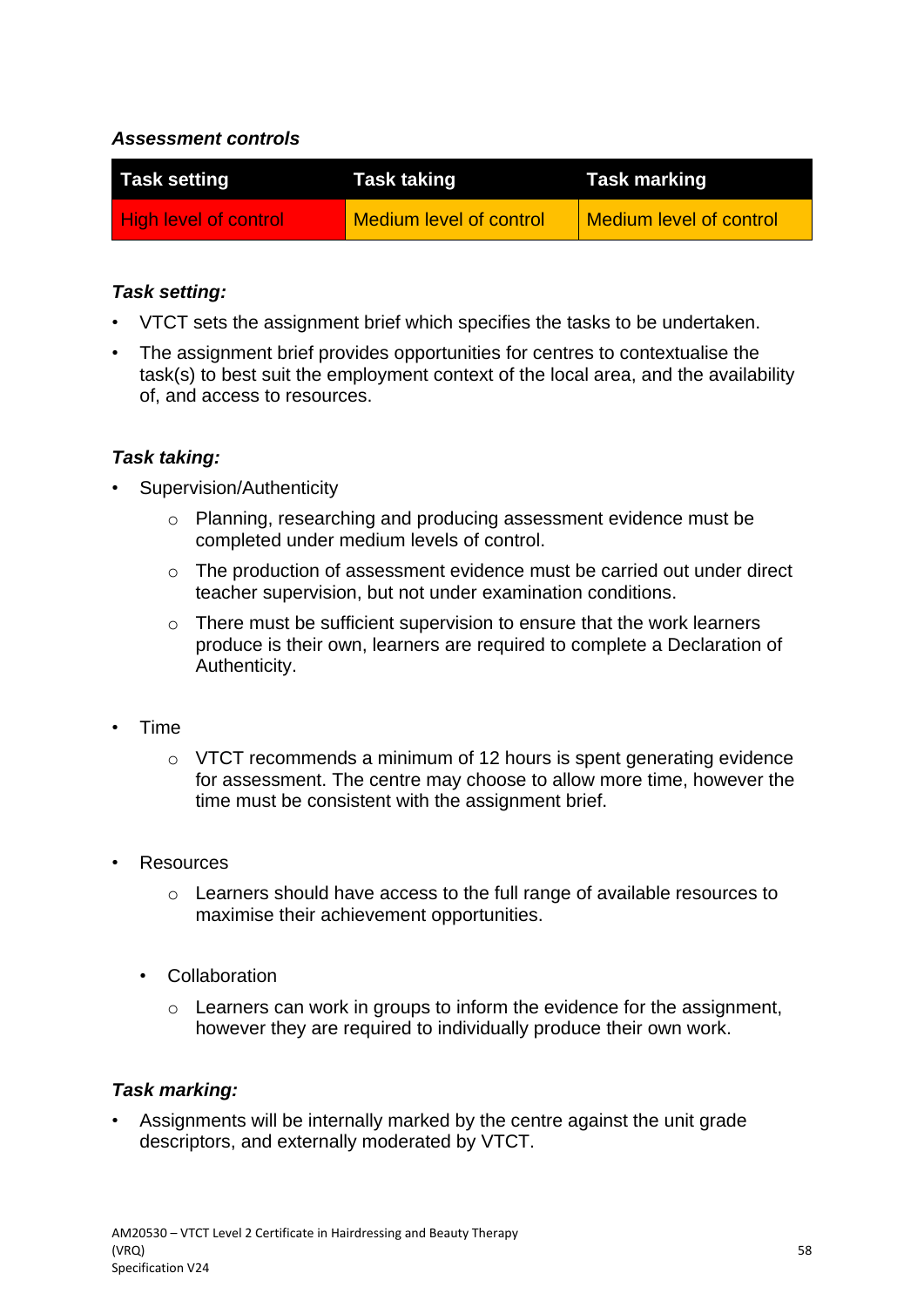# *Generating evidence for the assignment*

In generating evidence for this unit, learners must show they have an understanding of the basic principles of chemistry including, atoms, molecules, ions, elements and compounds. Knowledge of the functions and properties of ingredients in hair and beauty products must also be evidenced.

Learners must demonstrate anatomical knowledge of the skin and hair, and the characteristics of, and factors effecting different types of skin and hair. The effects of ingredients on different hair types must also be evidenced.

Learners must define a formulation for a cosmetic hair and/or beauty product to produce enhancing effects on the skin/hair. Learners will define this formulation for a particular skin/hair type, justifying the blend of ingredients to elicit the desired effects and benefits.

To cover all unit content and achieve all learning outcomes, learners should conduct research and identify a wide range of hair and beauty products, including identifying the active ingredients in products. Learners should also consider the target groups for their products as well as the product's effects and benefits.

Learners should be encouraged and given the opportunity to meet the relevant higher grading opportunities at the same time as they attempt the appropriate pass criteria.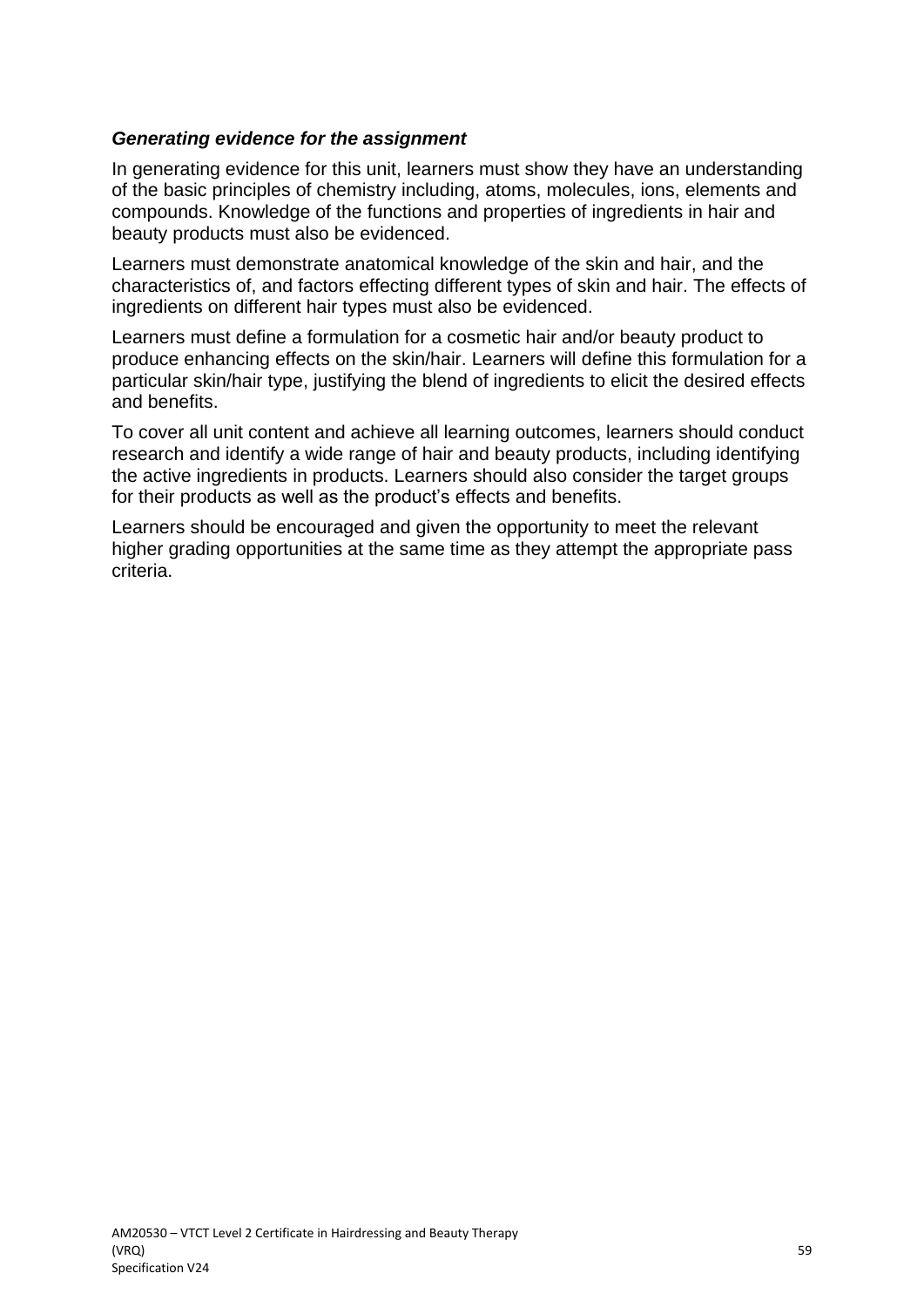# Unit title: Responding to a hair and beauty design brief

NQF Level: 2 Guided learning hours: 30

Unit type: Optional **Assessment type: Internal** 

# **1. Unit overview**

This unit will provide learners with an understanding of the design briefs that are commonplace in the hair and beauty sector. Learners will develop the knowledge to analyse design briefs, paying particular attention to the needs of clients and the demands of the brief.

Learners will be able to respond to a hair and beauty design brief by gathering information using a range of sources, analysing information and developing design ideas. Learners will be able to present their design ideas using a range of materials, media and components and accessories; they will also be able to create a look and feel to their presentation which appeals to the client and meets the design brief.

It is expected that on completion of this unit, learners will be suitably prepared to apply their knowledge and skills of design gained through research and application to a range of other sectors and industries.

Opportunities are also identified to develop and assess skills in English, mathematics and ICT.

# **2. Learning outcomes**

On completion of this unit the learner will:

- 1. Understand how to analyse hair and beauty design briefs
- 2. Be able to develop and present ideas for a hair and beauty design brief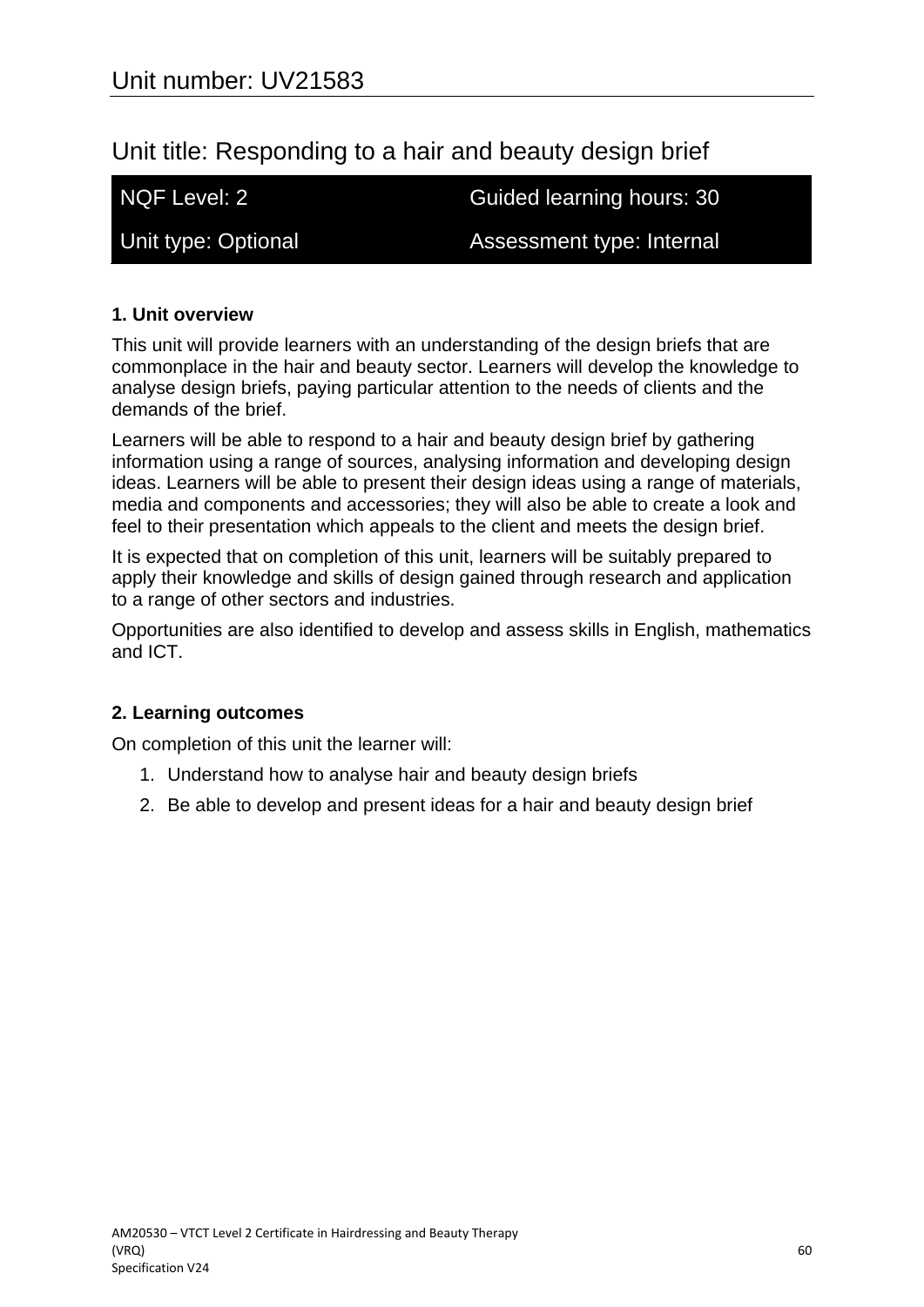# **3. Unit content**

This section details the content that must be covered in the delivery of this unit to ensure all learning outcomes can be achieved. You must cover all bullet points, as these will be assessed. Contents in brackets are indicative examples – these may be used, alternatively you may choose to use other examples.

# Learning outcome 1 – Understand how to analyse hair and beauty design briefs

# **Learners must be taught:**

# **a. the types of hair and beauty briefs, including:**

• Types of brief – from senior stylists/beauty therapists (design ideas to inform on a total look); events (fashion shows, photo shoots, weddings, themed proms); commercial (hair and beauty magazines, product launches); theatre and media (ideas for characters, scenes and setting).

# **b. how to analyse hair and beauty design briefs, including:**

• Analysing briefs – target audience/clients' needs and requirements; timescales; feasibility; importance of analysis prior to developing design ideas.

# Learning outcome 2 – Be able to develop and present ideas for a hair and beauty design brief

#### **Learners must be taught:**

- **a. to use sources to gather information to inform and develop design ideas, including:**
	- Sources of information Internet, books, magazines, television, film, theatre, historical archives, paintings, drawings.
	- Developing ideas analysing collected information in terms of relevance, quality and reliability; collating information to generate themes and ideas; marrying of hair, beauty and fashion components; discarding of inappropriate information; alignment of ideas to client needs/target market and specified brief.

# **b. to present design ideas, including:**

- Media mood boards, presentation boards, posters, PowerPoint, web pages/websites, webinar.
- Components hair, make-up, body art, nails, prosthetics, wigs, clothing/costumes, footwear, accessories and props.
- Materials and media photographs, images, textiles, fabrics, swatches, colours, products, product labels, objects, accessories, text.
- Look and feel dark, glossy, slick, modern, edgy, hard, aggressive, soft, muted, round, layered, elegant, realistic, colorful, rough, sketchy, bright, illustrative.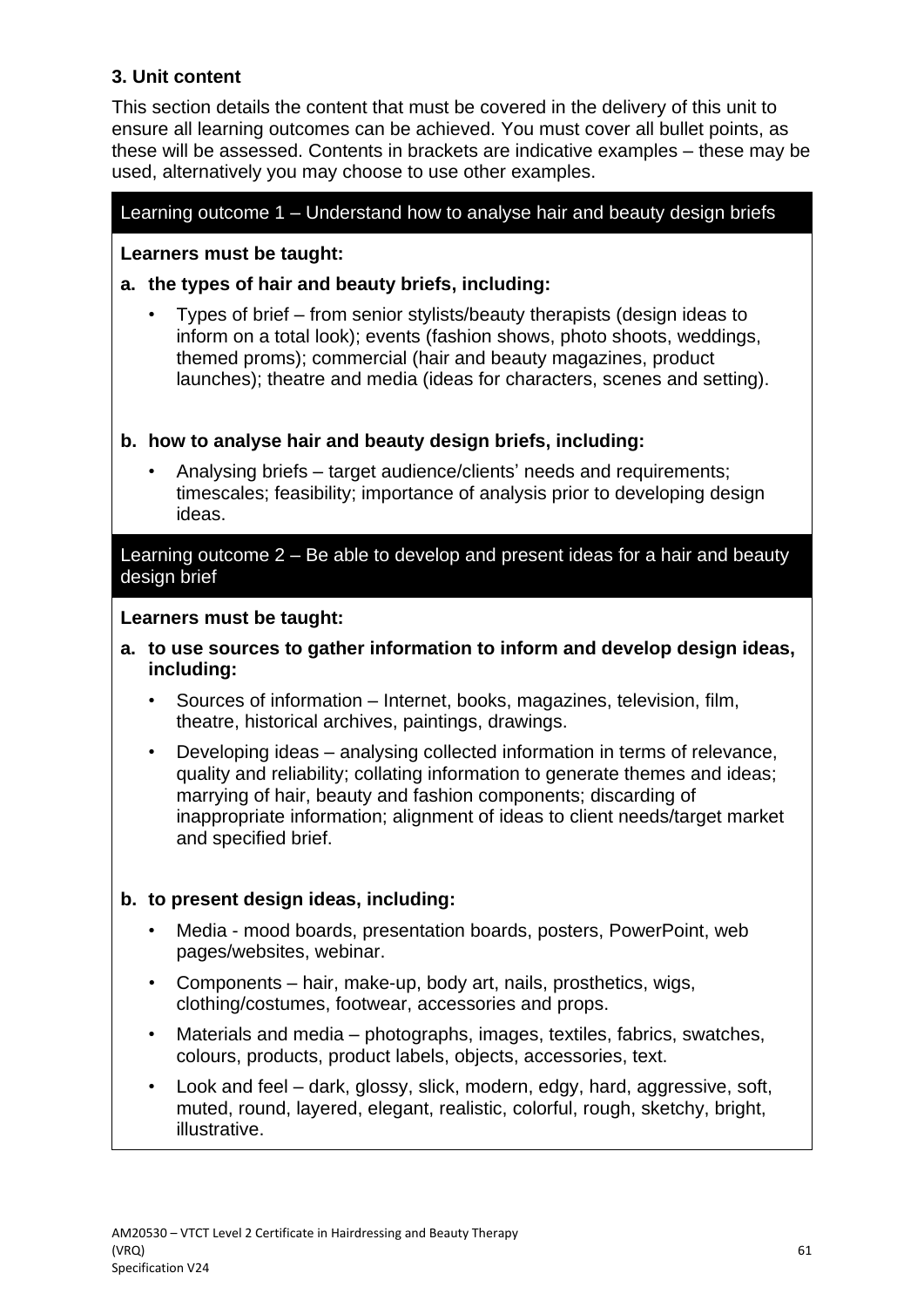• Quality points - innovative and attractive; scale and proportion; balance of text, materials, images and accessories; relevance to client needs/target market and specified brief.

# **c. to justify design ideas, including:**

• Justification – look and feel of presentation; use of colours and textures; how components, materials and media complement one another and how they satisfy the client needs/target market and hair and beauty brief.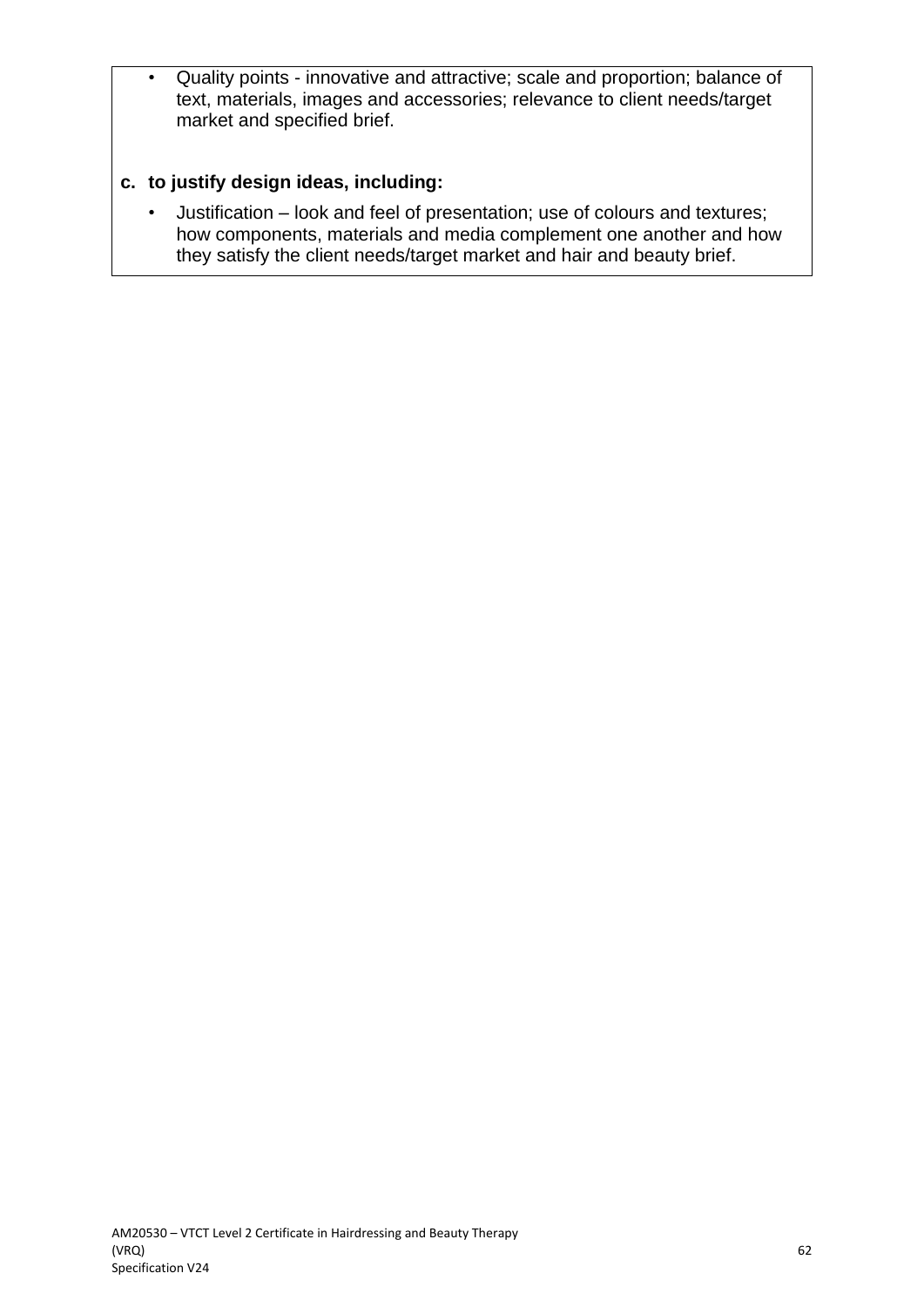# **3. Grade descriptors**

There are no assessment criteria for this unit. Learning outcomes state what a learner must know, understand and be able to do as a result of completing this unit. Unit content provides detailed information on the topic areas that make up each learning outcome and assignments will assess the breadth of the unit content. Grade descriptors specify the standard required by the learner in assignments, to reach specified levels of attainment at pass, merit or distinction grades. All descriptors allocated to a given grade must be achieved to be awarded that grade.

|                | <b>Pass</b>                                                                          | <b>Merit</b>                                                                                                                            | <b>Distinction</b>                                                                                                                                         |                                        |
|----------------|--------------------------------------------------------------------------------------|-----------------------------------------------------------------------------------------------------------------------------------------|------------------------------------------------------------------------------------------------------------------------------------------------------------|----------------------------------------|
|                | (All Pass descriptors must be<br>achieved to be awarded a Pass<br>grade)             | (All Pass and Merit descriptors<br>must be achieved to be awarded a<br>Merit grade)                                                     | (All Pass, Merit and Distinction<br>descriptors must be achieved to be<br>awarded a Distinction grade)                                                     | <b>Synoptic assessment</b><br>mapping* |
|                |                                                                                      | Learning outcome 1 - Understand how to analyse hair and beauty design briefs                                                            |                                                                                                                                                            |                                        |
| 1a             | Outline types of design briefs in the<br>hair and beauty sector.                     | Describe the importance of analysing<br>briefs prior to developing design ideas. (E)                                                    | Analyse the client needs, target market<br>and requirements of hair and beauty<br>design briefs. (E)                                                       | UV21578.LO2/3                          |
| 1 <sub>b</sub> | Outline the key features that must be<br>considered when analysing design<br>briefs. |                                                                                                                                         |                                                                                                                                                            |                                        |
|                |                                                                                      | Learning outcome 2 – Be able to develop and present design ideas for a hair and beauty brief                                            |                                                                                                                                                            |                                        |
| 2a             | Use a range of appropriate sources to<br>research information for design ideas.      | Describe how the information gathered<br>relates to the design brief. (E)                                                               | Evaluate the quality of information<br>gathered in aligning all hair, beauty and                                                                           | UV21578.LO1/2<br>UV21579.LO3           |
|                | Collate relevant information to inform<br>design ideas.                              |                                                                                                                                         | fashion components and meeting the<br>target market. (E)                                                                                                   | UV21580LO2<br>UV21581.LO4              |
| 2 <sub>b</sub> | Present design ideas using materials<br>and media. (I)                               | Produce an innovative, visually attractive<br>and well balanced presentation which will<br>inform a final hair and beauty design. (E/I) | Justify how the look and feel of the<br>presentation blends with the components,<br>materials and media to meet the client<br>needs and target market. (E) |                                        |
|                | Outline the reasons for your chosen<br>idea.                                         | Describe how the contents of the<br>presentation and the look and feel created<br>meet the hair and beauty brief. (E)                   | Suggest recommendations for future<br>presentations of design ideas. (E)                                                                                   |                                        |

*\* Detailed explanations of synoptic assessment opportunities are presented Section 5 – Synoptic assessment of this unit. Key: opportunity to develop/assess English skills (E), mathematical skills (M), and information and communication technology skills (I).*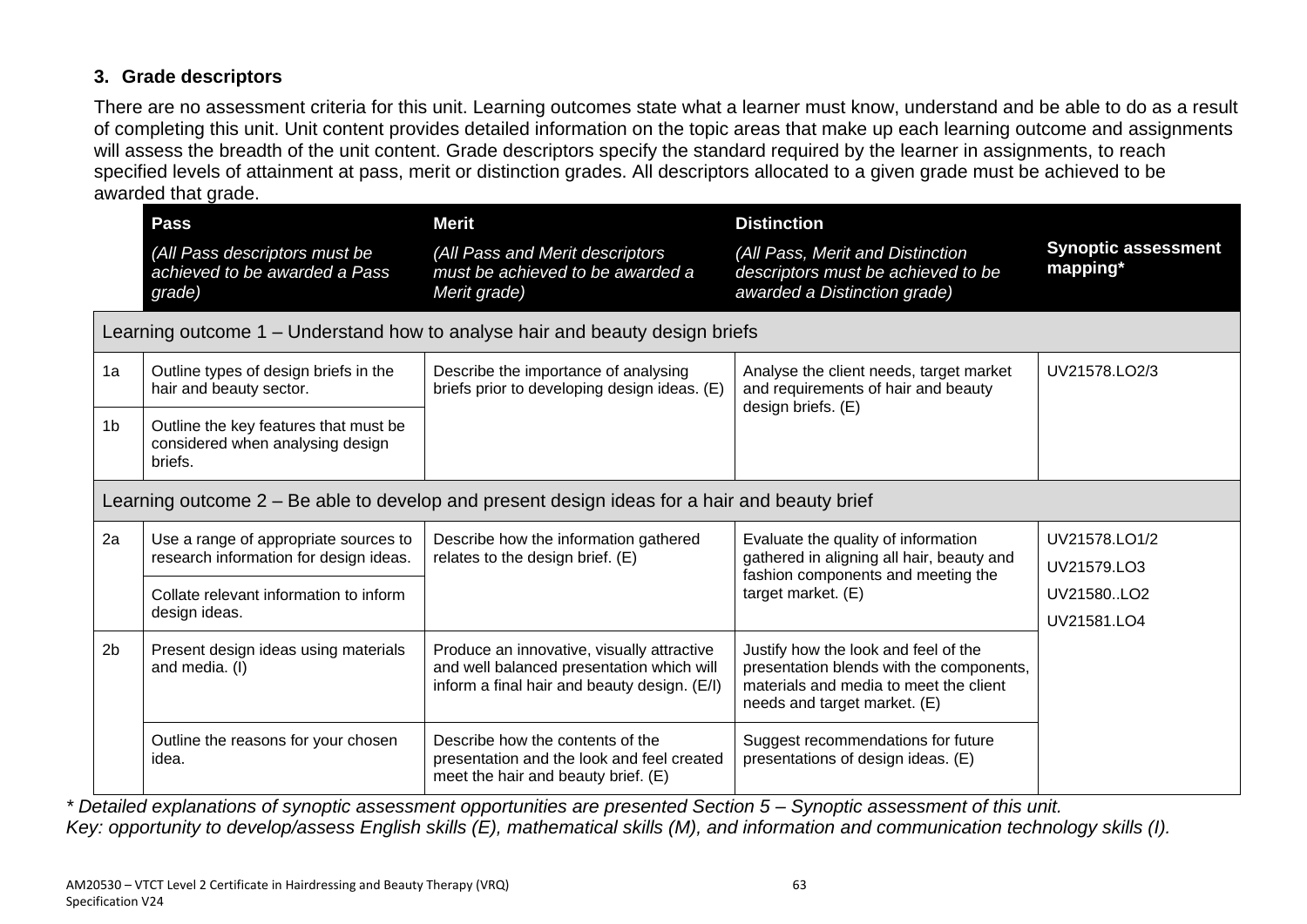# **5. Synoptic assessment**

This section provides examples of synopticity with other units in this qualification. This list of examples is not exhaustive.

- When learners are being assessed on their understanding of hair and beauty design briefs, they could apply their learning from UV21578.LO2/3. Not only must they apply their understanding of hair and beauty terminology, they must also apply their understanding of related industries, since more often than not, design briefs will be related to other industries (fashion, media, TV, film).
- When learners are developing ideas for hair and beauty design briefs, they could apply their learning from UV21578.LO2. It is essential that learners draw on their understanding of the products, services and techniques offered by the sector to ensure all components (hair, make-up, nails, clothing) are sufficiently covered in their design ideas. Learners should also apply their knowledge of other related industries (UV21578.LO1), particularly retail, media, fashion and photography since these will provide extensive information on which to base design ideas.
- When learners are using sources to research information, they could apply their learning from UV21579.LO3. Learners could specifically apply their knowledge of the reliability of research methods and sources and use this to select appropriate methods to research design ideas.
- When learners are researching design ideas, they could apply their learning from UV21580.LO2. Analysing research findings and collectively considering source reliability and bias, particularly if the design brief relates to an historical period, is required to validate design ideas.
- When learners are presenting their design ideas for a hair and beauty brief, they could apply their learning from UV21581.LO4. Learners could use their knowledge and skills developed through producing marketing materials and apply these to the current brief, where balance of text, materials and images is a key quality feature. The more visually attractive the design, the more likely it is to succeed.

# **6. Teacher guidance**

Learners are required to use sources of information and use this to develop and present design ideas to align with a hair and beauty brief. Learners are required to use an appropriate media to present their ideas (mood board, presentation board). There is no requirement for learners to orally present their ideas, although you may wish to use this approach.

This unit lends itself to research and peer discussion particularly to explore and develop design ideas and concepts.

There are no special resources needed for this unit.

# **7. Assessment guidance**

This unit is internally assessed by an assignment which covers all learning outcomes.

The assignment for this unit is externally *set by VTCT*, internally *assessed by the centre* and externally *moderated by VTCT*. VTCT will annually publish an assignment brief, this will be made available from September and must be used by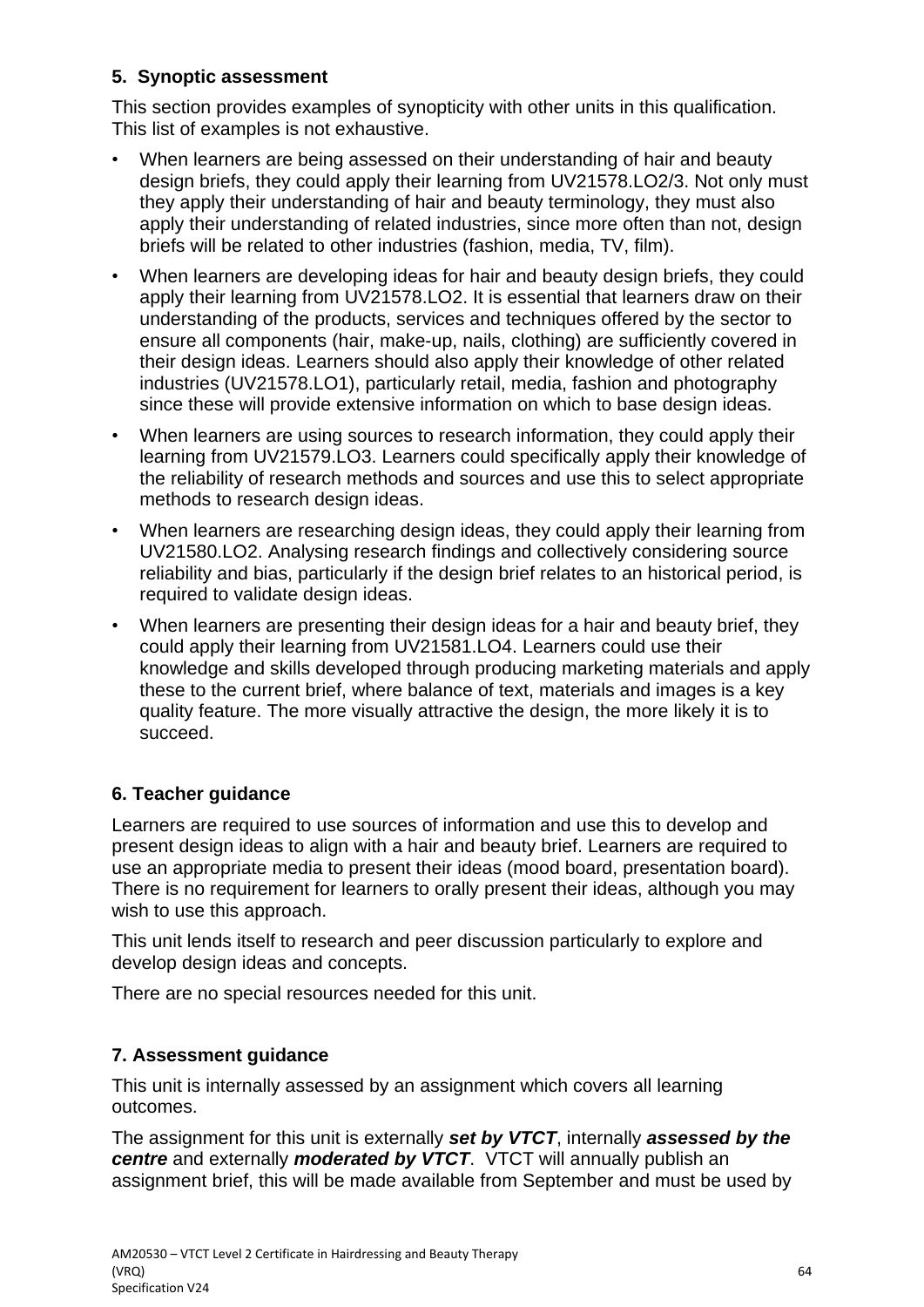centres. A sample assignment brief for this unit can be downloaded from the VTCT website.

Assignment briefs are designed to cover all learning outcomes and unit content, and can be assessed using the grade descriptors. The tasks that make up a brief enable learners to produce valid, sufficient, authentic and appropriate evidence. Centres must ensure the generation of evidence is carefully monitored and controlled to ensure learners are working to the best of their ability and that the evidence produced is their own.

# *Assessment controls*

| <b>Task setting</b>          | Task taking                    | Task marking            |
|------------------------------|--------------------------------|-------------------------|
| <b>High level of control</b> | <b>Medium level of control</b> | Medium level of control |

# *Task setting:*

- VTCT sets the assignment brief which specifies the tasks to be undertaken.
- The assignment brief provides opportunities for centres to contextualise the task(s) to best suit the employment context of the local area, and the availability of, and access to resources.

# *Task taking:*

- Supervision/Authenticity
	- o Planning, researching and producing assessment evidence must be completed under medium levels of control.
	- o The production of assessment evidence must be carried out under direct teacher supervision, but not under examination conditions.
	- o There must be sufficient supervision to ensure that the work learners produce is their own, learners are required to complete a Declaration of Authenticity.
- Time
	- o VTCT recommends a minimum of 12 hours is spent generating evidence for assessment. The centre may choose to allow more time, however the time must be consistent with the assignment brief.
- **Resources** 
	- $\circ$  Learners should have access to the full range of available resources to maximise their achievement opportunities.
	- Collaboration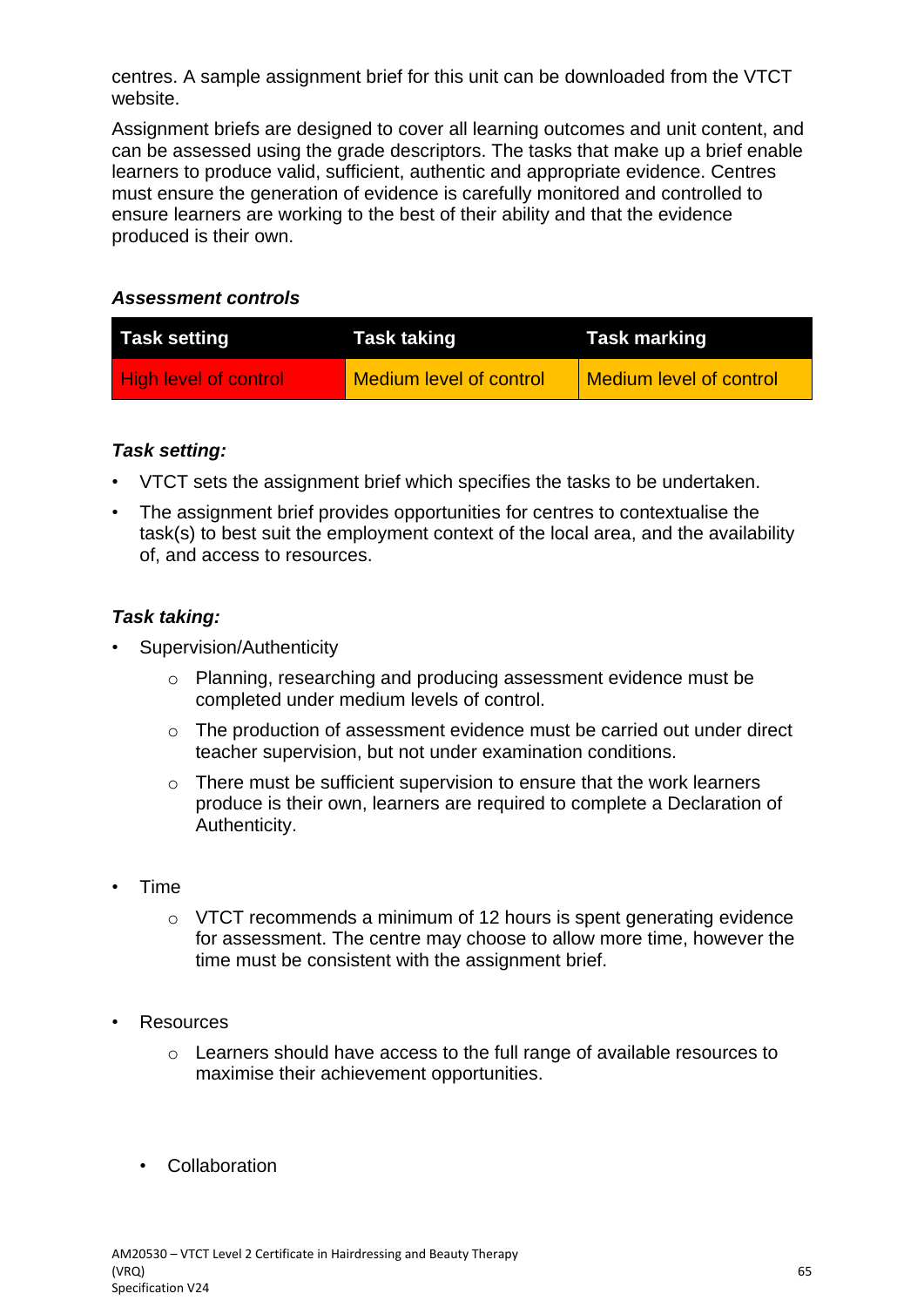o Learners can work in groups to gather the evidence for the assignment, however they are required to individually produce their own work.

# *Task marking:*

• Assignments will be internally marked by the centre against the unit grade descriptors, and externally moderated by VTCT.

# *Generating evidence for the assignment*

In generating evidence for this unit, learners must show they have an understanding of the different types of design briefs that are commonplace in the hair and beauty sector. Learners must evidence how design briefs are analysed and the importance of carrying out this process prior to responding to a brief.

Learners must use sources to gather information for design ideas and develop and present these using a suitable format. Learner presentations should create a look and feel, and include a range of components, accessories, and materials and media that align with the client's needs, the target market and the design brief.

Learners must provide a justification for their presentation explaining how the design brief has been met.

Learners should be encouraged and given the opportunity to meet the relevant higher grading opportunities at the same time as they attempt the appropriate pass criteria.